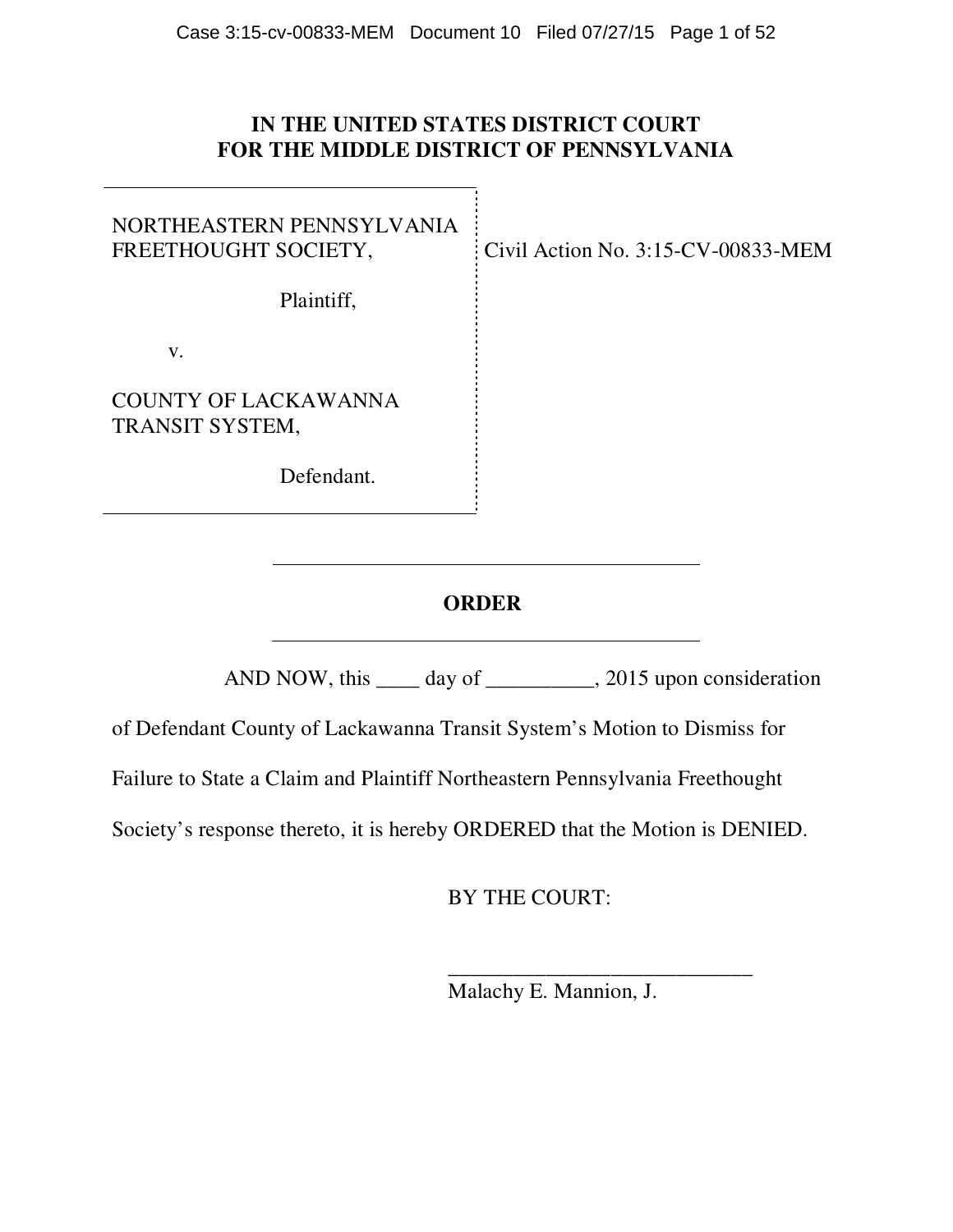# **IN THE UNITED STATES DISTRICT COURT FOR THE MIDDLE DISTRICT OF PENNSYLVANIA**

NORTHEASTERN PENNSYLVANIA FREETHOUGHT SOCIETY,

Civil Action No. 3:15-CV-00833-MEM

Plaintiff,

v.

COUNTY OF LACKAWANNA TRANSIT SYSTEM,

Defendant.

# **PLAINTIFF NORTHEASTERN PENNSYLVANIA FREETHOUGHT SOCIETY'S RESPONSE IN OPPOSITION TO DEFENDANT COUNTY OF LACKAWANNA TRANSIT SYSTEM'S MOTION TO DISMISS**

Plaintiff, Northeastern Pennsylvania Freethought Society ("NEPA

Freethought Society"), submits this response to Defendant County of Lackawanna Transit System's ("COLTS") Motion to Dismiss. The Court should deny COLTS' motion because NEPA Freethought Society has sufficiently alleged violations of the First Amendment. In support of this response, NEPA Freethought Society submits and incorporates the accompanying Memorandum of Law in Opposition to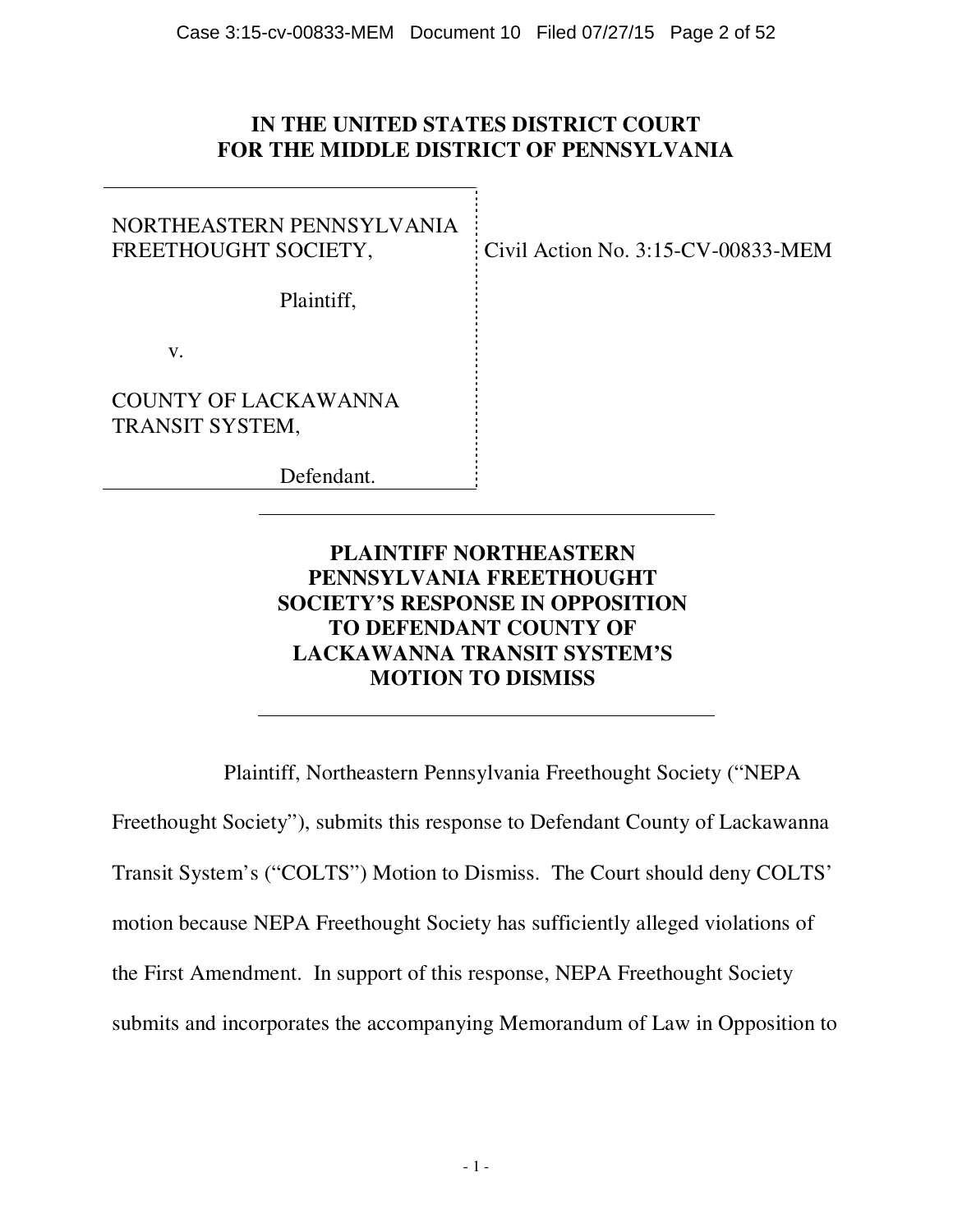Defendant County of Lackawanna Transit System's Motion to Dismiss and responds to Defendant's Motion as follows:

1. Admitted.

2. Admitted.

3. Admitted. By way of further response, the policy adopted on September 17, 2013 was adopted in reaction to Plaintiff's attempts to place an advertisement with which Defendant disagreed, and was adopted solely to prevent Plaintiff from advertising.

4. Denied. By way of further response and as set forth in the accompanying brief, COLTS, through its policies and practices, has opened its advertising space as a public forum, and therefore any restrictions on speech must be narrowly tailored to serve a compelling government interest.

5. Denied. By way of further response, Plaintiff has sufficiently alleged facts that, taken as true, show that COLTS' policies and practices of rejecting certain advertising are neither narrowly tailored to serve a compelling government interest nor even reasonable and viewpoint neutral. COLTS' motion to dismiss should be denied.

- 2 -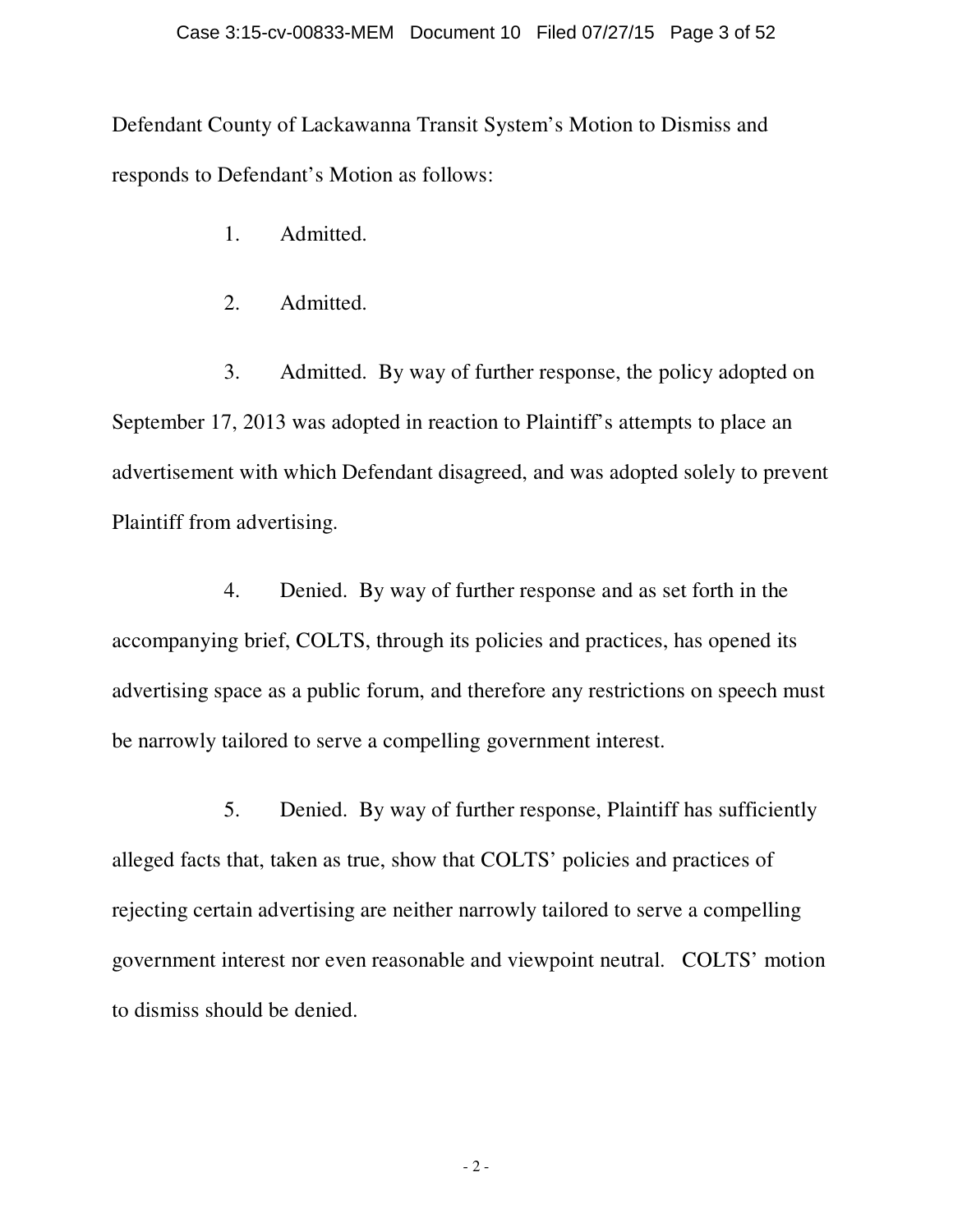WHEREFORE, for the foregoing reasons and those set forth in the

accompanying memorandum of law, which Plaintiff incorporates by reference

herein, NEPA Freethought Society respectfully requests that the Court deny

COLTS' motion to dismiss.

Respectfully submitted,

Dated: July 27, 2015 */s/ Monica Clarke Platt* 

Theresa E. Loscalzo (Pa. I.D. No. 52031) Stephen J. Shapiro (Pa. I.D. No. 83961) Monica Clarke Platt (Pa. I.D. No. 311445) SCHNADER HARRISON SEGAL & LEWIS LLP 1600 Market Street, Suite 3600 Philadelphia, PA 19103-7286 (215) 751-2000 Fax: (215) 751-2205

Mary Catherine Roper (Pa. I.D. No. 71107) Molly Tack-Hooper (Pa. I.D. No. 307828) AMERICAN CIVIL LIBERTIES UNION OF PENNSYLVANIA P.O. Box 40008 Philadelphia, PA 19106 mroper@aclupa.org mtack-hooper@aclupa.org (215) 592-1513 x 116 Fax: (215) 592-1343

*Attorneys for Plaintiff, Northeastern Pennsylvania Freethought Society*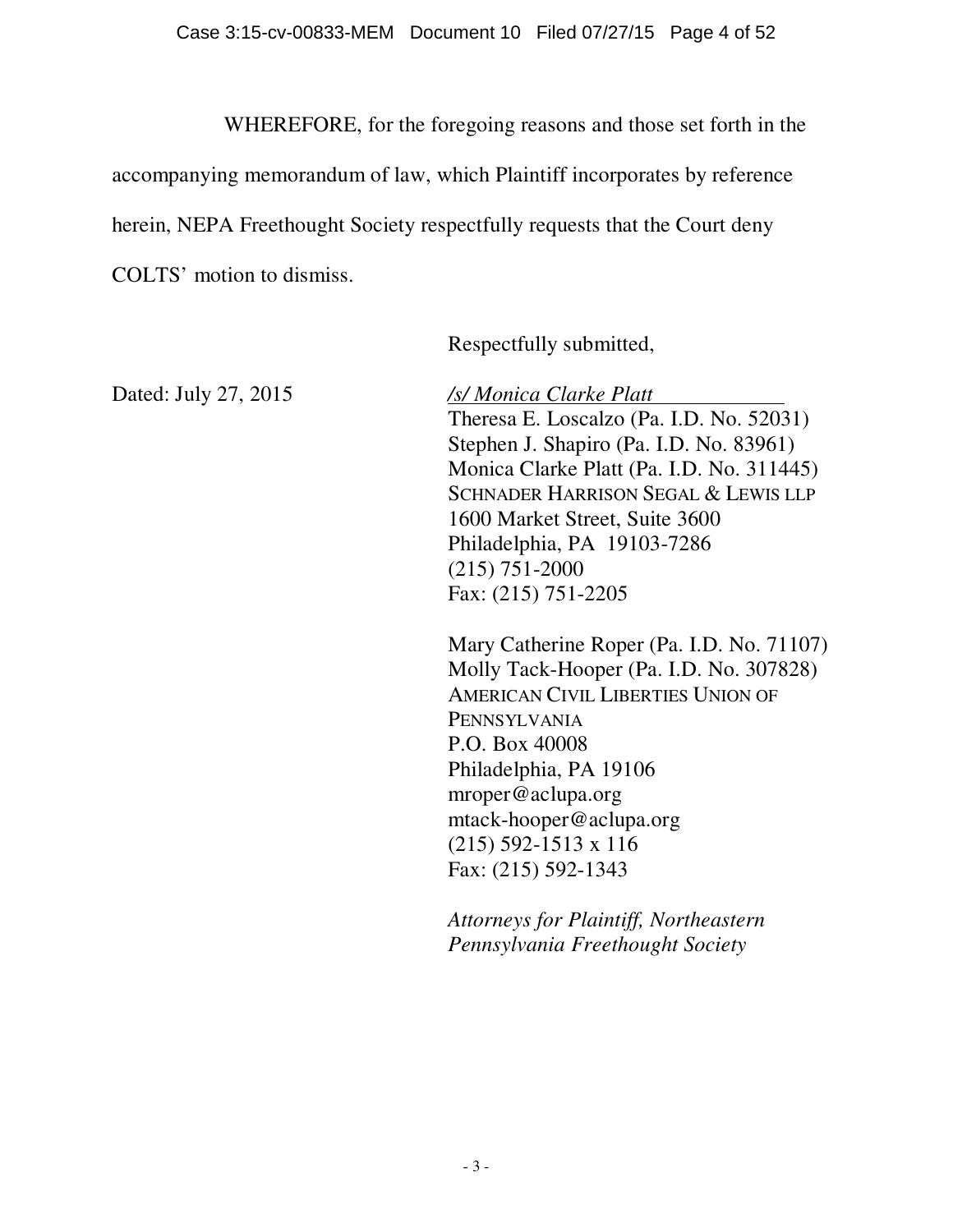# **IN THE UNITED STATES DISTRICT COURT FOR THE MIDDLE DISTRICT OF PENNSYLVANIA**

NORTHEASTERN PENNSYLVANIA FREETHOUGHT SOCIETY,

Plaintiff,

v.

COUNTY OF LACKAWANNA TRANSIT SYSTEM,

Defendant.

Civil Action No. 3:15-CV-00833-MEM

# **MEMORANDUM OF LAW IN OPPOSITION TO DEFENDANT COUNTY OF LACKAWANNA TRANSIT SYSTEM'S MOTION TO DISMISS**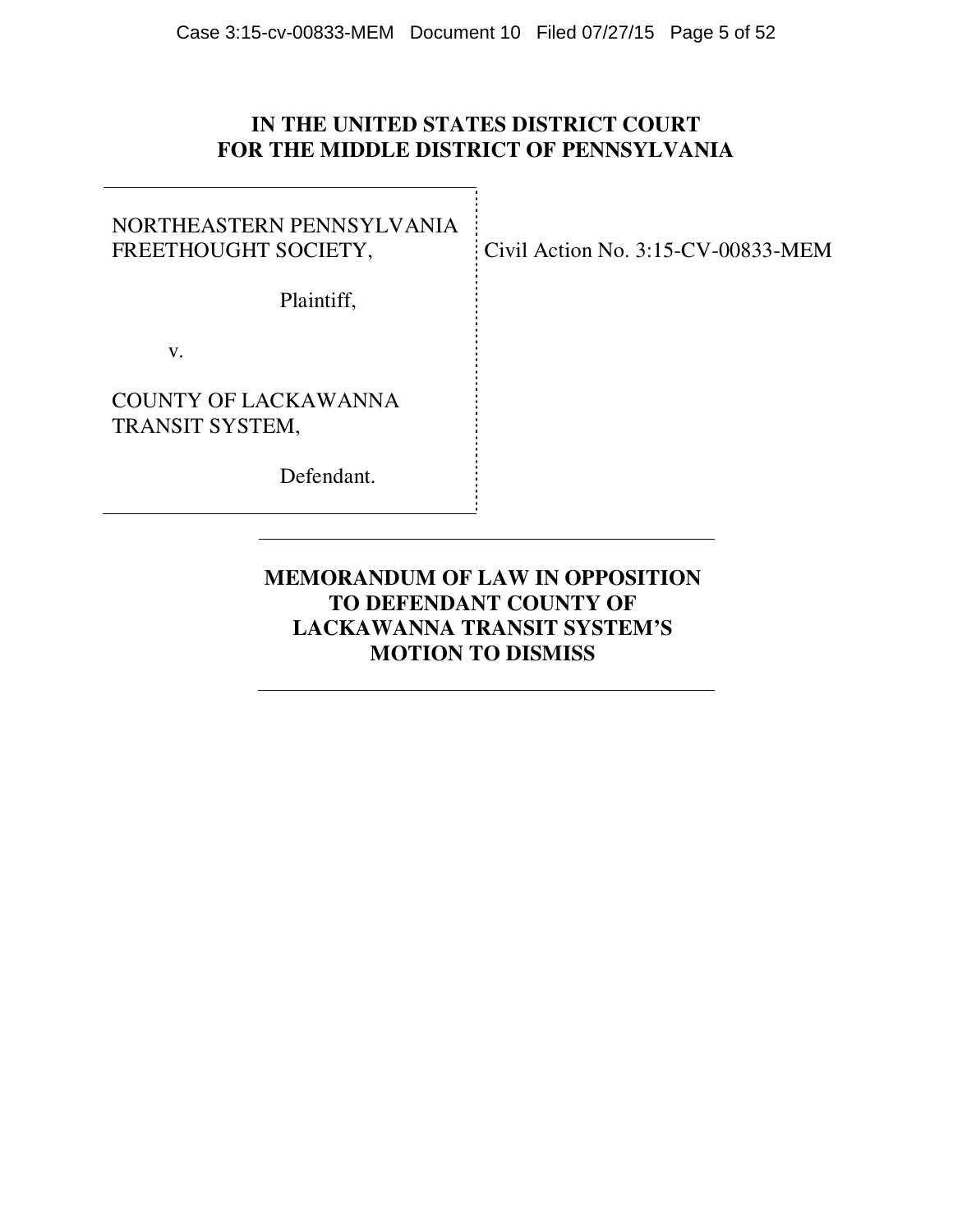# **TABLE OF CONTENTS**

# **Page**

| $\mathbf{I}$ . |                                                                                                                                  |                                                                                                                                        |                |                                                                                                                 |  |  |
|----------------|----------------------------------------------------------------------------------------------------------------------------------|----------------------------------------------------------------------------------------------------------------------------------------|----------------|-----------------------------------------------------------------------------------------------------------------|--|--|
| П.             | COUNTER-STATEMENT OF FACTUAL ALLEGATIONS  1                                                                                      |                                                                                                                                        |                |                                                                                                                 |  |  |
| Ш.             | COUNTER-STATEMENT OF QUESTIONS INVOLVED 4                                                                                        |                                                                                                                                        |                |                                                                                                                 |  |  |
| IV.            |                                                                                                                                  |                                                                                                                                        |                |                                                                                                                 |  |  |
|                | COLTS Created a Designated Public Forum in Its Ad Space<br>A.<br>and Cannot Show That Its Policy Is Narrowly Tailored to Serve a |                                                                                                                                        |                |                                                                                                                 |  |  |
|                |                                                                                                                                  | 1.                                                                                                                                     |                |                                                                                                                 |  |  |
|                |                                                                                                                                  | 2.                                                                                                                                     |                | The COLTS policy cannot satisfy the scrutiny applicable to a                                                    |  |  |
|                | <b>B.</b>                                                                                                                        | Even if COLTS Had Not, Through Its Conduct, Designated Its<br>Advertising Space as a Public Forum, the Restrictions in the 2013 Policy |                |                                                                                                                 |  |  |
|                |                                                                                                                                  | 1.                                                                                                                                     |                | The 2013 Policy is not reasonable in light of the purposes of the                                               |  |  |
|                | 2.                                                                                                                               |                                                                                                                                        |                |                                                                                                                 |  |  |
|                |                                                                                                                                  |                                                                                                                                        | a.             | Statements by COLTS officials evidence an                                                                       |  |  |
|                |                                                                                                                                  |                                                                                                                                        | b.             | COLTS treated ads related to religion inconsistently. 16                                                        |  |  |
|                |                                                                                                                                  |                                                                                                                                        | $\mathbf{c}$ . | Plaintiff's "atheists" ad did not fit into any category of                                                      |  |  |
|                |                                                                                                                                  |                                                                                                                                        | d.             | COLTS changed its policy in direct response to NEPA<br>Freethought Society's submission of an advertisement. 18 |  |  |
|                | $\mathcal{C}$ .                                                                                                                  |                                                                                                                                        |                | COLTS' Decision to Exclude Plaintiff's Advertisement Cannot Satisfy                                             |  |  |
|                |                                                                                                                                  |                                                                                                                                        |                |                                                                                                                 |  |  |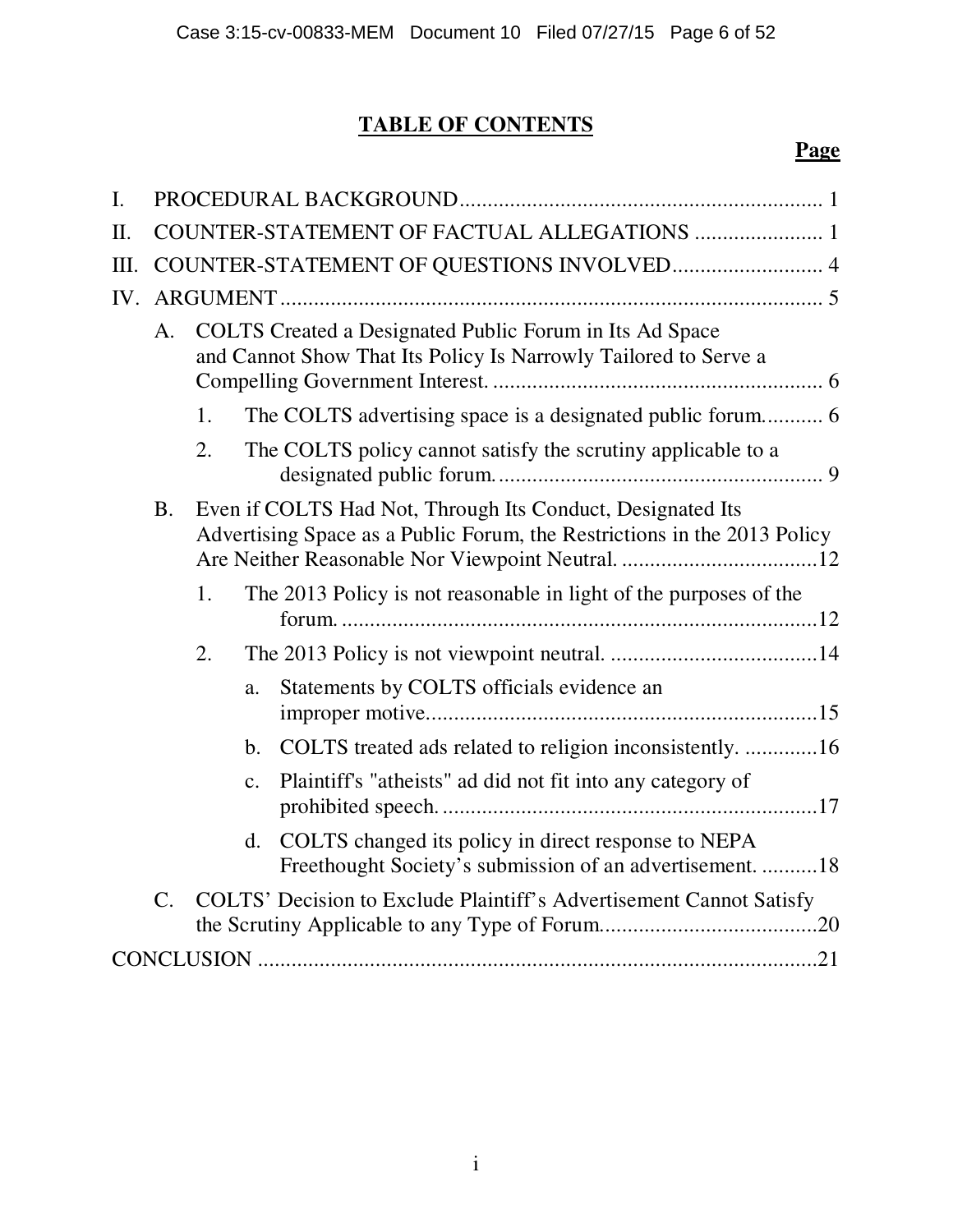# **TABLE OF AUTHORITIES**

 **Page(s)** 

# **Cases**

| Am. Freedom Defense Initiative v. Se. Pa. Transp. Auth.,<br>No. 2:14-cv-5355, 2015 U.S. Dist. LEXIS 29571 (E.D. Pa. Mar. |
|--------------------------------------------------------------------------------------------------------------------------|
| Ashcroft v. Iqbal,                                                                                                       |
| Christ's Bride Ministries, Inc. v. Se. Pa. Transp. Auth.,                                                                |
| Cornelius v. NAACP Legal Def. & Educ. Fund, Inc.,                                                                        |
| Donovan ex rel. Donovan v. Punxsutawney Sch. Bd.,                                                                        |
| Fowler v. UPMC Shadyside,                                                                                                |
| Galena v. Leone,                                                                                                         |
| Gregoire v. Centennial Sch. Dist.,                                                                                       |
| $NAACP$ v. City of Phila.,<br>11-6533, 2013 U.S. Dist. LEXIS 71332, *12-13 (E.D. Pa. May 20,                             |
| NAACP v. City of Phila.,                                                                                                 |
| Pittsburgh League of Young Voters Educ. Fund v. Port Auth. of<br>Allegheny Cnty.,                                        |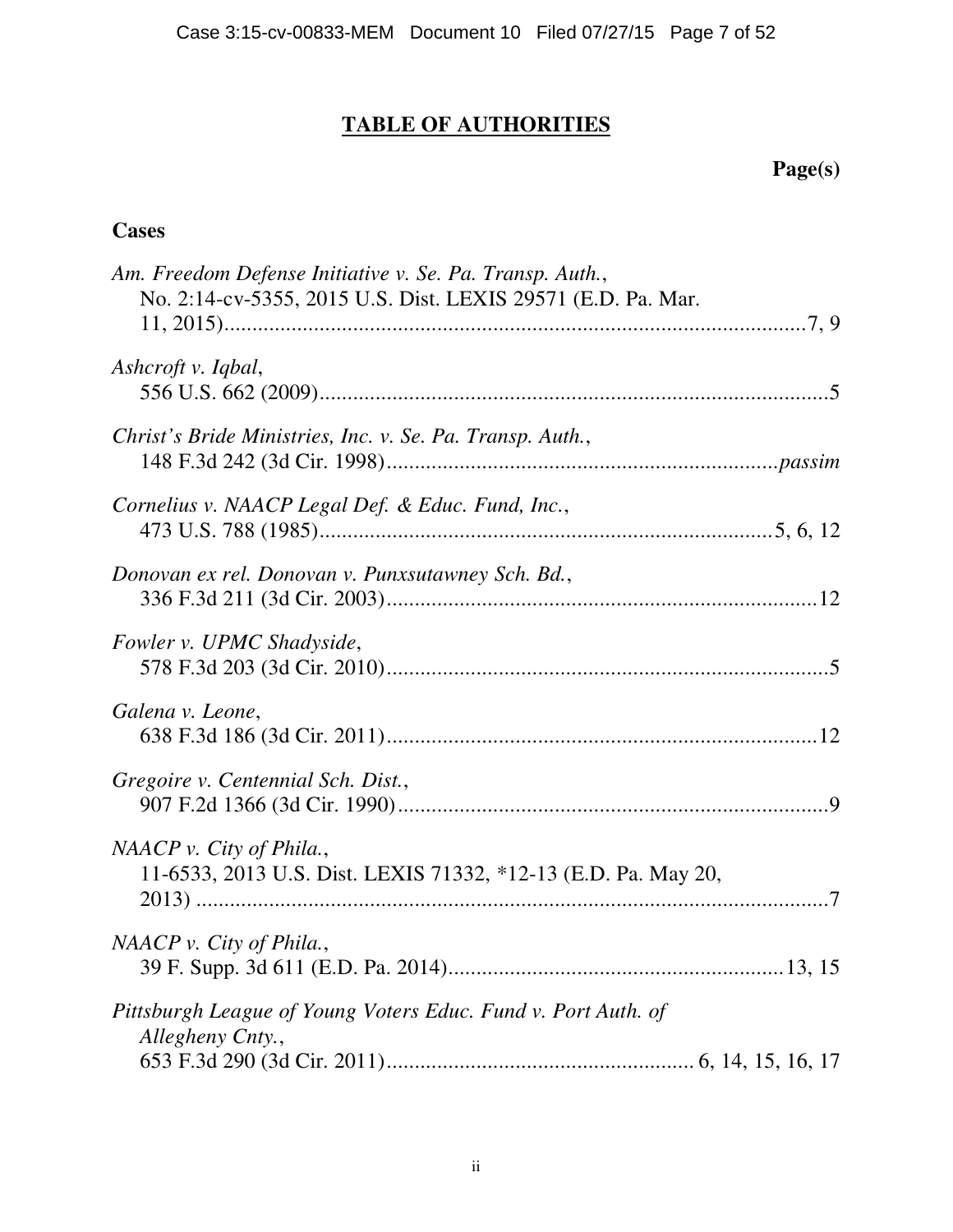| Ridley v. Mass. Bay Transp. Auth.,                                                     |  |
|----------------------------------------------------------------------------------------|--|
| Sec'y of State of Md. v. Joseph H. Munson Co.,                                         |  |
| United Food & Commercial Workers Union, Local 1099 v. Sw. Ohio<br>Reg'l Transit Auth., |  |
| United States v. Stevens,                                                              |  |
| Widmar v. Vincent,                                                                     |  |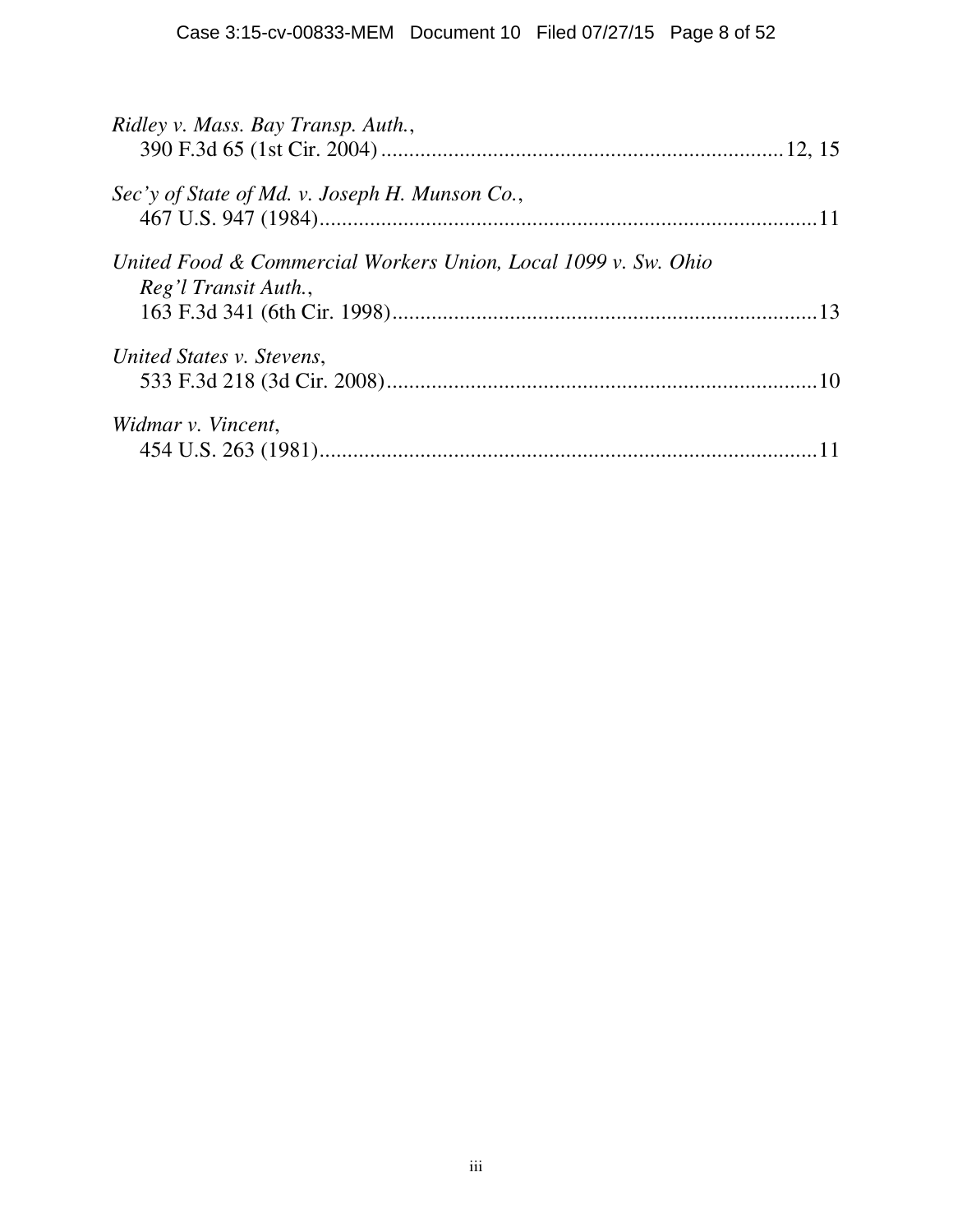## **I. PROCEDURAL BACKGROUND**

On April 28, 2015, Plaintiff filed a Complaint asserting both facial and asapplied challenges to the advertising policy of Defendant County of Lackawanna Transit System ("COLTS"). NEPA Freethought Society asserted that COLTS violated its First Amendment rights by refusing to lease advertising space on its busses to Plaintiff due to the content of the proposed advertisements and the viewpoint that COLTS inferred that NEPA Freethought Society had expressed in the ads. Compl. ¶ 1.

On June 25, 2015, Defendant filed a motion to dismiss NEPA Freethought Society's claims for failure to state a claim under Federal Rule of Civil Procedure  $12(b)(6)$ .

## **II. COUNTER-STATEMENT OF FACTUAL ALLEGATIONS**

Defendant COLTS is a public transit authority that accepts advertising on its vehicles, printed materials, bus shelters, and other property. Compl. ¶¶ 5, 8. NEPA Freethought Society has sought, since early 2012, to advertise on COLTS' busses. *Id.* ¶ 11. The first ad that NEPA Freethought Society sought to place stated simply, "Atheists. NEPAfreethought.org." *Id.* ¶ 11. COLTS rejected that ad, claiming that it violated COLTS' policy against advertising "that is deemed in COLTS['] sole discretion to be derogatory to any . . . religion," or "that [is] objectionable, controversial or would generally be offensive to COLTS' ridership

1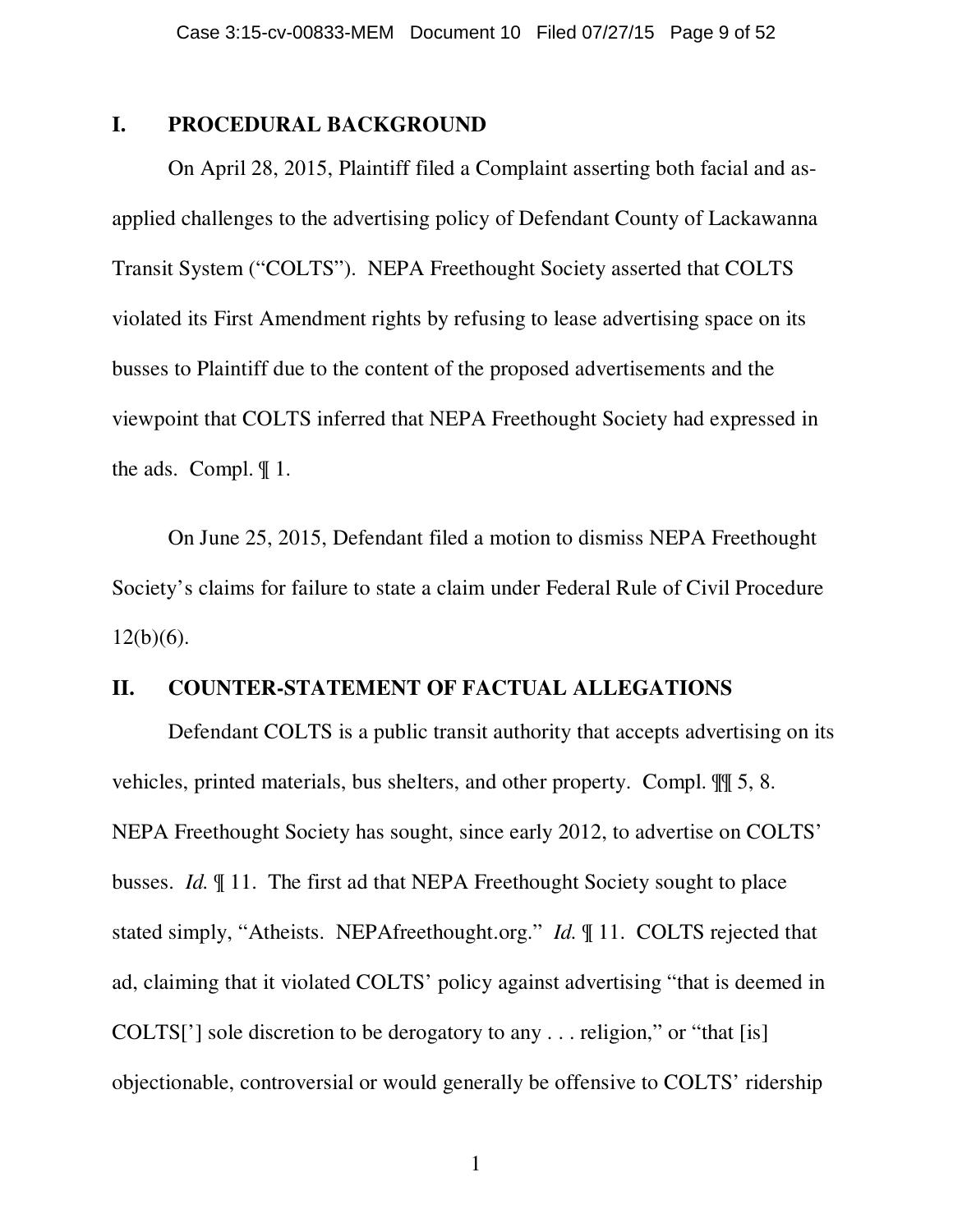based solely on the discretion of COLTS," and further stated that "it is COLTS' declared intent **not** to allow its transit vehicles or property to become a public forum for dissemination, debate, or discussion of public issues." *Id.* ¶ 13 (emphasis in original). COLTS' solicitor at the time stated, "We don't accept ads promoting any certain religion or religion in general, so we don't want to accept an ad attacking religion."<sup>1</sup> *Id.* ¶ 14.

COLTS had a longstanding practice of accepting all advertising submitted to it. In fact, for at least a decade before NEPA Freethought Society's first attempts to advertise, COLTS had never rejected an ad, and had accepted several ads from religious organizations. *Id.* ¶ 16, 18. Indeed, some of the ads COLTS accepted violated the express prohibitions in the written policy in place at the time. *See id.* ¶ 16, Ex. F. Prior to NEPA Freethought Society's attempt to advertise, COLTS also displayed the message "God Bless America" on an electric sign on the front of one COLTS bus. *Id.* ¶ 17. These advertisements and messages were run without complaint and without any loss of ridership. *See id.* ¶ 23. COLTS only began rejecting religious ads or other ads that violated its policy *after* NEPA Freethought Society sought to advertise. *Id.* ¶ 18.

 $\overline{a}$ 

<sup>1</sup> While COLTS appears to have inferred that Plaintiff's "atheists" ads were "attacking religion," in fact, none of its ads took any position on religion, either against or in favor of it, nor attacked religion. The content of these ads consisted entirely of the organization's name and URL and the single word sentence "Atheists." *See* Compl. Exs. A, D, G.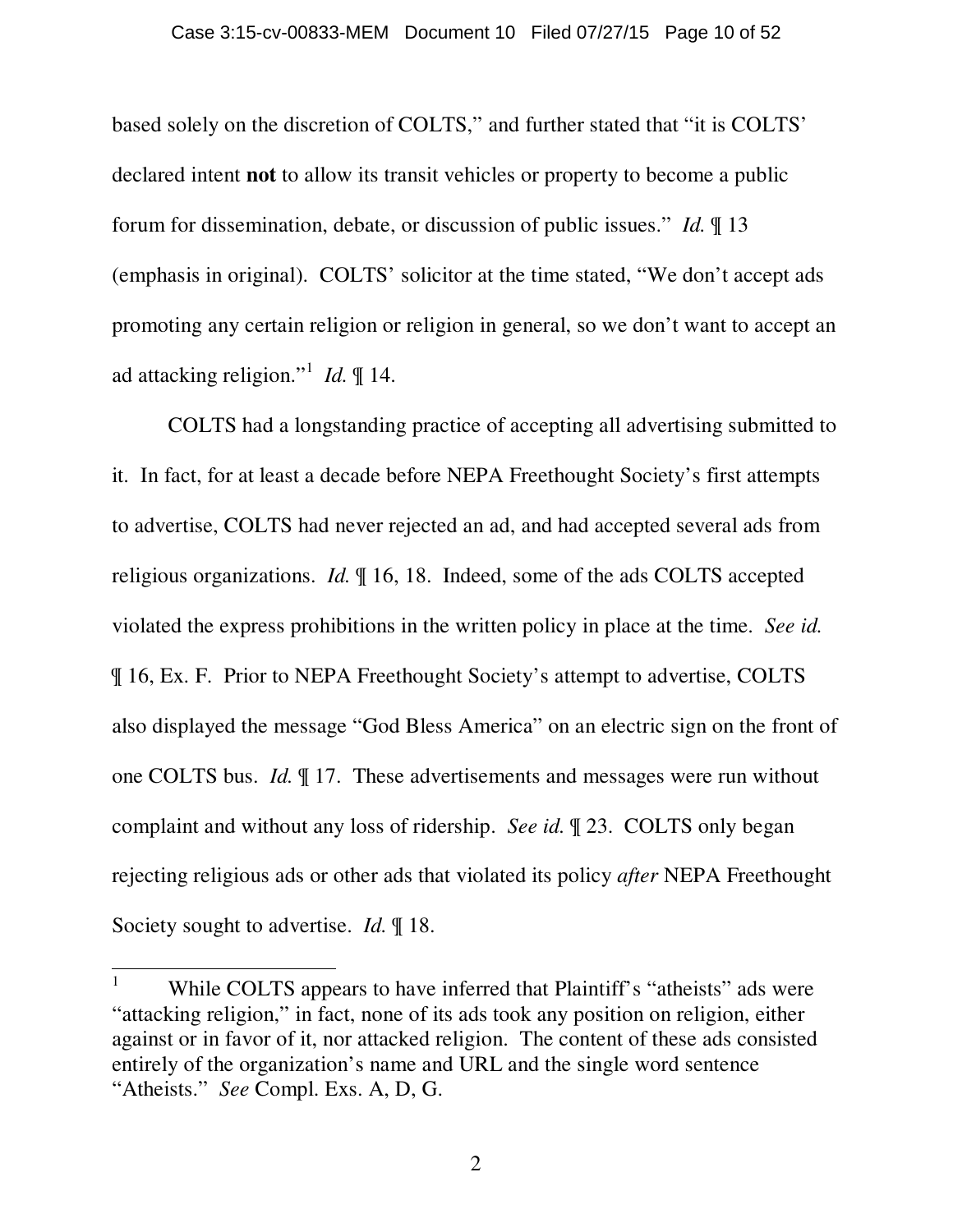On August 29, 2013, NEPA Freethought Society again submitted an advertisement for placement on COLTS busses. *Id.* ¶19. The ad stated only, "Atheists. NEPA Freethought Society. NEPAfreethought.org." *Id.* On September 9, 2013, COLTS rejected that ad. *Id.* ¶ 20. Eight days later, COLTS adopted a new policy (the "2013 Policy") "in order to clarify and set forth the types of advertisements it will and will not accept[.]" *Id.* ¶ 21, Ex. F. The 2013 Policy stated that COLTS would not accept advertising that "promote[s] the existence or non-existence of a supreme deity. . .; that address[es], promote[s], criticize[s] or attack[s] a religion or religions, religious beliefs or lack of religious beliefs; . . . or [that] are otherwise religious in nature." *Id.* Ex. F.

On July 21, 2014, NEPA Freethought Society submitted a new ad for consideration under the 2013 Policy. *Id.* ¶ 26. That ad was identical to those previously rejected but with an updated web address, stating "Atheists. NEPA Freethought Society. meetup.com/nepafreethoughtsociety." *Id.* Ex G. COLTS rejected that ad as well, citing its prohibition on ads that are "religious in nature" and its intent not to allow the "dissemination, debate, or discussion of public issues or issues that are political or religious in nature." *Id.* ¶¶ 27-28. COLTS has applied this policy to reject not only the NEPA Freethought Society ad containing the word "atheists," but also an ad for Lutheran Home Care and Hospice, presumably because it contained the word "Lutheran." *Id. ¶¶* 25, 27.

3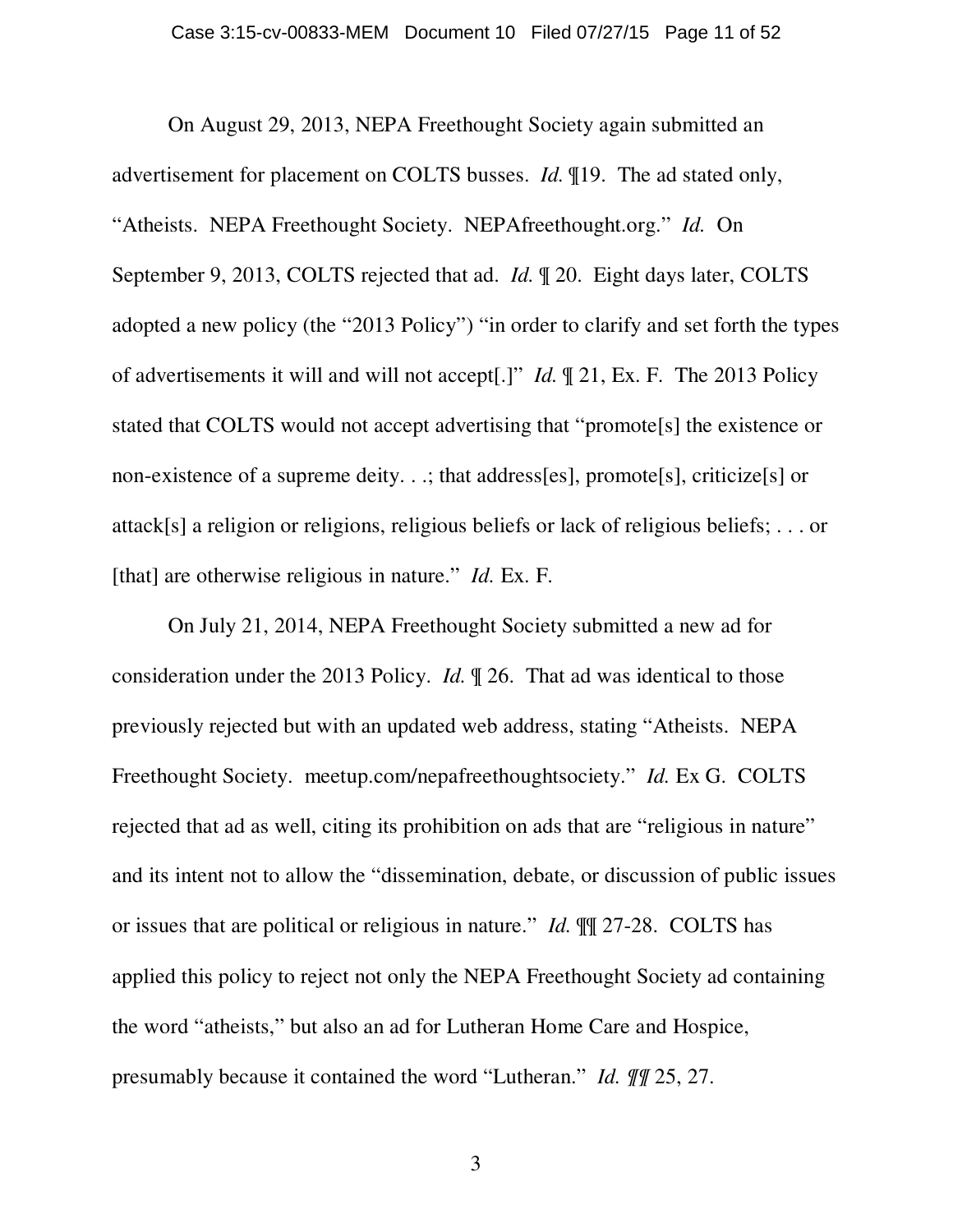In July 2014, COLTS accepted an ad that only stated "NEPA Freethought Society. meetup.com/nepafreethoughtsociety," but did not contain the word "atheists." *Id.* ¶ 29. However, NEPA Freethought Society is unable to clearly and effectively convey the nature of its organization without being able to use the word "atheists" and therefore still seeks to run an ad containing the word "Atheists," of the type that COLTS has several times rejected. *Id.* ¶¶ 31-32.

# **III. COUNTER-STATEMENT OF QUESTIONS INVOLVED**

1. Should the Court deny Defendant's motion to dismiss Plaintiff's First Amendment claim where Plaintiff has sufficiently alleged that Defendant, through its policies and practices, created a designated public forum, and where the policy in place is not narrowly tailored to serve a compelling governmental interest?

# *Suggested answer: Yes.*

2. Should the Court deny Defendant's motion to dismiss where Plaintiff has alleged facts that demonstrate that even if Defendant has created a limited public forum, its restrictions on speech are neither reasonable nor viewpoint neutral?

*Suggested answer: Yes.*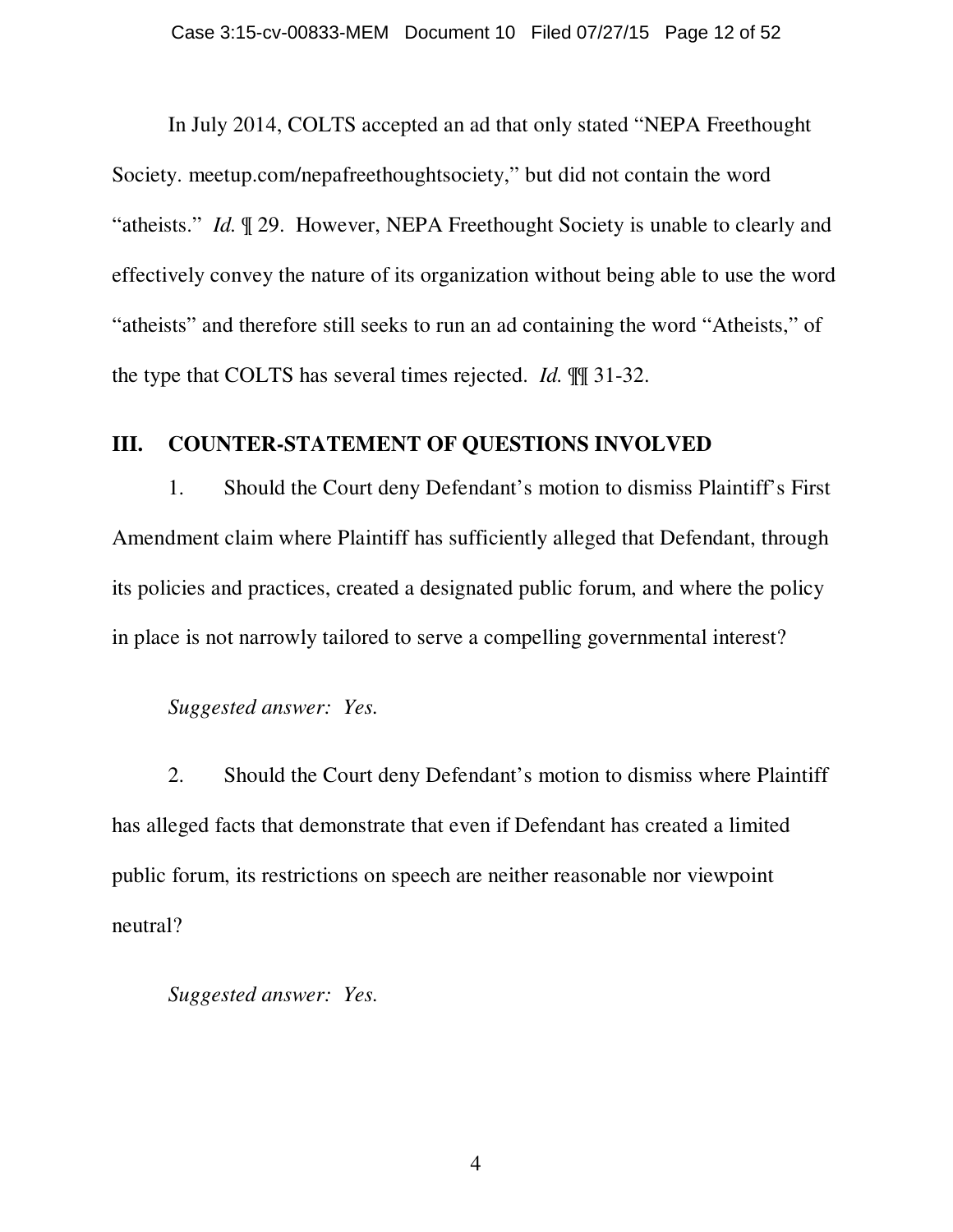3. Should the Court deny Defendant's motion to dismiss where Plaintiff has alleged facts that demonstrate that Defendant's decision to exclude Plaintiff's ad was motivated by opposition to Plaintiff's views rather than the content of the advertisement and therefore violates the First Amendment under any standard of review?

*Suggested answer: Yes.*

## **IV. ARGUMENT**

In assessing the sufficiency of a complaint on a motion to dismiss, the court "must accept all of the complaint's well-pleaded facts as true." *Fowler v. UPMC Shadyside*, 578 F.3d 203, 210 (3d Cir. 2009). Furthermore, the complaint "need only set forth sufficient facts to support plausible claims." *Id.* at 212 (citing *Bell Atl. Corp. v. Twombly*, 550 U.S. 544, 564 n.8 (2007)). This is not a high bar. "A claim has facial plausibility when the plaintiff pleads factual content that allows the court to draw the reasonable inference that the defendant is liable for the misconduct alleged." *Ashcroft v. Iqbal*, 556 U.S. 662, 678 (2009).

To decide whether the government's restriction of speech violates the First Amendment, a court first must determine what property is at issue, *i.e.*, define the relevant "forum." *Cornelius v. NAACP Legal Def. & Educ. Fund, Inc.*, 473 U.S. 788, 800 (1985). The Court must then determine whether the forum is a "public," "designated public," or "limited public" (or to use older terminology, "nonpublic")

5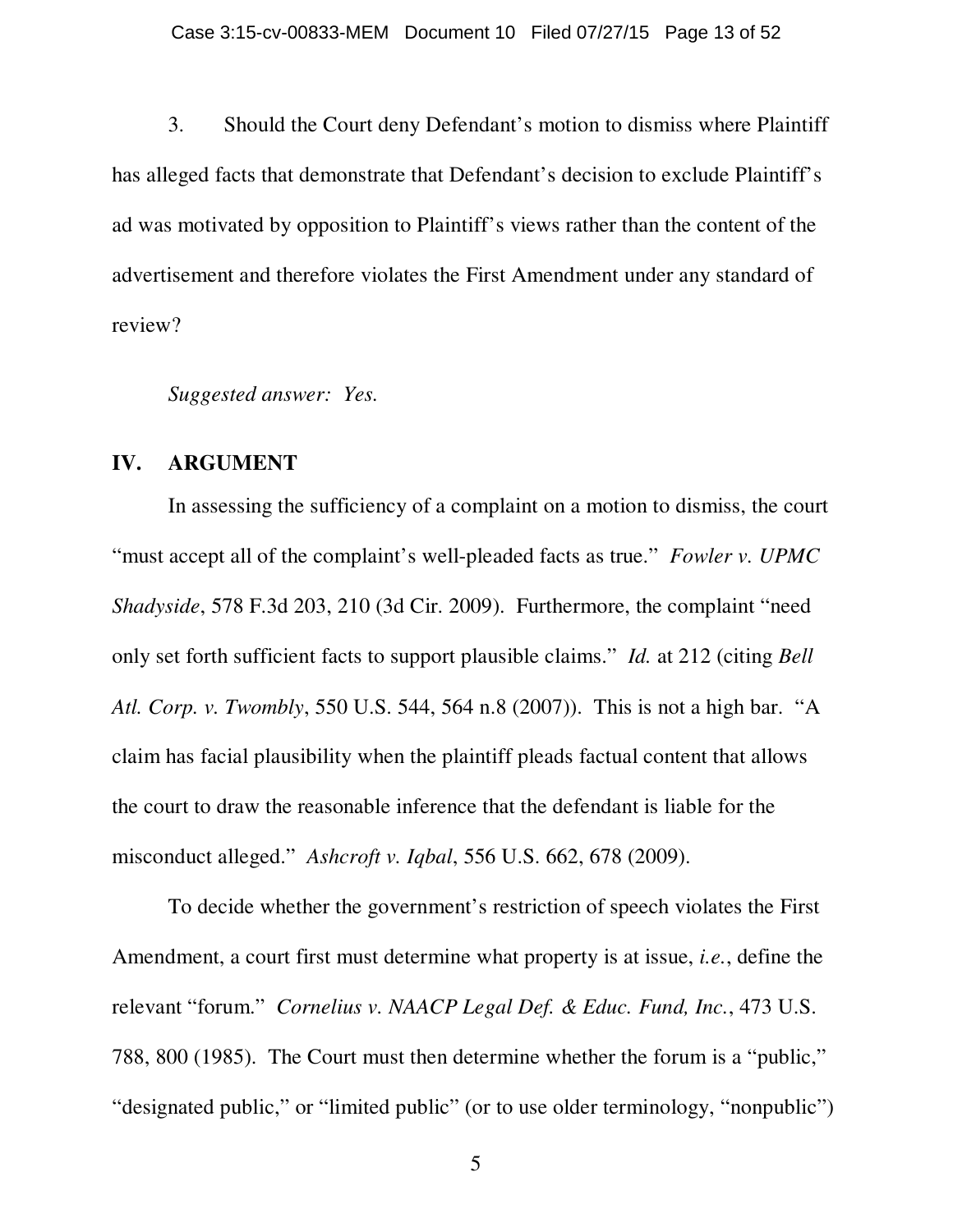forum. *See id.* The forum's classification determines the degree of scrutiny to be applied to the speech restriction. *See Pittsburgh League of Young Voters Educ. Fund v. Port Auth. of Allegheny Cnty.*, 653 F.3d 290, 295-96 (3d Cir. 2011) (listing varying degrees of scrutiny to be applied to restrictions in different fora).

To define the relevant forum, a court is to focus on "the access sought by the speaker." *Cornelius*, 473 U.S. at 801. To classify the forum, the Court must examine the government's "policies and practices in using the space and also the nature of the property and its compatibility with expressive activity." *Christ's Bride Ministries, Inc. v. Se. Pa. Transp. Auth.*, 148 F.3d 242, 249 (3d Cir. 1998) (emphasis added).

# **A. COLTS Created a Designated Public Forum in Its Ad Space and Cannot Show that Its Policy Is Narrowly Tailored to Serve a Compelling Government Interest.**

## **1. The COLTS advertising space is a designated public forum.**

Neither party disputes that the forum at issue is the advertising space on COLTS' busses, literature, and stops, or that the space is not a traditional public forum. *See* COLTS Br. at 6; *Christ's Bride Ministries*, 148 F.3d at 248. However, COLTS argues that "transit bus advertisement is considered a nontraditional forum subject to a lighter standard" than a traditional or designated public forum. COLTS Br. at 4. This is incorrect.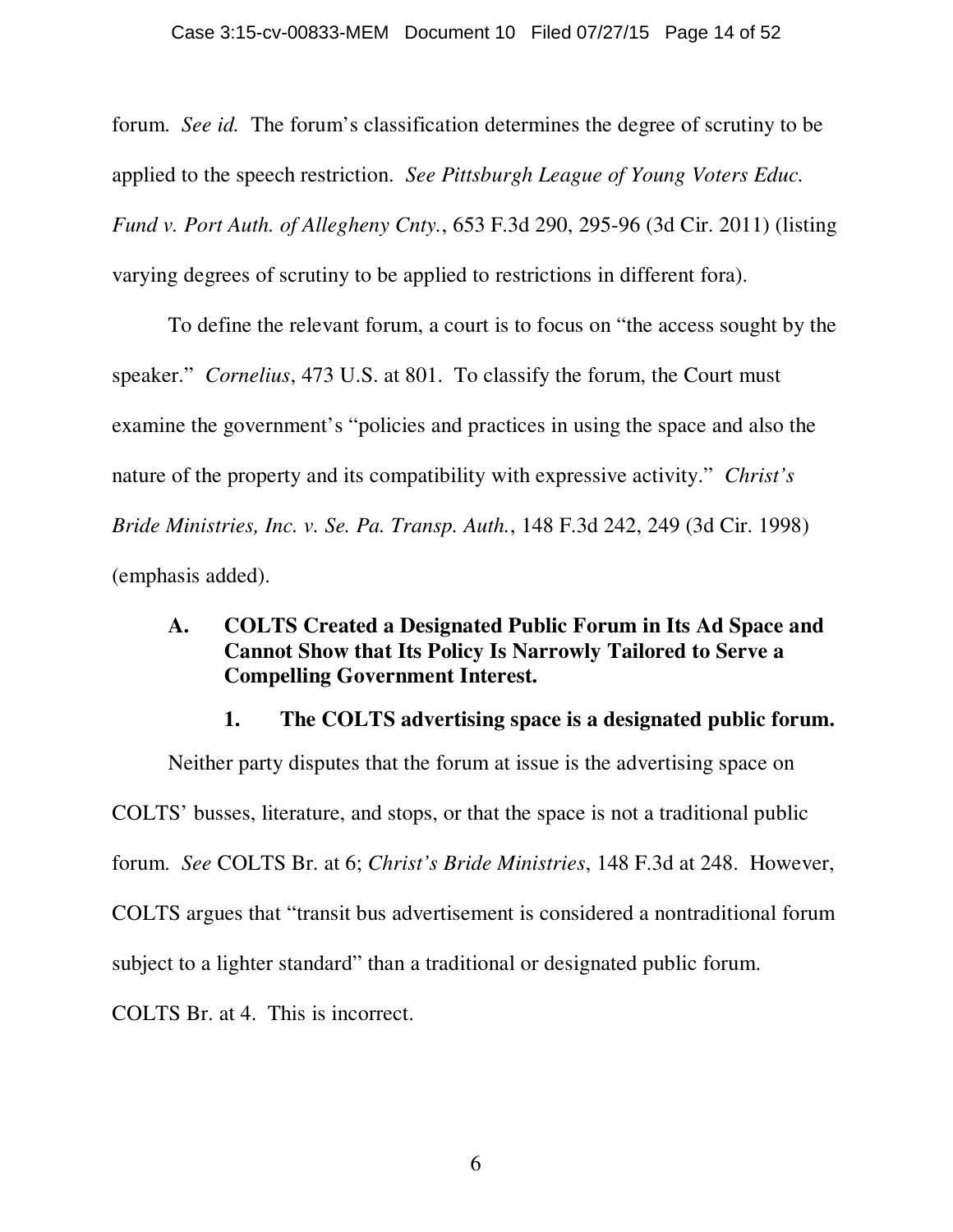Whether an advertising space that the government has created is a designated public forum or a limited public forum turns on a factual inquiry that looks at whether the government has "clearly and deliberately opened its advertising space to the public." *Christ's Bride Ministries*, 148 F.3d at 248 (citing *Hazelwood Sch. Dist. v. Kuhlmeier*, 484 U.S. 260, 269-70 (1988)). *See also Am. Freedom Defense Initiative v. Se. Pa. Transp. Auth.*, No. 2:14-cv-5355, 2015 U.S. Dist. LEXIS 29571, \*18 (E.D. Pa. Mar. 11, 2015) (collecting cases finding that where transit authorities historically opened their property to a wide variety of advertising, they had created a public forum) (attached hereto as Exhibit A). To determine whether the government agency clearly and deliberately opened its advertising space to the public, courts must examine not only the agency's policies, but also its practices in using the space, and the nature of the space and its compatibility with expressive activity. *Christ's Bride Ministries*, 148 F.3d at 249. Merely placing "[r]estrictions on the use of the forum . . . do[es] not necessarily mean that [the agency] has not created a public forum." *Id.* Thus, the court must look beyond COLTS' written policies to determine whether COLTS has created a designated public forum. If there is any factual dispute concerning the past use of the forum, naturally that cannot be decided until after discovery, and the Court should deny COLTS' motion on that basis alone. *See NAACP v. City of Phila.*,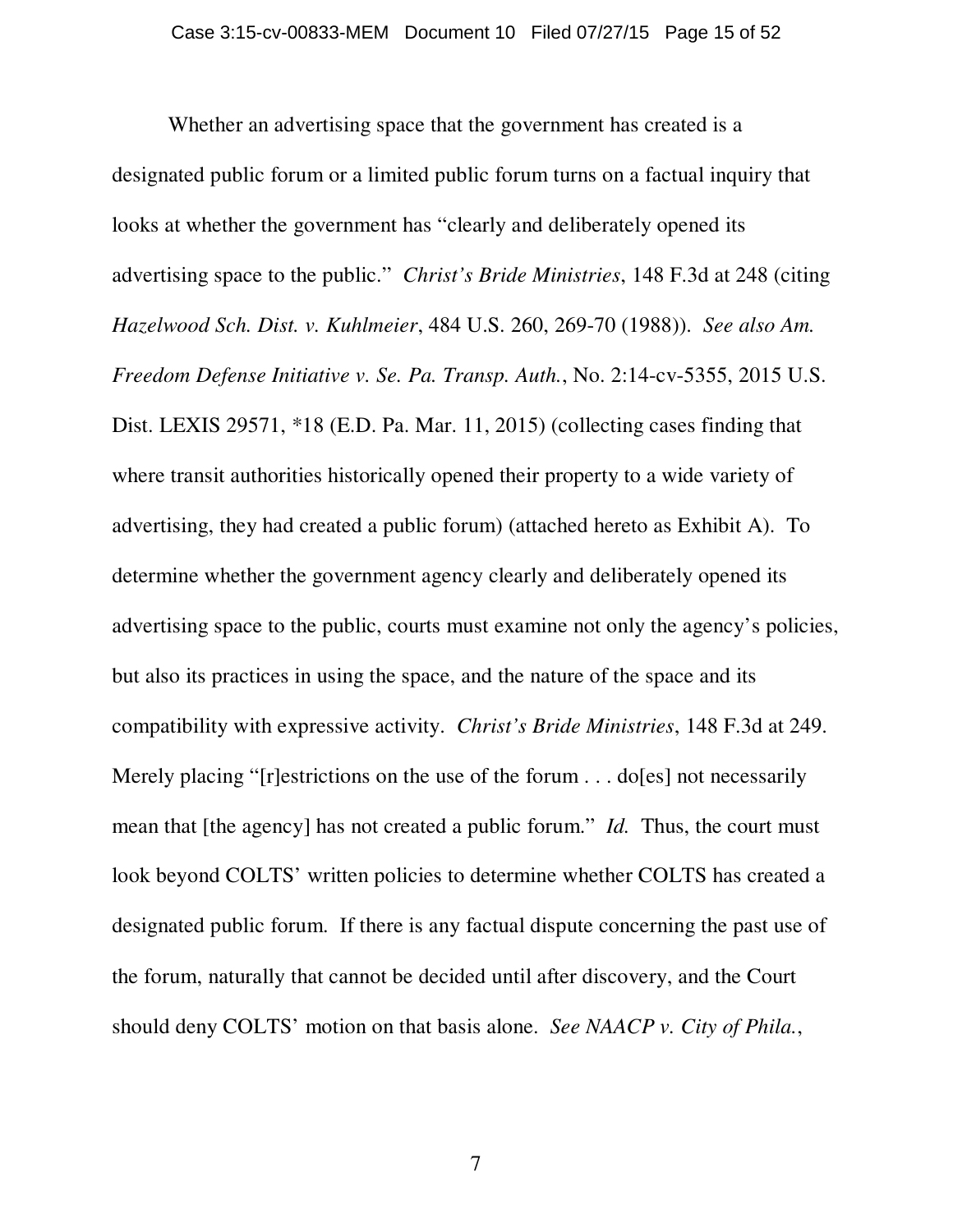No. 11-6533, 2013 U.S. Dist. LEXIS 71332, \*12-13 (E.D. Pa. May 20, 2013) (attached as Exhibit B).

Plaintiff's allegations concerning COLTS' use of the forum describe a designated public forum. Up until NEPA Freethought Society sought to advertise, COLTS accepted every ad that was presented to it. Compl. ¶ 18. Indeed, COLTS even accepted ads that violated its written advertising policies. Compl. ¶¶ 16-18.

COLTS argues that its policies make clear that COLTS intended to maintain its ad space as a limited public forum, and not to allow its vehicles to become a forum for debate or discussion of political or religious issues. *See* COLTS Br. at 8. But, the fact that COLTS' written policies expressed an intent to maintain its ad space as a limited public forum raises, but does not decide, the factual determination of which type of forum COLTS actually created through its conduct. *See Christ's Bride Ministries*, 148 F.3d at 251 (citing *Gregoire v. Centennial Sch. Dist.*, 907 F.2d 1366, 1374 (3d Cir. 1990)). In *Christ's Bride Ministries*, the facts showed that SEPTA had historically accepted a broad range of advertisements, including ads related to the one it sought to exclude. *See id.* at 251-52. The same is true of COLTS, which has accepted ads of exactly the type it now seeks to exclude—ads that are minimally related to religion by the mere inclusion of the word "atheist" or the name of a religion. *See* Compl. ¶ 16.

8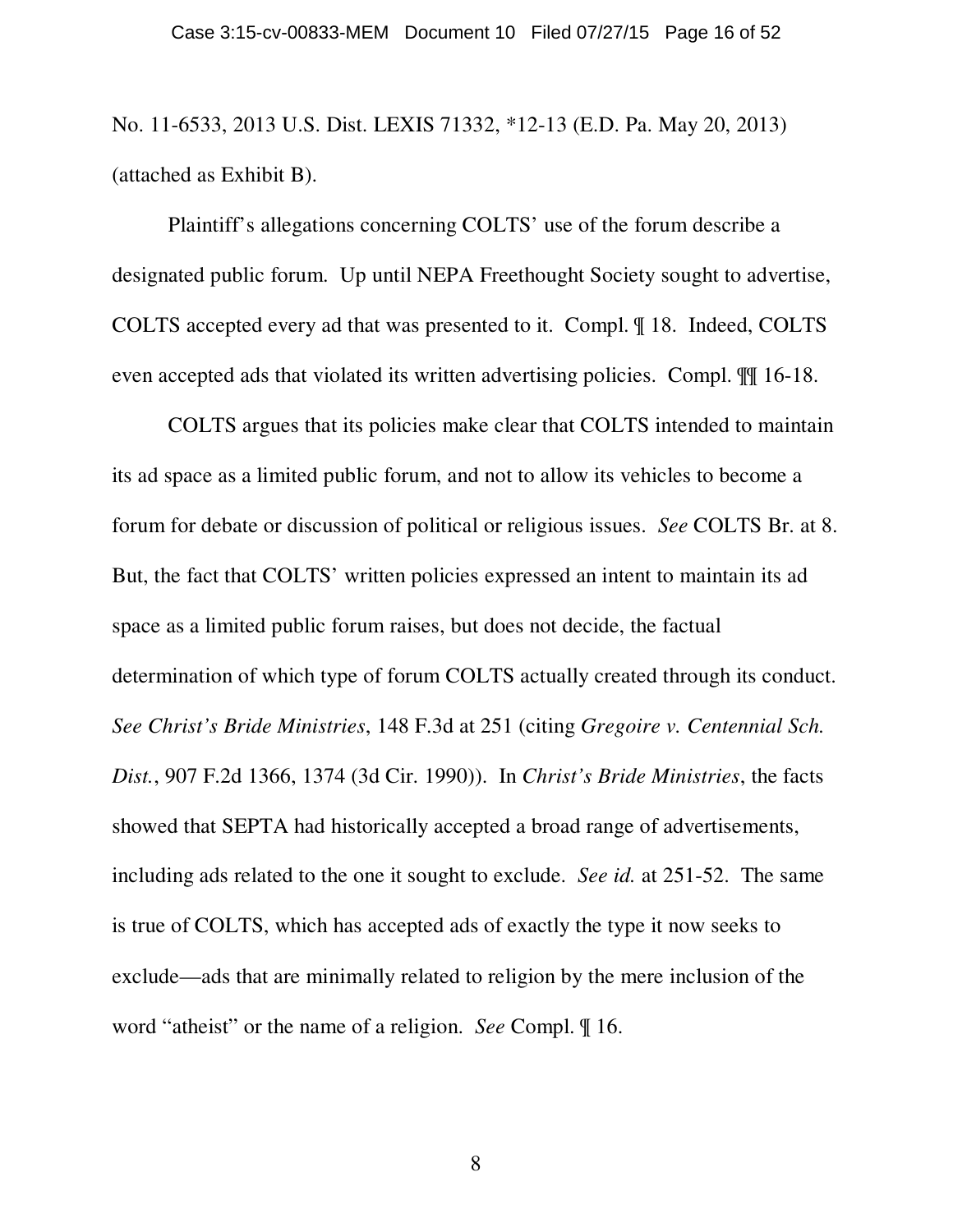COLTS has even accepted ads that should have been barred by the policy in place at the time. *See id.* ¶¶ 16, 18. Ex. F. "Consistency in granting or refusing access to the forum is also important to proper classification." *Gregoire*, 907 F.2d at 1371. COLTS has not been consistent in its application of its policies. Despite the language in COLTS' policies, until NEPA Freethought Society sought to advertise, COLTS had a longstanding practice of opening its space to any and all advertisers. *See* Compl. ¶ 18. In short, what COLTS said it would do and what COLTS actually did are two separate things. When the agency's actual practice is to open an advertising space broadly to the public, without restriction, the agency's written policy to restrict the forum is not dispositive. The practice belies a different intent, and it is the intent reflected in the agency's conduct, and not the intent written on paper, that controls. *See Christ's Bride Ministries*, 148 F.3d at 251-52. Therefore, Plaintiff has alleged facts that support the conclusion that COLTS has created a designated public forum.

# **2. The COLTS policy cannot satisfy the scrutiny applicable to a designated public forum.**

Having created a designated public forum, COLTS' policy is only valid if it is narrowly tailored to serve a compelling government interest, and is the least restrictive means of achieving that interest. *See Am. Freedom Defense Initiative*, 2015 U.S. Dist. LEXIS 29571, at \*20-21 (quoting *United States v. Marcavage*, 609 F.2d 264, 279 (3d Cir. 2010)). Defendant does not even attempt to argue in its

9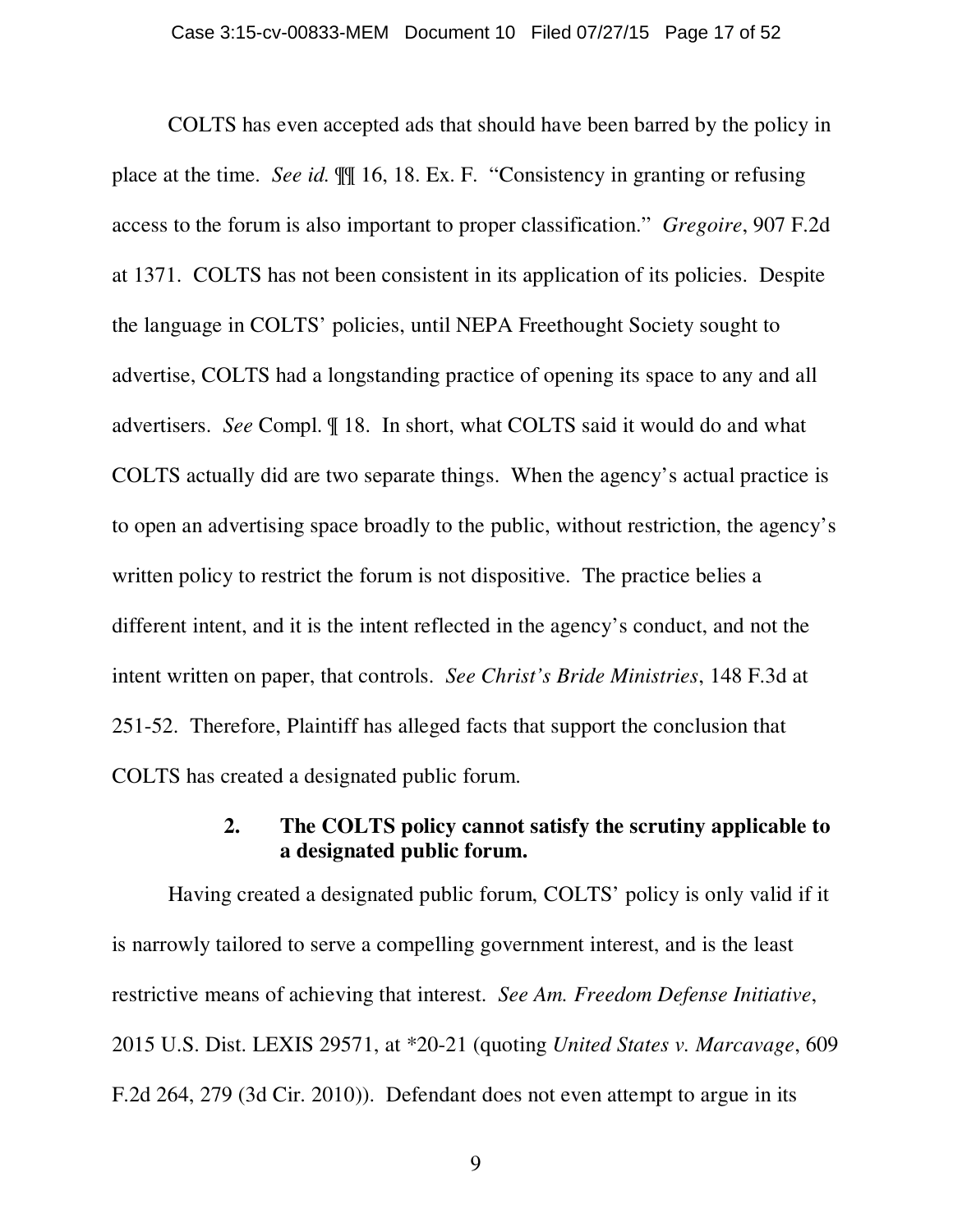motion to dismiss that COLTS can satisfy this high burden.

Plaintiff has quite plainly pleaded facts sufficient to show that COLTS' advertising policy does not satisfy strict scrutiny. COLTS' stated "sole purpose" in accepting advertising is to "generat[e] revenue for COLTS while at the same time maintaining or increasing ridership," although the policy also professes COLTS' goal "not to allow its transit vehicles or property to become a public forum for the dissemination, debate, or discussion of public issues or issues that are political or religious in nature." *See* Compl. Ex. F.

With respect to COLTS' goal of generating revenue and maintaining or increasing ridership, this is not the type of sufficiently weighty governmental interest that can suffice to justify the abridgement of the fundamental First Amendment freedom of speech. *See*, *e.g.*, *United States v. Stevens*, 533 F.3d 218, 227-28 (3d Cir. 2008) (holding that preventing animal cruelty is not a compelling government interest, and noting that the Supreme Court has recognized as "compelling" only select government interests that safeguard human health and well-being). Perhaps more importantly, even if these government interests were sufficiently compelling, Defendant has offered no reason to believe that running ads that refer in any manner, even indirectly, to the existence or non-existence of religion would in any way detract from or undermine that goal. *See id.* at 227 (noting that the Supreme Court has rarely found that a content-based speech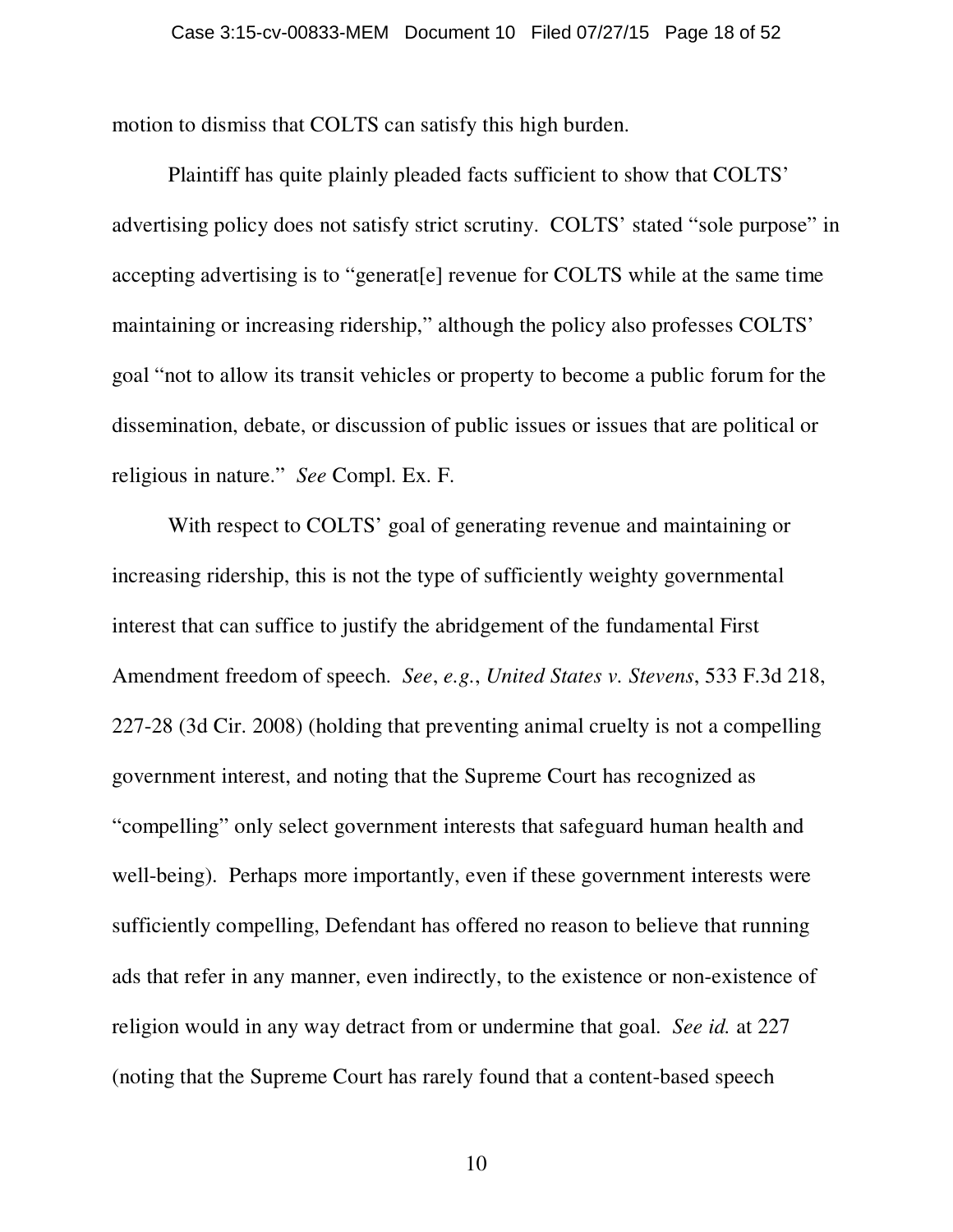## Case 3:15-cv-00833-MEM Document 10 Filed 07/27/15 Page 19 of 52

restriction actually furthers a compelling government interest). Revenue from religious organizations is indistinguishable from revenue from non-religious organizations. And while COLTS may wish to assert as a matter of fact that allowing ads about religion will decrease its ridership, those assertions cannot carry the day on a motion to dismiss, particularly where the complaint details the evidence that COLTS' past practice of accepting such ads did not harm COLTS' ridership.

With respect to COLTS' alternate goal of preventing discussion of politics or religion on transit vehicles, this is a wholly impermissible governmental objective. The government has no legitimate interest in reducing the kind of core speech that the First Amendment was designed to protect. *See*, *e.g.*, *Sec'y of State of Md. v. Joseph H. Munson Co.*, 467 U.S. 947, 961 (1984) (government has "no legitimate interest" in prohibiting discussion of public issues). It is well settled that the government may not exclude all religious discussion from a "generally open forum." *E.g.*, *Widmar v. Vincent*, 454 U.S. 263, 269-70 (1981).

In sum, COLTS' 2013 Policy is not narrowly tailored to a compelling government interest. COLTS' exclusion of all references to religion in its advertisements cannot survive strict scrutiny on the facts pled, and COLTS' motion to dismiss should be denied.

11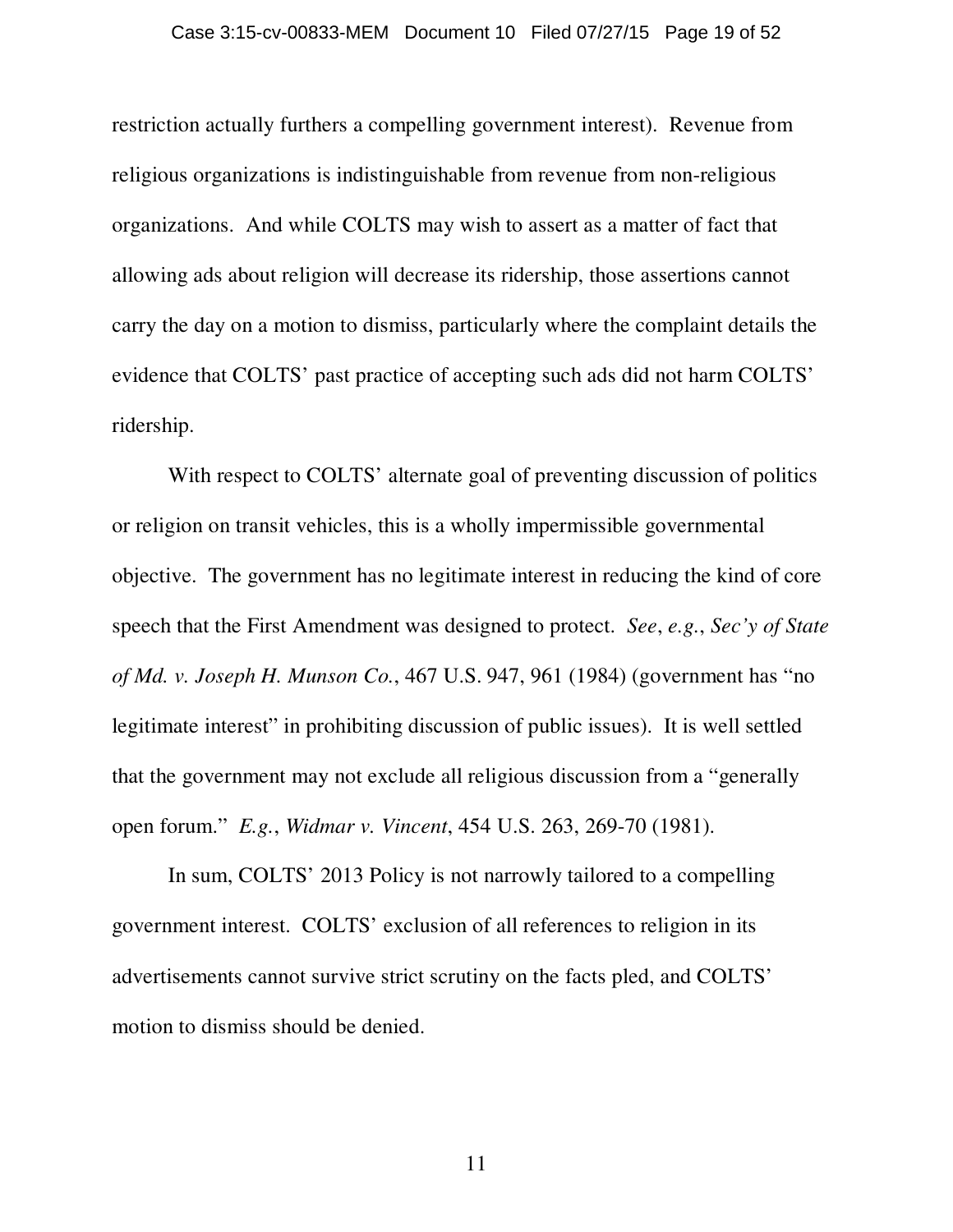# **B. Even if COLTS Had Not, Through Its Conduct, Designated Its Advertising Space as a Public Forum, the Restrictions in the 2013 Policy Are Neither Reasonable Nor Viewpoint Neutral.**

Even assuming that COLTS' advertising space did indeed constitute a

limited public forum, which it does not, $2^2$  COLTS has the right to impose some

restrictions on speech, but to pass constitutional muster, those restrictions must be

both reasonable and viewpoint neutral. *See Cornelius*, 473 U.S. at 809-11;

*Christ's Bride Ministries*, 148 F.3d at 255; *Galena v. Leone*, 638 F.3d 186, 199 (3d

Cir. 2011); *Donovan ex rel. Donovan v. Punxsutawney Sch. Bd.*, 336 F.3d 211, 225

(3d Cir. 2003). The 2013 Policy is neither.

 $\overline{a}$ 

# **1. The 2013 Policy is not reasonable in light of the purposes of the forum.**

A policy that restricts speech in a limited public forum violates the First Amendment if the policy is unreasonable "in the light of the purpose of the forum and *all the surrounding circumstances*." *Cornelius,* 473 U.S. at 809 (emphasis added). "The reasonableness of excluding a particular advertisement requires a determination of whether the proposed conduct would 'actually interfere' with the

<sup>2</sup> While a government entity may usually change its policy to close off a space that previously functioned as a designated public forum, it must do so in good faith and cannot adopt a new policy simply as a pretext to reject an advertisement it does not like. *See Ridley v. Mass. Bay Transp. Auth.*, 390 F.3d 65, 77 (1st Cir. 2004). Thus, even if the 2013 Policy could amount to a closing off of the designated forum that COLTS had previously created through its practices, this is impermissible in light of the clear history that shows COLTS only altered its policy to prevent NEPA Freethought Society from placing its "atheists" ad. *See* Compl. ¶¶ 18, 21.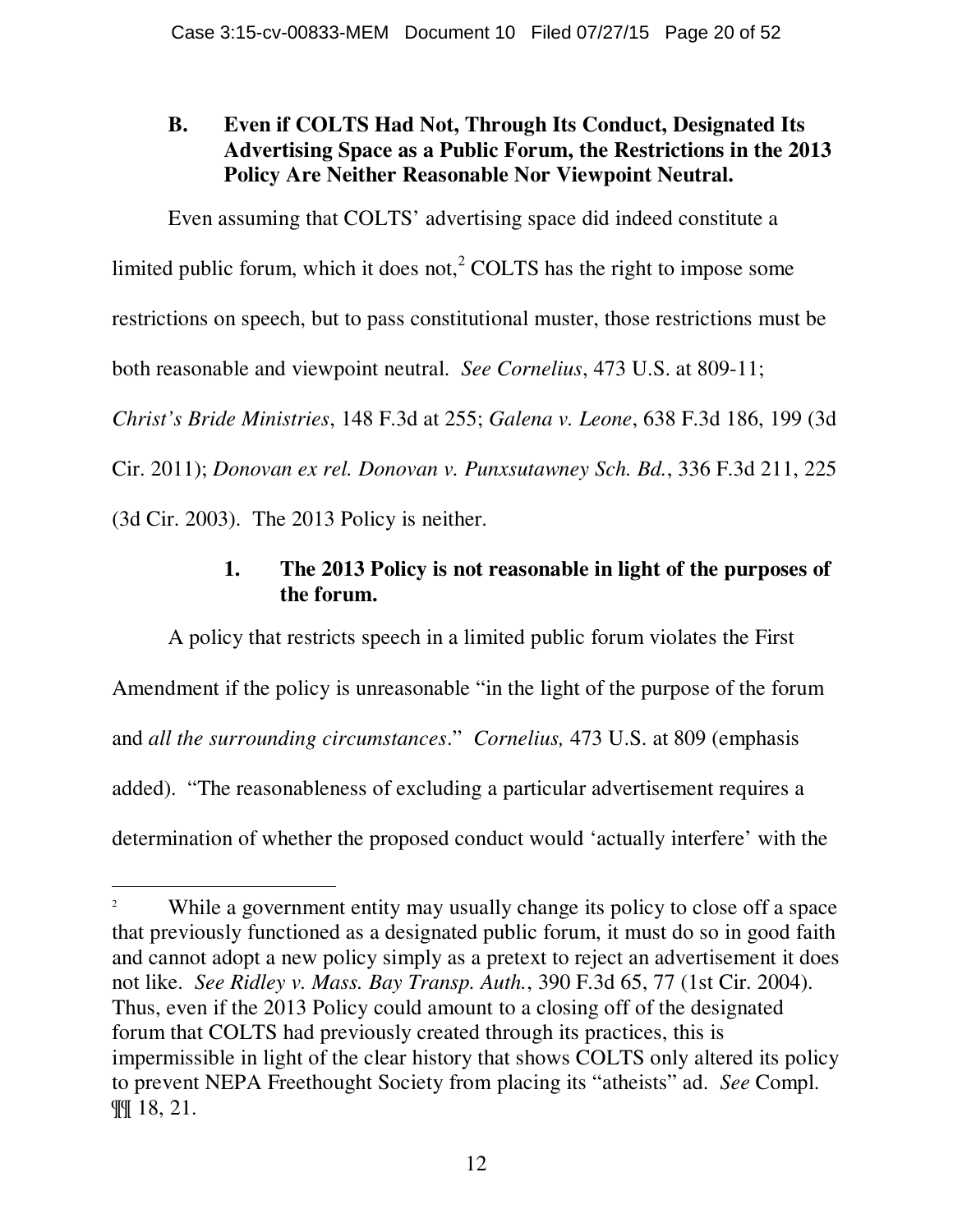## Case 3:15-cv-00833-MEM Document 10 Filed 07/27/15 Page 21 of 52

forum's stated purposes, as set forth in the advertising policy." *United Food & Commercial Workers Union, Local 1099 v. Sw. Ohio Reg'l Transit Auth.*, 163 F.3d 341, 358 (6th Cir. 1998).

COLTS' policy also is not reasonable in light of the purpose served by the forum. When a restriction is only tenuously connected to the purposes identified, it is not reasonable. *NAACP v. City of Phila.*, 39 F. Supp. 3d 611, 628 (E.D. Pa. 2014).

As an initial matter, of course, the exclusion of ads that discuss or refer to religion or that are placed by entities with identifiable religious views has nothing at all to do with maximizing revenue. A church's dollar is as green as a roofer's.

COLTS argues that it is nonetheless reasonable to reject all ads about religion because of COLTS' goal to provide a safe and welcoming environment for the public and because it is entitled to restrict speech that will result in harm to, disruption of, or interference with the transportation system. COLTS Br. at 16. But none of the previous ads or messages related to religion (which would presumably be banned by the current policy) had any negative effect on COLTS' ability to achieve these goals. *Id.* ¶ 23.

In fact, as asserted in the complaint, the change to the 2013 Policy had nothing to do with any perception that allowing religious ads was depressing ridership or that excluding such ads would increase ridership. The complaint

13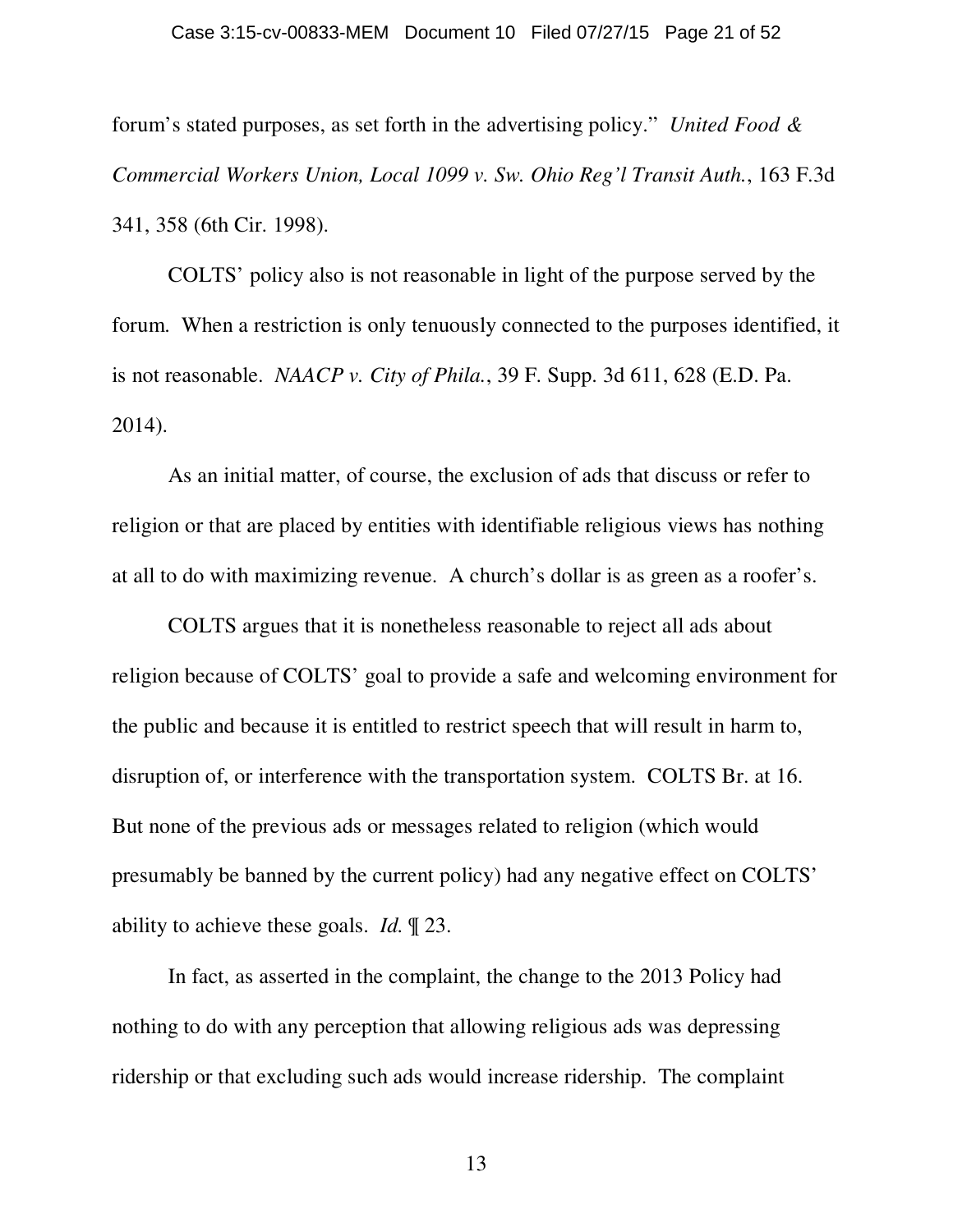alleges, with significant evidence, that the sole purpose of the change to the 2013 Policy was to exclude ads by Plaintiff. Given those allegations, the 2013 Policy cannot be found to bear a reasonable relation to the purpose of the forum. Nor is the 2013 Policy viewpoint neutral.

## **2. The 2013 Policy is not viewpoint neutral.**

"Viewpoint discrimination occurs when the government 'targets . . . particular views taken by speakers on a subject.'" *Pittsburgh League of Young Voters Educ. Fund*, 653 F.3d at 296 (quoting *Rosenberger v. Rector & Visitors of Univ. of Va.* , 515 U.S. 819, 829 (1995)). The following is evidence of viewpoint discrimination:

- 1. statements by government officials demonstrating an improper motive;
- 2. rejection of speech based on a certain characteristic, but acceptance of other speech with the same characteristics; and
- 3. a loose or nonexistent fit between the viewpoint-neutral ground provided for rejection and the speech actually rejected.

*Id..* at 297 (citations omitted). *See also Christ's Bride Ministries*, 148 F.3d at 252 n.5 ("our consideration of the similarity of the speech in question to speech permitted in the past is related to a determination of whether the limitation constitutes viewpoint discrimination.").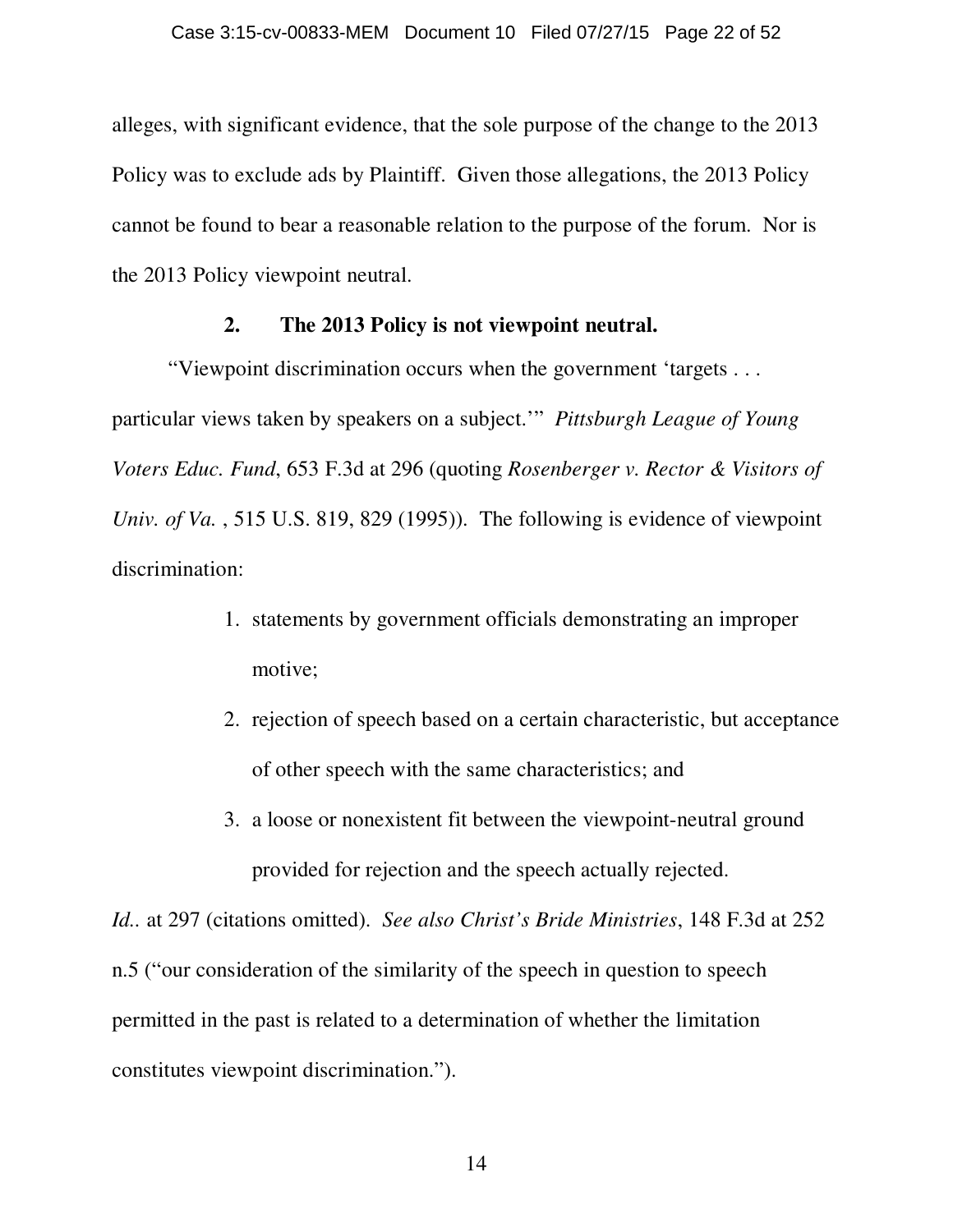In addition, when a new policy is adopted shortly after submission of an ad that the government seeks to suppress, this is "highly suggestive" of viewpoint discrimination. *NAACP*, 39 F. Supp. 3d at 627-28; *see also Ridley*, 390 F.3d at 77 ("if [the agency] revised a guideline merely as a ruse for impermissible viewpoint discrimination, that would be found unconstitutional regardless of the type of forum created.").

All of these factors evidencing viewpoint discrimination are alleged in the complaint here. Unquestionably, Plaintiff has alleged sufficient facts to allow a finding that the 2013 Policy is not viewpoint neutral.

# **a. Statements by COLTS officials evidence an improper motive.**

The complaint alleges that COLTS representatives have not been consistent in articulating the reason for rejecting Plaintiff's "atheists" ad, which raises the specter that the asserted viewpoint neutral grounds for rejecting the speech are actually a cover-up for improper viewpoint discrimination. *See Pittsburgh League of Young Voters Educ. Fund*, 653 F.3d at 297. Statements from COLTS' representatives demonstrate conflicting reasoning behind the initial rejection of the atheist ad, stating both that COLTS does not accept ads attacking religion (which the ad did not) and that COLTS believed the ad's purpose was to promote debate. Compl. ¶¶ 14-15. Later, COLTS stated that it rejected the atheist ad because COLTS does not accept ads promoting the belief that there is no God and because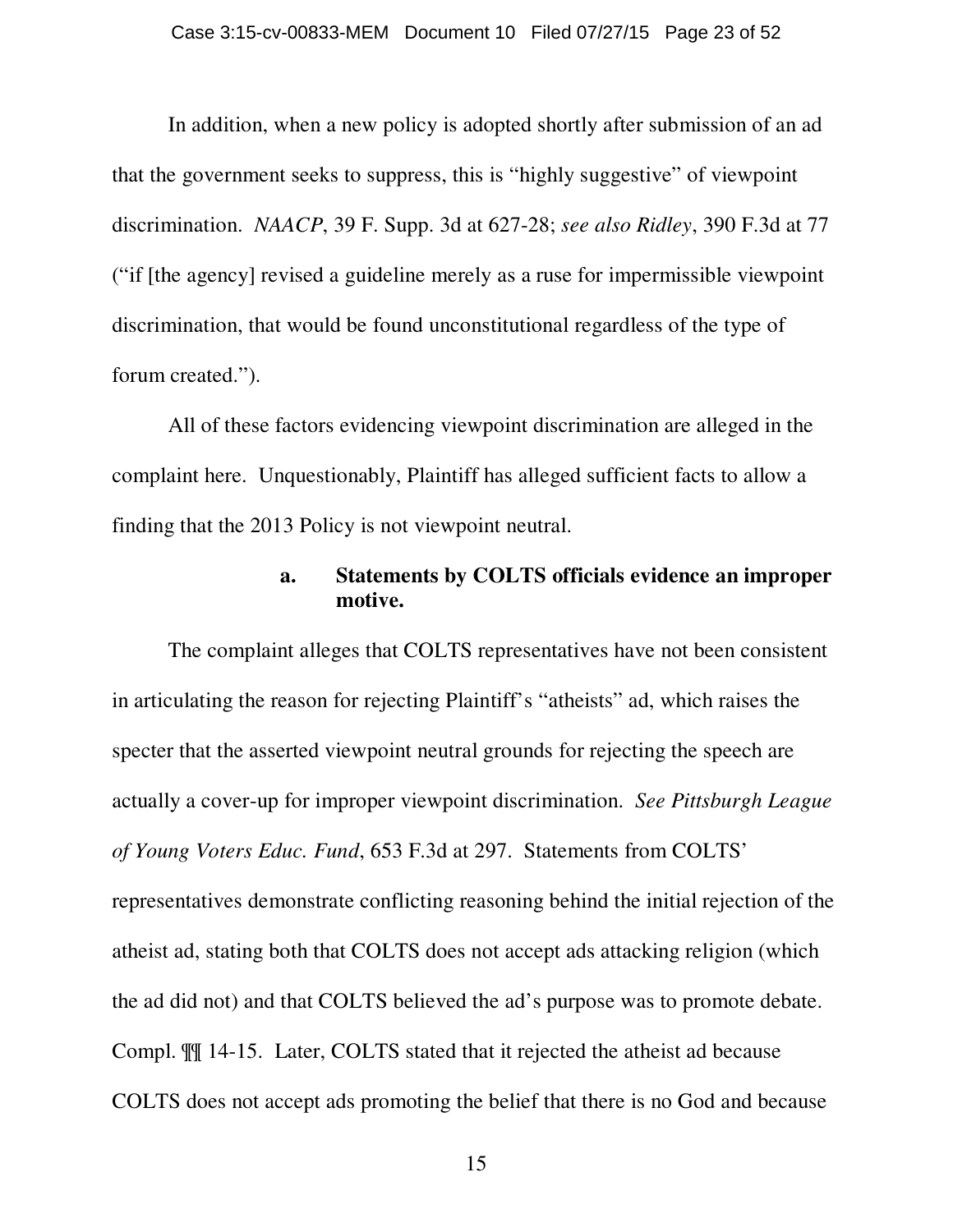COLTS "[did] not wish to become embroiled in a debate over *your group's viewpoints*." *Id.* ¶ 20, Ex. E (emphasis added). In rejecting the ad under the 2013 Policy, COLTS cited its policy against accepting ads promoting the nonexistence of a supreme deity, attacking religion, or that are "otherwise religious." *Id.* ¶ 27. Because "the government rarely flatly admits it is engaging in viewpoint discrimination," *Pittsburgh League of Young Voters Educ. Fund*, 653 F.3d at 297 (quoting *Ridley*, 390 F.3d at 86), this kind of indirect evidence is more than sufficient to support Plaintiff's claim that COLTS is engaging in viewpoint discrimination.

## **b. COLTS treated ads related to religion inconsistently.**

Before it first rejected NEPA Freethought Society's "atheists" ad in 2012, COLTS accepted advertising from religious organizations that referred to the existence of religion and COLTS displayed its own message attesting to the existence of God on an electric sign on the front of one COLTS bus. Compl. ¶¶ 16-17. Although COLTS' 2013 Policy purported merely to "clarify" its 2011 policy by making more explicit the kinds of ads COLTS prohibited, *see* Compl. Ex. F, COLTS' own actions in accepting ads from St. Mary's Byzantine Catholic Church, St. Matthew's Lutheran Church, Christian Women's Devotional Alliance, and Hope Church belie the interpretation that COLTS sought to ascribe to the 2011 policy as a basis for rejecting Plaintiff's ad in February 2012. The inconsistency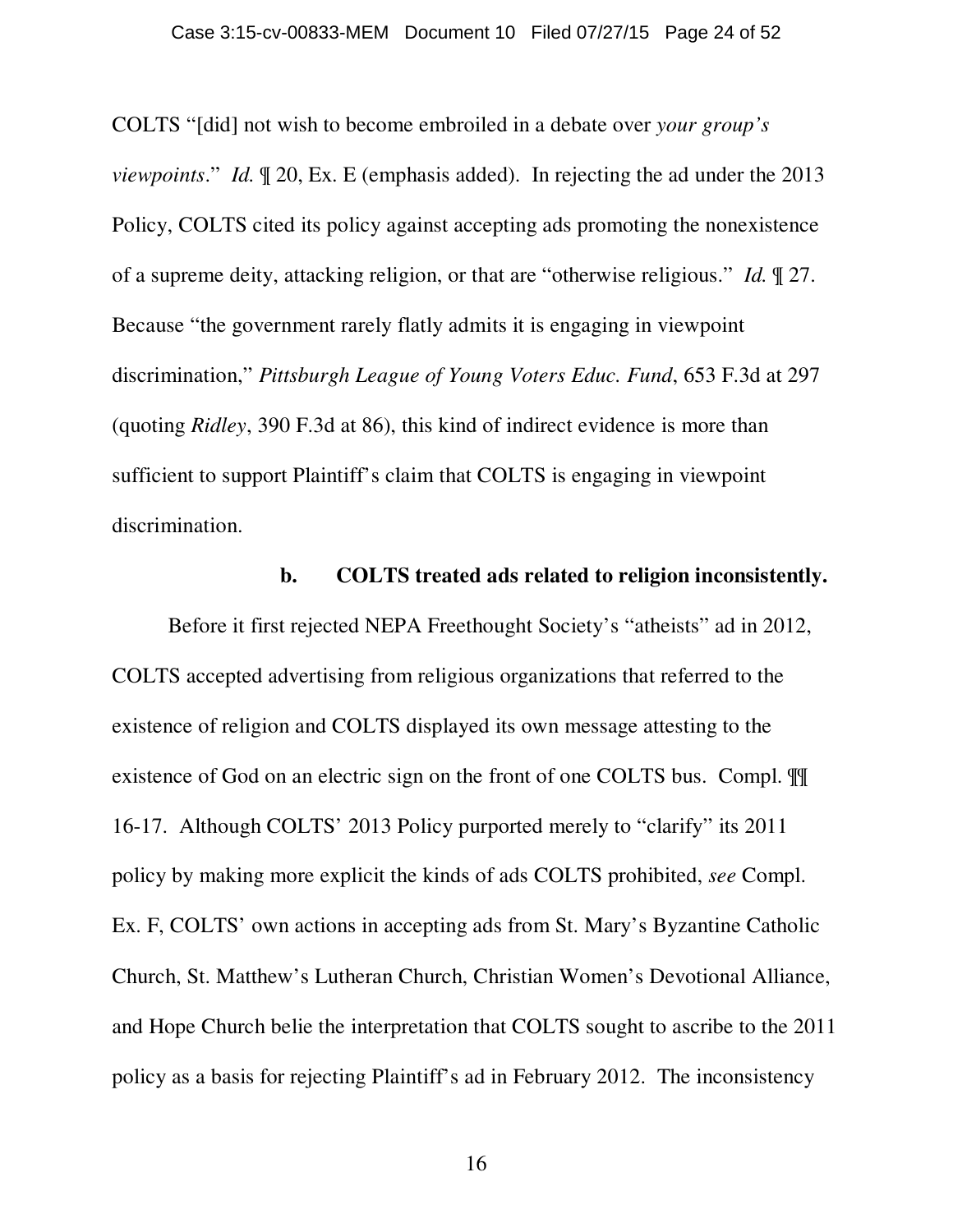between COLTS' allowance of ads from Christian organizations and its own "God Bless America" messages and interpretation of its policies when deciding whether to run Plaintiff's ad suggests that COLTS was not truly interested in banning all words references to the existence or non-existence of a deity; rather, it was interested in excluding one side of that debate from the forum. *See Pittsburgh League of Young Voters Educ. Fund*, 653 F.3d at 297-98.

# **c. Plaintiff's "atheists" ad did not fit into any category of prohibited speech***.*

Further, the "atheists" ad at issue does not fit very well into any of the categories of prohibited speech that COLTS has pointed to as the justification for banning the ad. COLTS pointed to provisions in its 2011 Policy prohibiting advertising "that is deemed in COLTS['] sole discretion to be derogatory to any . . . religion" as well as ads "that are objectionable, controversial or would generally be offensive to COLTS' ridership based solely on the discretion of COLTS." Compl. Ex. B. It later pointed to provisions in the 2013 Policy that "promote the existence or non-existence of a supreme deity, deities, being or beings; that address, promote, criticize or attack a religion or religions, religious beliefs or lack of religious beliefs; . . . or are otherwise religious in nature." Compl. Ex. H. Nothing in any of the NEPA Freethought Society ads contained any kind of profane or inflammatory language nor disparaged, attacked, or in any way even commented on religion. Nor did the ads even promote atheism. The "atheists" ad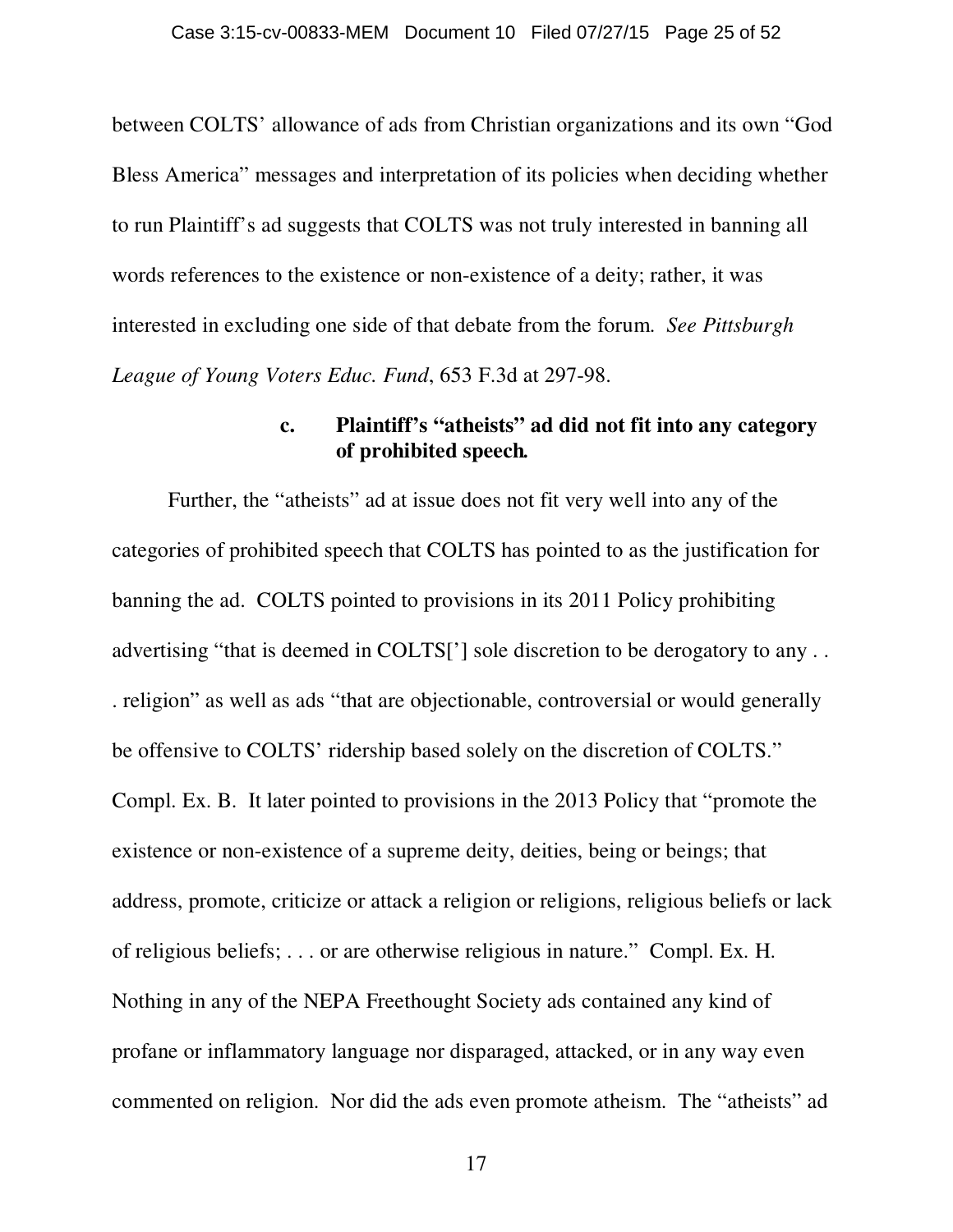## Case 3:15-cv-00833-MEM Document 10 Filed 07/27/15 Page 26 of 52

at most can be construed as a statement that atheists exist, or an explanation that the NEPA Freethought Society consists of atheists. The ad containing Plaintiff's name and URL and the one-word sentence "Atheists." does not promote atheism any more than an ad that says "Addicts." and contains the name and URL of a narcotics anonymous group promotes addiction. *See* Compl. Ex. A, D, G The poor fit between the original categories of prohibited speech and Plaintiff's ad that COLTS rejected leads to the conclusion that COLTS banned the ad not because of the content of the ad, but because of the views of the speaker.

# **d. COLTS changed its policy in direct response to NEPA Freethought Society's submission of an advertisement.**

Finally, the facts alleged in the complaint amply support a finding that COLTS adopted the 2013 Policy in reaction to NEPA Freethought Society's attempts to advertise. COLTS adopted the 2013 Policy eight days after rejecting yet another of NEPA Freethought Society's attempts to advertise. Compl. ¶ 21. The policy itself states that it is an attempt to "clarify" the prior policy, rather than reflecting any decision to use its advertising space in a different manner. Compl. Ex. F. Moreover, prior to the institution of the 2013 Policy, COLTS had allowed the message "God Bless America" to be displayed on an electric sign on the front of one COLTS bus and had accepted and run several ads that contained the name of a religion. *Id.* ¶¶ 16-17. COLTS only ceased these practices after NEPA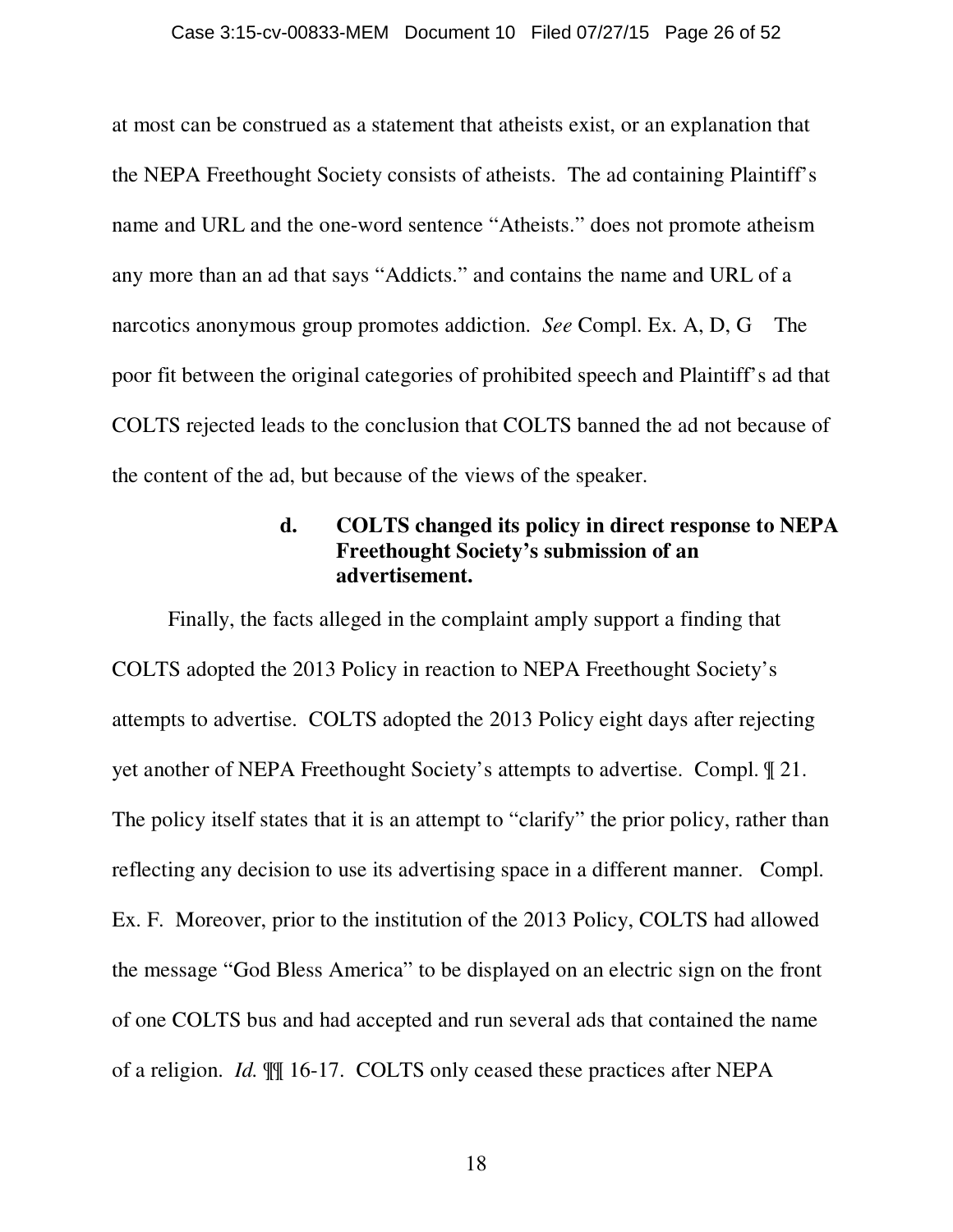Freethought Society sought to place an advertisement that contained the word "atheist."

In sum, Plaintiff has alleged more than enough facts to state a plausible claim that COLTS' 2013 Policy is not viewpoint neutral, but was adopted for the purpose of excluding the viewpoint of the NEPA Freethought Society. The Court should reject COLTS' suggestion that its restrictions are viewpoint neutral simply because, on its face, the current policy does not target any particular views taken on a subject. COLTS Br. at 14. On a motion to dismiss, the Court must accept as true Plaintiff's allegations that COLTS offered inconsistent and shifting reasons for rejecting the ad, that prior to NEPA Freethought Society's attempts to advertise, COLTS had run "God Bless America" messages and accepted ads from religious organizations and only began enforcing its policy after NEPA Freethought Society sought to advertise, and that COLTS revised its policy in response to NEPA Freethought Society's proposed ads. The 2013 Policy is a reactionary policy enacted for a discriminatory purpose. It is clear that the 2013 Policy is not viewpoint neutral.

COLTS' policy is neither reasonable nor viewpoint neutral, and COLTS motion should be denied.

19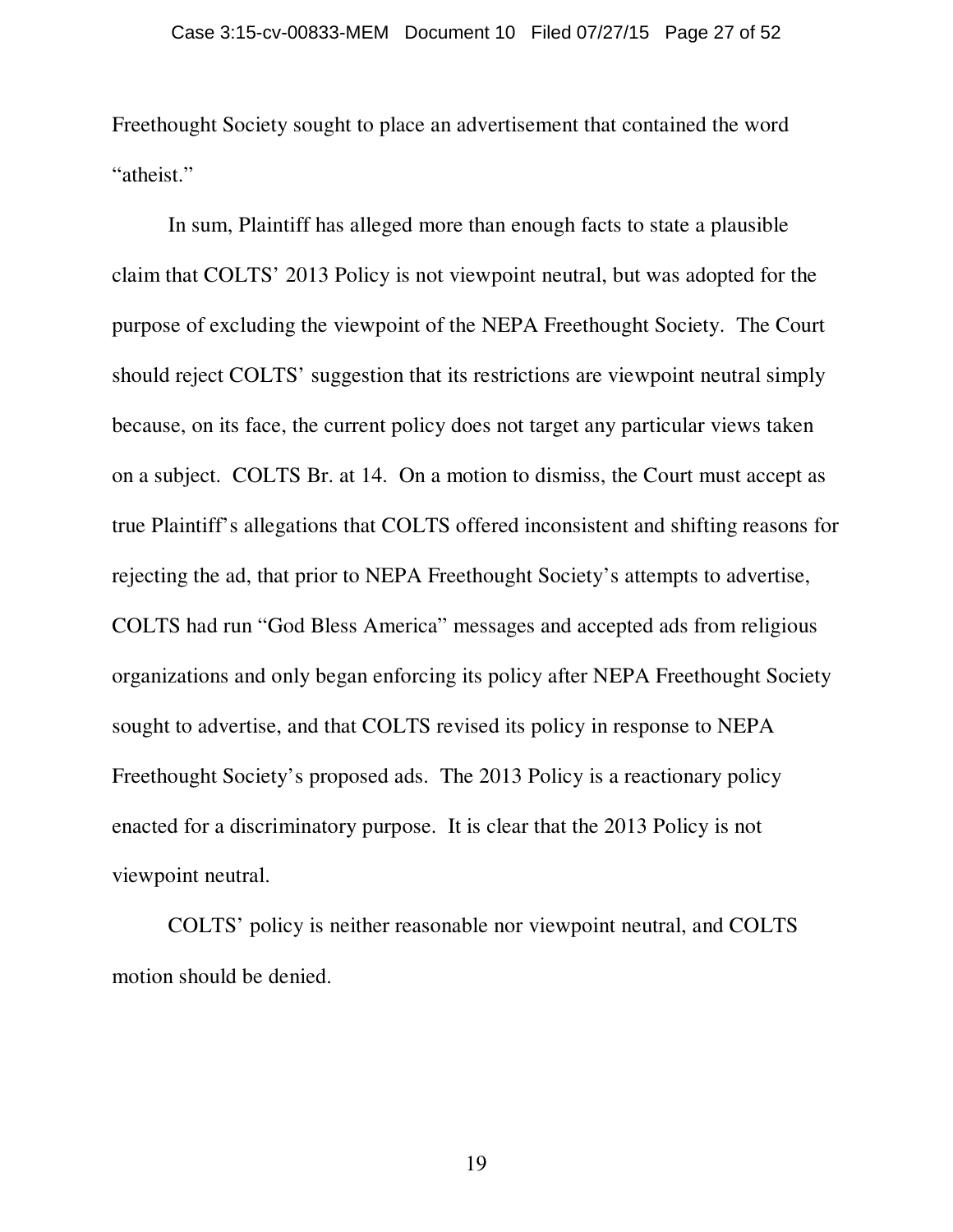# **C. COLTS' Decision to Exclude Plaintiff's Advertisement Cannot Satisfy the Scrutiny Applicable to any Type of Forum.**

Plaintiff also brings an as-applied challenge, $3$  asserting that COLTS' decision to reject its advertisement has nothing to do with COLTS' policies and everything to do with COLTS' disapproval of Plaintiff's message. Plaintiff's allegations of viewpoint discrimination are specific and supported by COLTS' own words. They are more than sufficient to state a claim and survive COLTS' motion to dismiss.

Plaintiff has consistently sought to advertise with a single word that COLTS finds objectionable: the word "atheists." COLTS has variously claimed that the use of this word in advertising "disparages" religion or presents a "discussion" about religion or is itself a religious statement. The word "atheists" is none of those things. It is a description of the members of the Northeastern Pennsylvania Freethought Society. The statement that atheists exist does not "disparage" or "discuss" religion and certainly is not a statement of religious views. As explained above, the poor fit between Plaintiff's ad and the categories of prohibited speech that COLTS invoked as the basis for rejecting the ad supports the conclusion that

 $\overline{a}$ 

<sup>3</sup> Although COLTS notes that Plaintiff brought both facial and as-applied challenged to COLTS' advertising policy, COLTS' motion ignores entirely the asapplied challenge, offering no response to NEPA Freethought Society's claim that COLTS' rejection of its ad is based on viewpoint discrimination.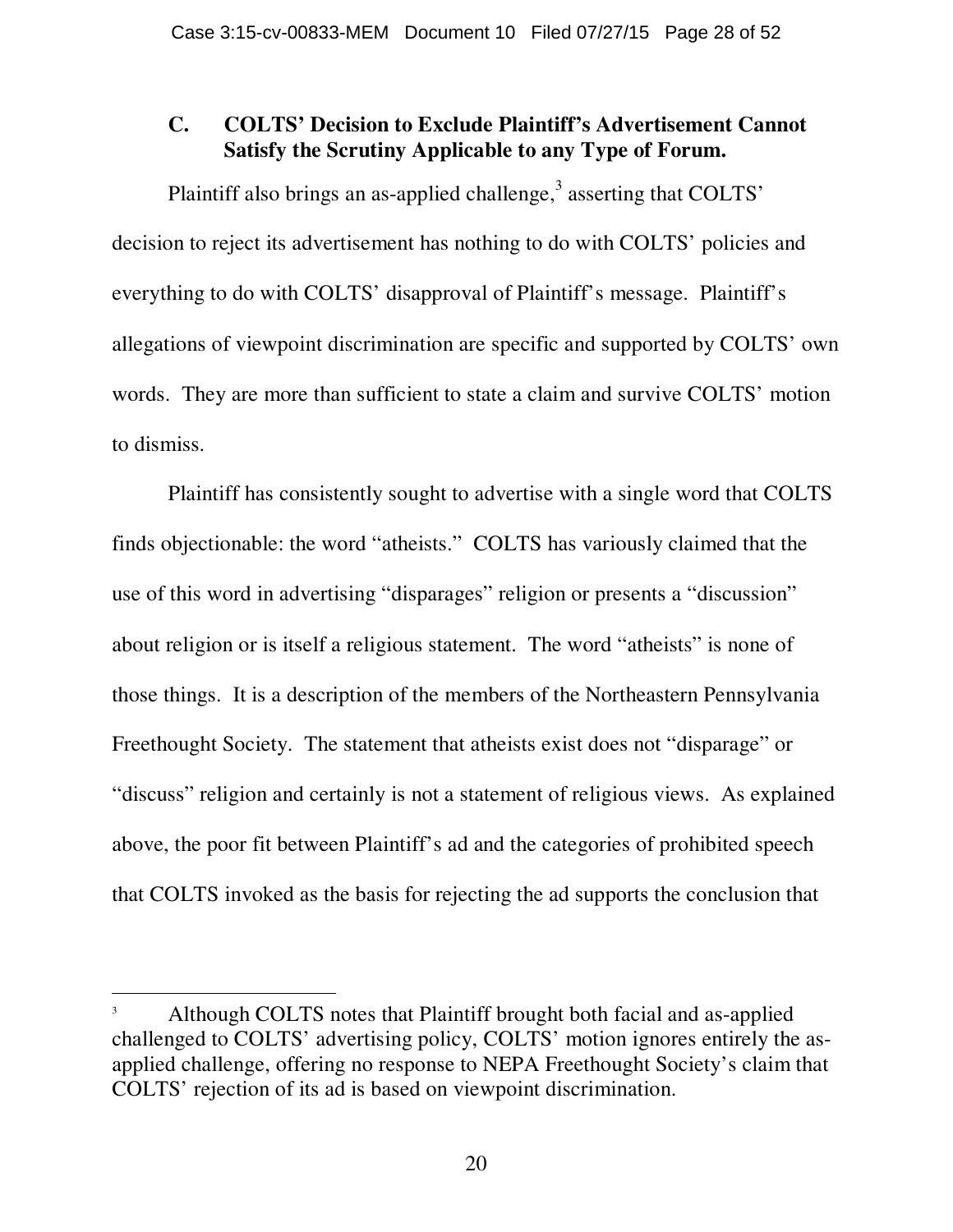COLTS banned the ad not because of the content of the ad, but because of the views of the speaker.

 This conclusion is further supported by the fact that, before Plaintiff sought to advertise, COLTS saw nothing negative in allowing references to religion on its busses. The sole purpose of COLTS' shifting policy positions has been to exclude Plaintiff from identifying itself as an organization of atheists. Any other justification offered by COLTS is pretext.

# **CONCLUSION**

For these reasons, NEPA Freethought Society respectfully requests that the Court deny the Motion to Dismiss.

Respectfully submitted,

Dated: July 27, 2015 */s/ Monica Clarke Platt*  Theresa E. Loscalzo (Pa. I.D. No. 52031) Stephen J. Shapiro (Pa. I.D. No. 83961) Monica Clarke Platt (Pa. I.D. No. 311445) SCHNADER HARRISON SEGAL & LEWIS LLP 1600 Market Street, Suite 3600 Philadelphia, PA 19103-7286 (215) 751-2000 Fax: (215) 751-2205

> Mary Catherine Roper (Pa. I.D. No. 71107) Molly Tack-Hooper (Pa. I.D. No. 307828) AMERICAN CIVIL LIBERTIES UNION OF PENNSYLVANIA P.O. Box 40008 Philadelphia, PA 19106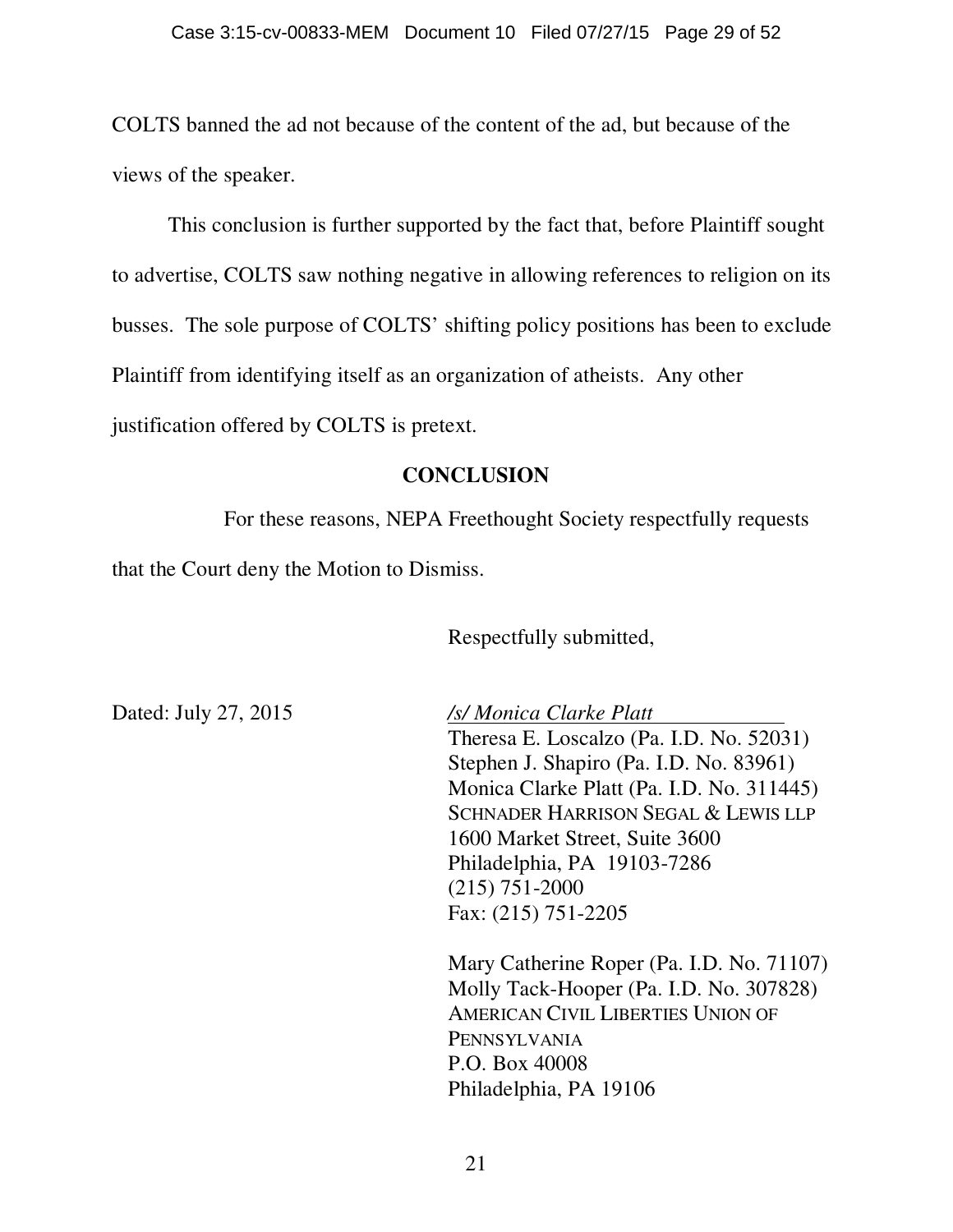mroper@aclupa.org mtack-hooper@aclupa.org (215) 592-1513 x 116 Fax: (215) 592-1343

*Attorneys for Plaintiff, Northeastern Pennsylvania Freethought Society*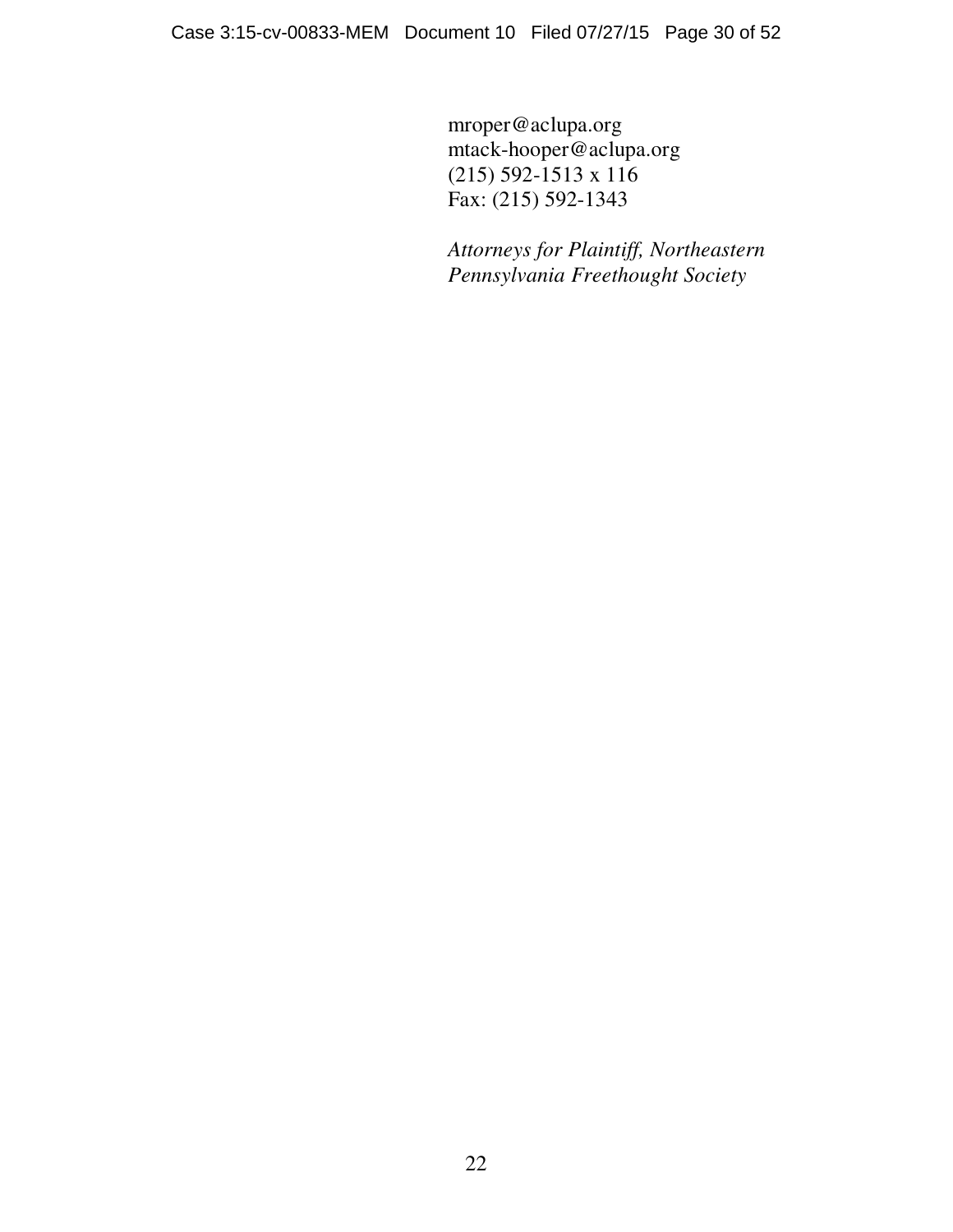# **Certificate of Compliance**

I hereby certify that this Memorandum of Law in Opposition to Defendant's Motion to Dismiss is in compliance with Local Rule 7.8(b), as it contains 4,773 words, exclusive of the table of contents and table of authorities, based on the word count of the word-processing system used to prepare the brief.

> /s/ *Monica Clarke Platt* Monica Clarke Platt (I.D. No. 311445)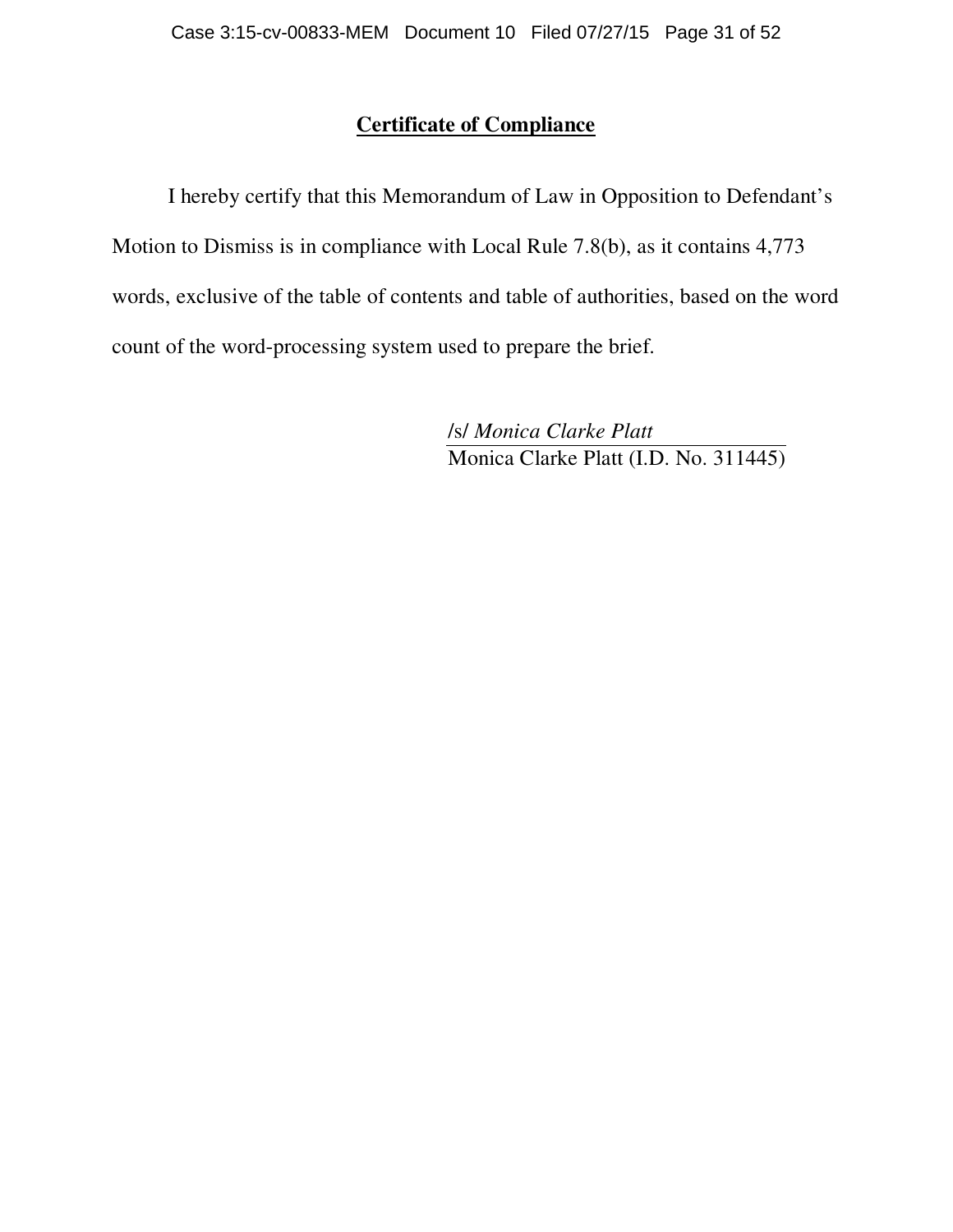# **EXHIBIT A**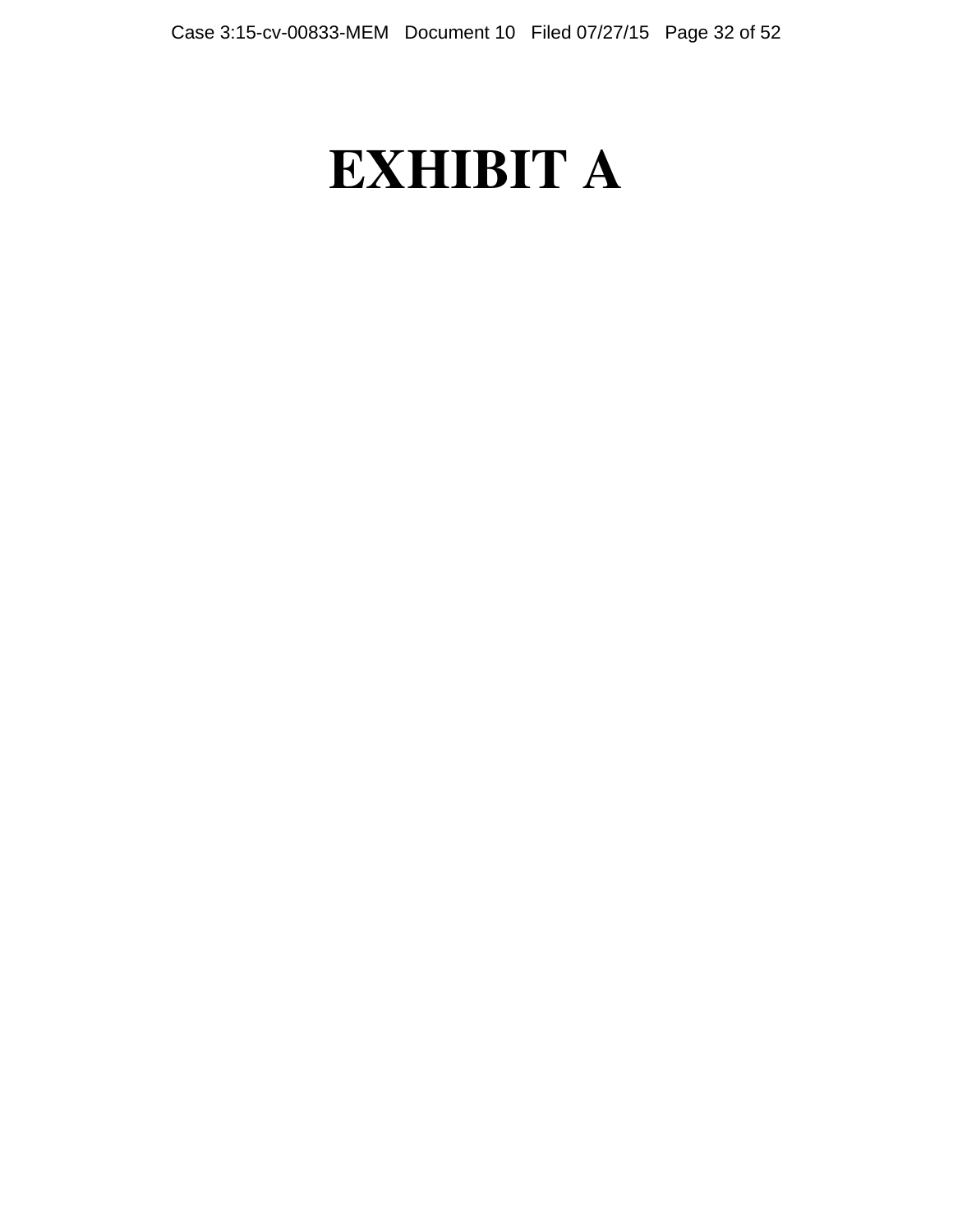

1 of 2 DOCUMENTS



## **AMERICAN FREEDOM DEFENSE INITIATIVE ("AFDI"), et al., Plaintiffs, v. SOUTHEASTERN PENNSYLVANIA TRANSPORTATION AUTHORITY ("SEPTA"), et al., Defendants.**

## **CIVIL ACTION No. 2:14-cv-5335**

## **UNITED STATES DISTRICT COURT FOR THE EASTERN DISTRICT OF PENNSYLVANIA**

*2015 U.S. Dist. LEXIS 29571*

## **March 11, 2015, Decided March 11, 2015, Filed**

**PRIOR HISTORY:** *Am. Freedom Def. Initiative v. Southeastern Pa. Transp. Auth. ("SEPTA"), 2014 U.S. Dist. LEXIS 164575 (E.D. Pa., Nov. 25, 2014)*

**COUNSEL:** [\*1] For AMERICAN FREEDOM DEFENSE INITIATIVE, PAMELA GELLER, ROBERT SPENCER, Plaintiffs: DAVID YERUSHALMI, LEAD ATTORNEY, PRO HAC VICE, AMERICAN FREEDOM LAW CENTER, WASHINGTON, DC; JASON P. GOSSELIN, LEAD ATTORNEY, BRYNNE MADWAY, DRINKER BIDDLE & REATH LLP, PHILADELPHIA, PA; ROBERT JOSEPH MUISE, LEAD ATTORNEY, PRO HAC VICE, ANN ARBOR, MI.

For SOUTHEASTERN PENNSYLVANIA TRANSPORTATION AUTHORITY, ("SEPTA"), JOSEPH M. CASEY, INDIVIDUALLY AND IN HIS OFFICIAL CAPACITY AS GENERAL MANAGER OF SEPTA, Defendants: DAVID A. SCHUMACHER,

PAUL C. MADDEN, BUCHANAN INGERSOLL & ROONEY PC, PHILADELPHIA, PA.

**JUDGES:** MITCHELL S. GOLDBERG, J.

**OPINION BY:** MITCHELL S. GOLDBERG

**OPINION**

## **MEMORANDUM OPINION**

The American Freedom Defense Initiative ("AFDI") claims that the Southeastern Pennsylvania Transportation Authority ("SEPTA") has violated its *First Amendment* rights by refusing to post an advertisement on buses that SEPTA asserts is "patently false" and offends "minimal civility standards." Currently before me is Plaintiffs' motion for a preliminary injunction.<sup>1</sup> Because I find that SEPTA's refusal violates the *First Amendment* and that Plaintiffs have satisfied all elements necessary to obtain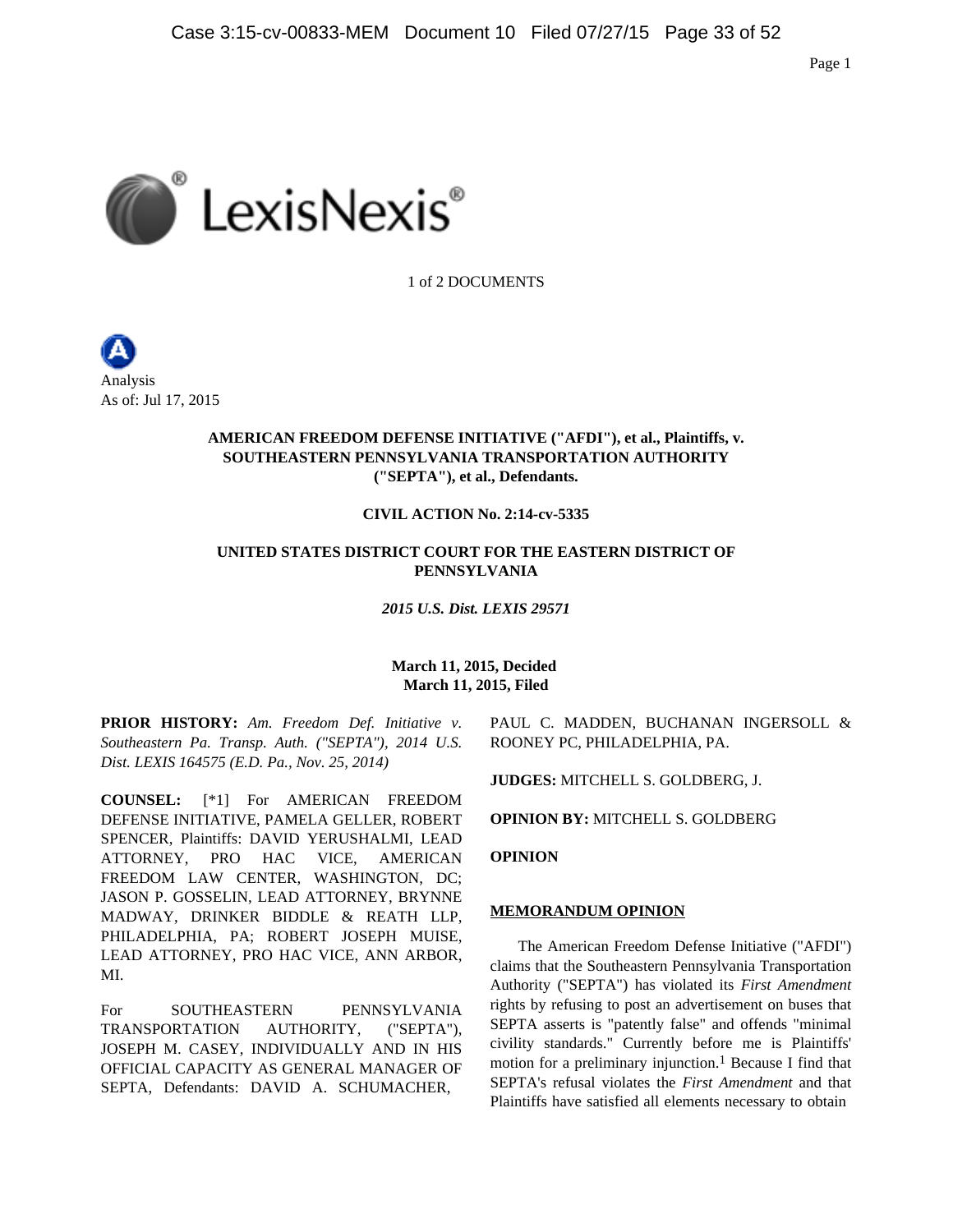an injunction, I will grant Plaintiffs' motion.

1 Individual Plaintiffs, Pamela Geller [\*2] and Robert Spencer, have also sought injunctive relief.

#### **I. FACTUAL AND PROCEDURAL HISTORY**2

2 Unless otherwise noted, these facts are taken from the parties' joint "Stipulated Facts for Purposes of Plaintiffs' Motion for Preliminary Injunction." (Doc. No. 34.)

Plaintiff AFDI is a nonprofit organization "dedicated to freedom of speech, freedom of conscience, freedom of religion and individual rights." It pursues these objectives, in part, by purchasing advertising space on transit authority property around the country.

Titan Outdoor LLC ("Titan") is an advertising company that solicits and displays advertising on behalf of transit authorities. In 2005, Titan entered into a contract with SEPTA to solicit and display advertising on SEPTA stations, vehicles and products. The contract contains thirteen advertising standards which prohibit certain categories of advertising from display on SEPTA property. The standard at issue, section  $9(b)(xi)$  ("the anti-disparagement standard"), prohibits:

> Advertising that tends to disparage or ridicule any person or group of persons on the basis of race, religious belief, age, sex, alienage, national origin, sickness or disability.

In connection with the SEPTA contract, Titan's [\*3] solicitation program focuses on commercial and non-profit institutions. Titan does not solicit "public issue" advertisements. However, it is undisputed that from January 1, 2011 to December 1, 2014, 41 of the 5,318 advertisements SEPTA ran involved public issues. (Defs.' Br. p. 6.) These "public issue" advertisements covered a diverse range of topics including animal cruelty, teacher seniority, birth control, religion, fracking and sexual harassment.

On May 27, 2014, Plaintiffs submitted the advertisement in question to Titan with a request that it be displayed on SEPTA buses. The advertisement states, in relevant part, "Islamic Jew-Hatred: It's in the Quran. Two Thirds of All US Aid Goes to Islamic Countries.

Stop the Hate. End All Aid to Islamic Countries." The advertisement also contains a picture of Adolf Hitler meeting with Haj Amin al-Husseini, $3$  with the caption, "Adolf Hitler and his staunch ally, the leader of the Muslim world, Haj Amin al-Husseini." The advertisement appears as follows:



3 According to Plaintiffs, Haj Amin Al-Husseini was "the leader of the entire pan-Arab movement and later the undisputed leader of the Palestinian national movement." (Mot. to Exclude p. 9.) SEPTA [\*4] disagrees with this characterization and asserts that "for a period of time Mr. Al-Husseini held titles and offices given to him by the British Empire [ ]. To call him 'the leader of the Muslim world' is manifestly false." (Defs.' Resp. to Mot. to Exclude p. 4.)

After receiving the advertisement, Titan contacted SEPTA's advertising department raising concerns that the advertisement violated SEPTA's advertising standards. Uncertain as to how to proceed, SEPTA's advertising department notified SEPTA's general counsel's office. Following a meeting with other members of the general counsel's office, Gino J. Benedetti, General Counsel for SEPTA and SEPTA's final decision maker, rejected the advertisement. (Tr. 25-26, 28-30.)

On June 3, 2014, Titan notified Plaintiffs that SEPTA had rejected the advertisement on the basis that it did not comply with "the anti-disparagement standard." Plaintiffs then filed this civil rights action alleging claims under the *First* and *Fourteenth Amendments of the United States Constitution* and *42 U.S.C. § 1983*. Plaintiffs also filed a motion for a preliminary injunction requesting that I immediately enjoin enforcement of the anti-disparagement standard and order SEPTA to display the advertisement in question.

At a subsequent pre-hearing [\*5] conference, SEPTA advised that they intended to present expert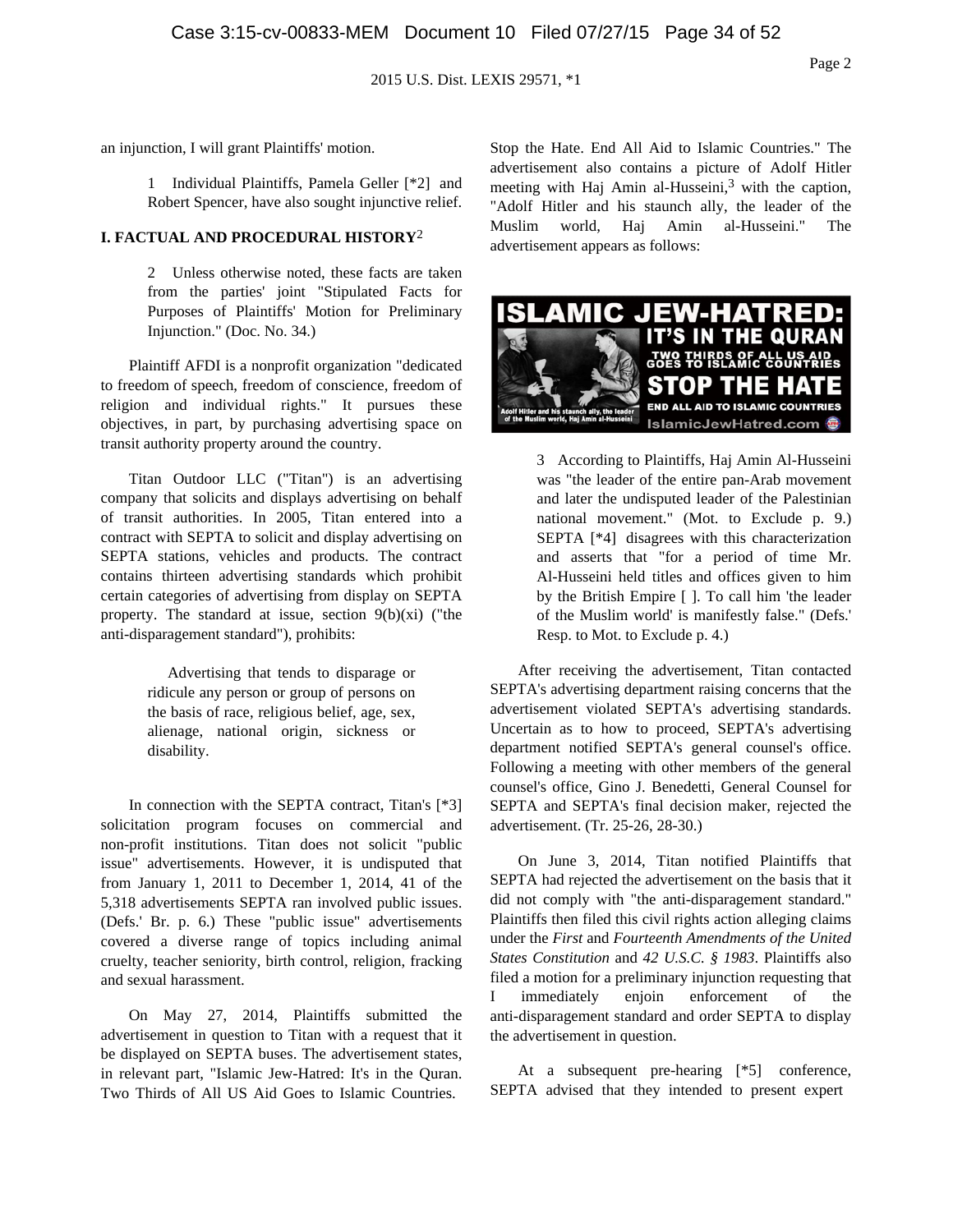testimony from Dr. Jamal J. Elias, Walter H. Annenberg Professor of Humanities at the University of Pennsylvania to offer two opinions, both of which pertain to alleged factual inaccuracies in the advertisement. SEPTA argued that Dr. Elias' opinions were relevant to show that the advertisement contains false factual statements that are not entitled to *First Amendment* protection. Plaintiffs countered that Dr. Elias' testimony should be excluded because public issue speech does not lose its *First Amendment* protection based on a claim of falsity. In light of long standing United States Supreme Court precedent, I held that *First Amendment* principles apply to the advertisement in question regardless of its alleged falsity and excluded Dr. Elias' conclusions from the preliminary injunction hearing. See *Am. Freedom Def. Initiative v. SEPTA, 2014 U.S. Dist. LEXIS 164575, 2014 WL 6676517 (E.D. Pa. Nov. 25, 2014)*.

A hearing on the preliminary injunction was held on December 17, 2014. There, Mr. Benedetti generally described SEPTA's advertising practices as well as the particular process that led to the rejection of Plaintiffs' advertisement. SEPTA's written policy states that "[a]ll advertising shall be submitted to SEPTA for review and approval prior to display." However, Mr. Benedetti [\*6] testified that SEPTA does not follow this policy. (Tr. 24) ("That's what this says, but that was not what was done in practice.") Mr. Benedetti further testified there are no written procedures for when Titan believes that an advertisement may violate the standards or for how SEPTA then resolves those concerns.

According to Mr. Benedetti, in practice, Titan alerts SEPTA's advertising department and if that department is unsure of what to do with the advertisement, the general counsel's office is contacted. Mr. Benedetti stated that the general counsel's office then reviews the advertisement and makes a determination regarding its compliance with the advertising standards. Mr. Benedetti testified that there are no written procedures for appealing such a determination. (Tr. 20-37.)

Mr. Benedetti explained that he rejected the advertisement because he believed that the "ad disparaged Muslims because it portrayed them in a way that I believe was untrue and incorrect and false" and "put every single Muslim in the same category being a Jew hater, and it informed the reader that Hosh Amin al-Hussein [sic] is the leader of the Muslim world." Mr. Benedetti acknowledged that SEPTA does not have [\*7]

any written guidelines defining the words "disparage" or "demean" as used in the anti-disparagement standard. (Tr. 39-47.)

## **II. LEGAL STANDARD -- PRELIMINARY INJUNCTION**

A preliminary injunction is an extraordinary remedy. *Instant Air Freight Co. v. C.F. Air Freight, Inc., 882 F.2d 797, 800 (3d Cir. 1989)*. As such, the granting of preliminary injunctive relief is restricted to limited circumstances. Id. In order to obtain a preliminary injunction, a plaintiff must establish four elements:

> (1) the likelihood that the plaintiff will prevail on the merits at final hearing; (2) the extent to which the plaintiff is being irreparably harmed by the conduct complained of; (3) the extent to which the defendant will suffer irreparable harm if the preliminary injunction is issued; and (4) the public interest.

*A.T.&T. Co. v. Winback & Conserve Program, Inc., 42 F.3d 1421, 1427 (3d Cir. 1994)*. A preliminary injunction "should issue only if the plaintiff produces evidence sufficient to convince the district court that all four factors favor preliminary relief." Id. Additionally, "when the preliminary injunction is directed not merely at preserving the status quo but . . . at providing mandatory relief, the burden on the moving party is particularly heavy." *Punnett v. Carter, 621 F.2d 578, 582 (3d Cir. 1980)*.

## **III. LEGAL ANALYSIS**

Plaintiffs argue that SEPTA's anti-disparagement standard is unconstitutional and the rejection [\*8] of their advertisement for non-compliance with that standard violated their *First Amendment* free speech rights. Plaintiffs' request for injunctive relief must therefore be analyzed under relevant *First Amendment* precedent.

#### **A. Likelihood of Success on the Merits**

The United States Court of Appeals for the Third Circuit precedent instructs that in order to demonstrate a likelihood of success on the merits "[i]t is not necessary that the moving party's right to a final decision after trial be wholly without doubt; rather, the burden is on the party seeking relief to make a Prima [sic] facie case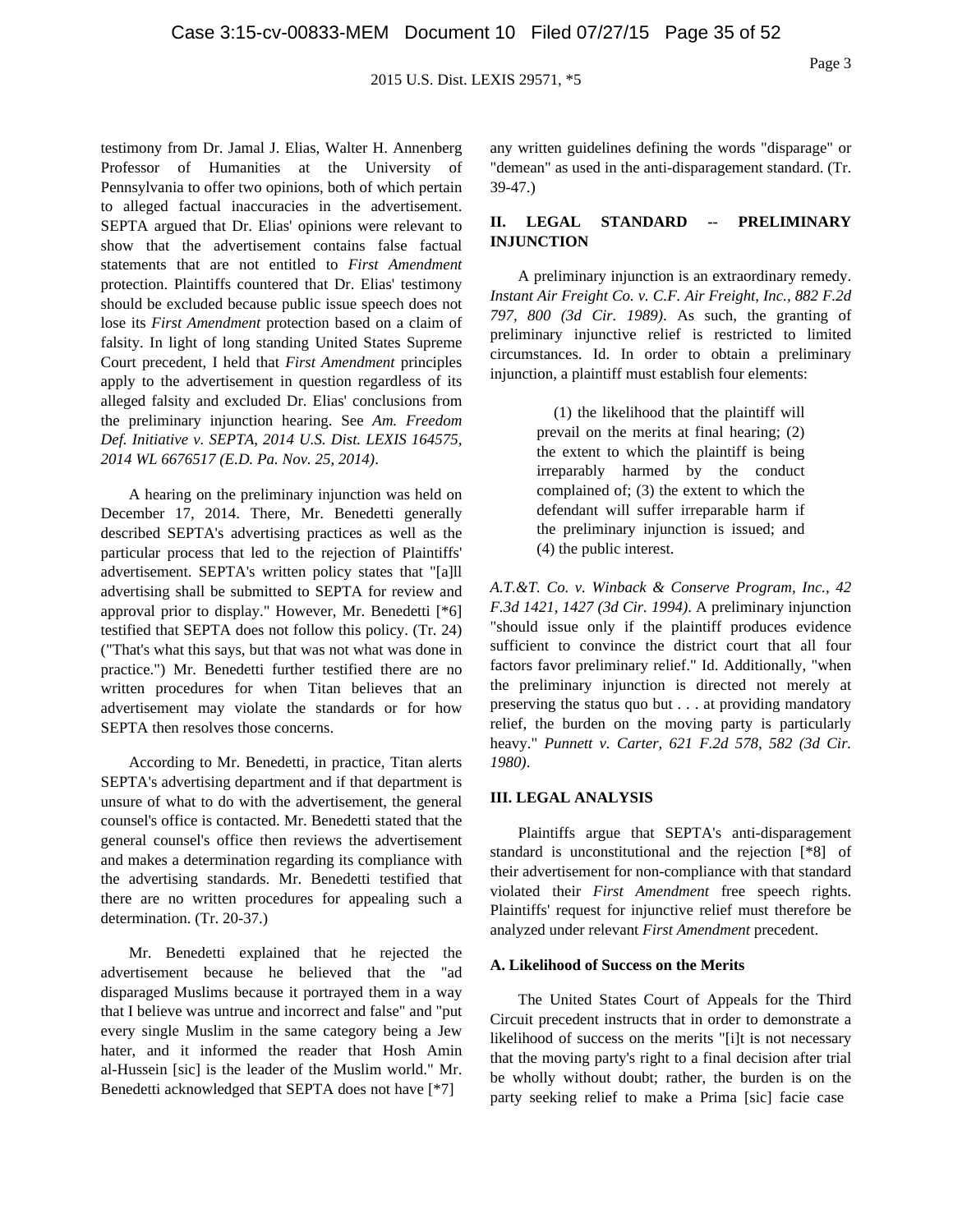showing a reasonable probability that it will prevail on the merits." *Oburn v. Shapp, 521 F.2d 142, 148 (3d Cir. 1975)*.

The Supreme Court has outlined a three-step analysis regarding a prima facie case of alleged *First Amendment* violations. See *Cornelius v. NAACP Legal Def. & Educ. Fund, 473 U.S. 788, 797, 105 S. Ct. 3439, 87 L. Ed. 2d 567 (1985)*. The first step is to determine whether the advertisement in question constitutes speech protected by the *First Amendment*. Thereafter, the nature of the forum created by SEPTA's advertising space must be determined because the appropriate level of scrutiny depends on the categorization of the forum. Lastly, an examination of whether the anti-disparagement standard at issue survives the applicable level of scrutiny must be undertaken.

The proposition that the *First Amendment* strongly [\*9] protects the right to express opinions on public questions has "long been settled" by Supreme Court precedent. *New York Times Co. v. Sullivan, 376 U.S. 254, 269, 84 S. Ct. 710, 11 L. Ed. 2d 686 (1964)*. This enduring proposition reflects the belief "that right conclusions are more likely to be gathered out of a multitude of tongues, than through any kind of authoritative selection." *Id. at 270* (quoting *United States v. Associated Press, 52 F. Supp. 362, 372 (S.D.N.Y. 1943))*. Therefore, Plaintiffs' claims must be analyzed "against the background of a profound national commitment to the principle that debate on public issues should be uninhibited, robust, and wide-open." *New York Times Co., 376 U.S. at 270*.

#### **i. Protected Speech**

The advertisement contains statements about foreign aid and references to the Quran. This content squarely involves political expression and reflects Plaintiffs' interpretation of a religious text, both of which are protected speech. This type of public issue expression lies at the very heart of the *First Amendment's* protections. Indeed, speech concerning public issues "has always rested on the highest rung of the hierarchy of *First Amendment* values." *NAACP v. Claiborne Hardware Co., 458 U.S. 886, 913, 102 S. Ct. 3409, 73 L. Ed. 2d 1215 (1982)*.

#### **ii. Forum Analysis**

Having concluded that the advertisement falls within

the scope of the *First Amendment's* protection, I will next assess the nature of the forum created by SEPTA's advertising space.

The *First Amendment* guarantees freedom of expression against infringement by the [\*10] state, not by private actors. *Hurley v. Irish-American Gay Group of Boston, 515 U.S. 557, 115 S. Ct. 2338, 132 L. Ed. 2d 487 (1995)*. It is undisputed that SEPTA is a state actor. *Ford v. SEPTA, 374 F. App'x 325, 326 (3d Cir. 2010)*.

The government is not required to "grant access to all who wish to exercise their right to free speech on every type of Government property without regard to the nature of the property or to the disruption that might be caused by the speaker's activities." *Cornelius, 473 U.S. at 799-800*. As such, the Supreme Court has developed a "forum analysis" to determine whether the governmental interest in limiting use of certain public property outweighs the interest of those wishing to use the property for expressive activity. *Id. at 800*. When the government limits speech by restricting access to its own property, the level of scrutiny applied depends on how the property is categorized. The Supreme Court's forum analysis doctrine recognizes three types of fora -- the traditional public forum, the designated public forum and the non-public forum. *Christian Legal Soc. Chapter of the Univ. of California v. Martinez, 561 U.S. 661, 679 n.11, 130 S. Ct. 2971, 177 L. Ed. 2d 838 (2010)*.

The traditional public forum includes spaces which "have immemorially been held in trust for the use of the public, and, time out of mind, have been used for purposes of assembly, communicating thoughts between citizens, and discussing public questions." *Hague v. CIO, 307 U.S. 496, 515, 59 S. Ct. 954, 83 L. Ed. 1423 (1939)*. Streets and parks are "archetypal" examples of public [\*11] fora. *Christ's Bride Ministries, Inc. v. SEPTA, 148 F.3d 242, 248 (3d Cir. 1998)*. In the traditional public forum, content-based speech restrictions are subject to strict scrutiny and only pass constitutional muster if they are necessary to achieve a compelling government interest. *Perry Educ. Ass'n v. Perry Local Educators' Ass'n, 460 U.S. 37, 45, 103 S. Ct. 948, 74 L. Ed. 2d 794 (1983)*. On the other hand, content-neutral restrictions which merely regulate the time, place, and manner of expression in a public forum are permissible if "narrowly tailored to serve a significant government interest, and leave open ample alternative channels of communication." Id.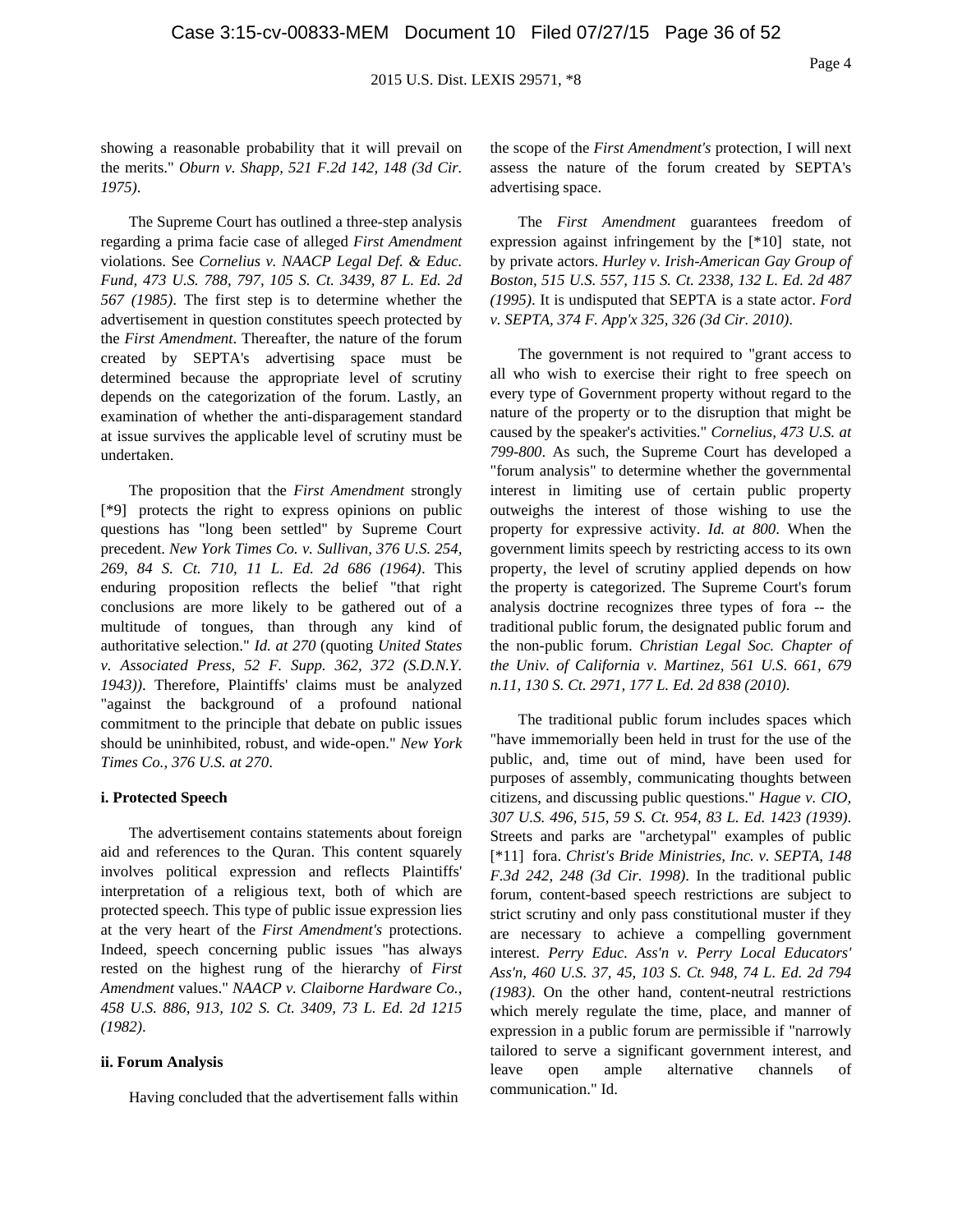Page 5

A designated public forum is public property "'that has not traditionally been regarded as a public forum' but that the government has intentionally opened up for use by the public as a place for expressive activity." *Pittsburgh League of Young Voters Educ. Fund v. Port Auth., 653 F.3d 290, 296 (3d Cir. 2011)* (quoting *Pleasant Grove City v. Summum, 555 U.S. 460, 129 S. Ct. 1125, 172 L. Ed. 2d 853 (2009))*. Like the traditional public forum, content-based speech restrictions in a designated public forum are subject to strict scrutiny. *Pittsburgh League of Young Voters Educ. Fund, 653 F.3d at 296*.

Finally, public property that "is not by tradition or designation a forum for public communication" constitutes a non-public forum. *Perry Educ. Ass'n, 460 U.S. at 46*. Restrictions on speech in a non-public forum are permissible so long as they are reasonable and viewpoint neutral. Id.

Importantly, regardless of the forum's classification, viewpoint based restrictions are unconstitutional. [\*12] *Pittsburgh League of Young Voters Educ., 653 F.3d at 296* ("Viewpoint discrimination is anathema to free expression and is impermissible in both public and non-public fora.") A viewpoint restriction "targets not subject matter, but particular views taken by speakers on a subject." *Rosenberger v. Rector & Visitors of Univ. of Va., 515 U.S. 819, 829, 115 S. Ct. 2510, 132 L. Ed. 2d 700 (1995)*. In other words, if the government allows speech on a certain subject in any forum, it must accept all viewpoints on the subject, even those that it disfavors or finds unpopular. *Pittsburgh League of Young Voters Educ., 653 F.3d at 296*

In conducting the forum analysis, courts "look to the authority's intent with regard to the forum in question and ask whether [the authority] clearly and deliberately opened its advertising space to the public." *Christ's Bride Ministries, 148 F.3d at 248-49*. "The authority's own statement of its intent, however, does not resolve the public forum question." *Id. at 251*. Rather, intent is gauged by examining the authority's "policies and practices in using the space and also the nature of the property and its compatibility with expressive activity." *Id. at 249*. Restrictions on the use of the forum "do not necessarily mean that [the authority] has not created a public forum. They may demonstrate instead that [the authority] intended to create a limited public forum, open only to certain kinds of expression." Id.

Plaintiffs argue that SEPTA's advertising [\*13] space constitutes a designated public forum requiring application of strict scrutiny to the anti-disparagement standard. Although a non-public forum case, Plaintiffs contend that the analysis set forth in *Lehman v. City of Shaker Heights, 418 U.S. 298, 94 S. Ct. 2714, 41 L. Ed. 2d 770 (1974)* is instructive. In Lehman, the Supreme Court held that "card car" space on transit authority vehicles was a non-public forum because the City of Shaker Heights had a policy which prohibited political and public issue advertising and had consistently enforced that ban for twenty-six years. *Id. at 300-304*. Plaintiffs assert that Lehman stands for the proposition that a consistently enforced ban on political and public issue advertising demonstrates a transportation authority's intent to maintain its advertising space as a non-public forum. Plaintiffs note that other courts have adopted this reading of Lehman when analyzing whether a particular transportation authority's advertising space is a public or non-public forum.

Relying on Lehman, Plaintiffs note that in contrast, SEPTA's advertising practices do not restrict advertisements to only commercial speech. Plaintiffs urge that SEPTA's acceptance of a wide range of controversial public issue advertisements indicates a willingness to open up its [\*14] property to expressive conduct, and thus the advertising space in question is a designated public forum.

In further support, Plaintiffs cite to Christ's Bride Ministries where the Third Circuit previously held that SEPTA's advertising space was a designated public forum. There, the Third Circuit concluded:

> [B]ased on SEPTA's written policies, which specifically provide for the exclusion of only a very narrow category of ads, based on SEPTA's goals of generating revenues through the sale of ad space, and based on SEPTA's practice of permitting virtually unlimited access to the forum, that SEPTA created a designated public forum. Moreover, it created a forum that is suitable for the speech in question.

*Christ's Bride Ministries, 148 F.3d at 252 (1998)*. Plaintiffs contend that not much has changed since Christ's Bride Ministries was decided as SEPTA's current policies and practices demonstrate that the forum remains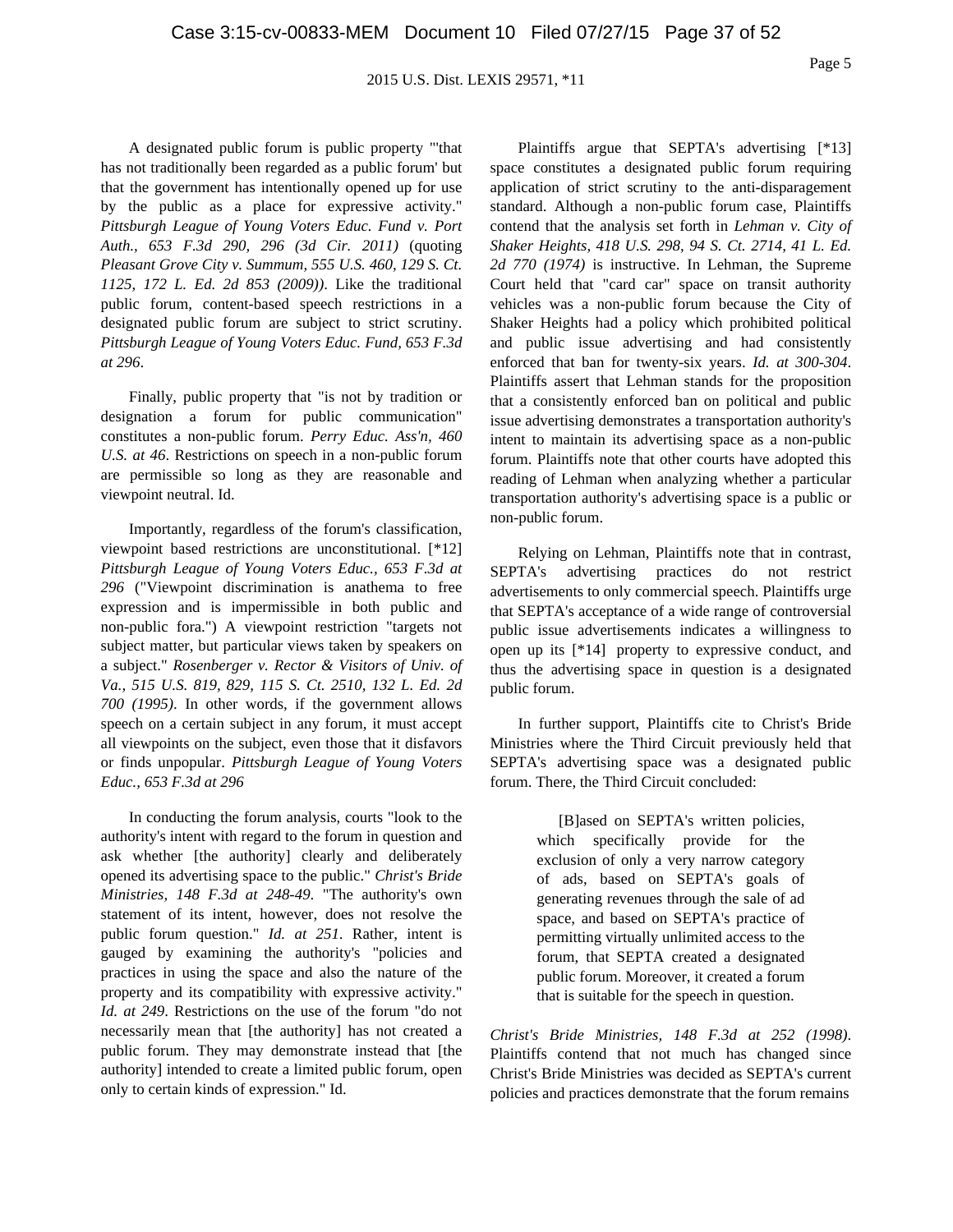open to and suitable for speech concerning public issues.

SEPTA counters that its advertising space constitutes a non-public forum because it has maintained "tight control" over the kinds of advertisements that have appeared on its buses since 2005. SEPTA points to Mr. Benedetti's testimony that it was never SEPTA's intention to create [\*15] a public forum. According to SEPTA, the advertising standards are consistent with this intention as they contain "detailed substantive and procedural limitations" on the public's access to the forum. SEPTA notes that pursuant to these limitations, Titan does not solicit public issue advertisements and, as a result, less than one percent of all advertisements run on SEPTA buses over the past four years involved issues of public concern.

SEPTA also argues that Plaintiffs' reliance on Christ's Bride Ministries is misplaced because that case involved SEPTA's practices as they existed sixteen years ago. In particular, SEPTA notes that at the time Christ's Bride Ministries was decided it only had a limited number of advertising restrictions and maintained a program that affirmatively encouraged advertisements on matters of public concern. According to SEPTA, its current policies, which do not affirmatively encourage advertisements on matters of public concern and require adherence to a more detailed set of standards, dictate a different result.

SEPTA further asserts that its current policies and practices are akin to those of the King County Department of Transportation which were considered [\*16] in *Am. Freedom Def. Initiative v. King County, No. 13-1804, 2014 U.S. Dist. LEXIS 11982, 2014 WL 345245, at \*1 (W.D. Wash. Jan. 30, 2014)*. According to SEPTA, King County employs advertising standards and practices similar to SEPTA's standards and practices. SEPTA notes that the court concluded that King County's policies and practices evidenced an intention to create a limited forum (i.e. non-public forum) $4$  and that this conclusion compels a finding that SEPTA's advertising space is a non-public forum.<sup>5</sup>

> 4 The United States Court of Appeals for the Ninth Circuit uses the term "limited public forum" to "refer to a type of nonpublic forum that the government has intentionally opened to certain groups or to certain topics." *Hopper v. City of Pasco, 241 F.3d 1067, 1074 (9th Cir. 2001)*. According to the Ninth Circuit, "in a limited

public forum, restrictions that are viewpoint neutral and reasonable in light of the purpose served by the forum are permissible." *Id. at 1074-75*. As such, the Ninth Circuit applies the same level of scrutiny to restrictions in its "limited public forum" that the Third Circuit applies to restrictions in a "non-public forum." 5 Contrary to SEPTA's assertion, King County does not support the argument that its advertising

space is a non-public forum. Pursuant to its policy, King County does not accept advertisements that would create substantial controversy or that contain [\*17] political campaign speech. *King County, 2014 U.S. Dist. LEXIS 11982, 2014 WL 345245, at \*4*. The policies and practices at issue in *King County* are markedly different from SEPTA's policies and practices in several material respects. Most importantly, SEPTA's standards do not prohibit all political campaigns or controversial speech.

For the following reasons, and after considering the evidence presented at the preliminary injunction hearing, I find that SEPTA's advertising space constitutes a designated public forum.

First, as a threshold matter, the testimony of Mr. Benedetti that SEPTA intended to create a non-public forum is not dispositive of the forum analysis inquiry. See *Christ's Bride Ministries, 148 F.3d at 251*. The focus of my inquiry remains on the evidence of SEPTA's actual policies and practices.

Second, SEPTA does not have an official policy which prohibits political or public issue advertising from appearing on its property. None of SEPTA's advertising standards limit the range of acceptable advertisements to those which contain only commercial or uncontroversial speech. Nor is SEPTA's practice limited to only accepting commercial advertisements. Importantly, over the past four years, SEPTA has accepted a number of concededly public issue advertisements on such topics as teacher [\*18] seniority, fracking and contraceptive use. (Stipulated Facts, Ex. 1-1-A.)

Third, Lehman and subsequent cases applying its teachings make clear that SEPTA's acceptance of political and public issue speech demonstrates a general intent to open the forum for expression. See *Lehman, 418 U.S. at 300-04*; *DiLoreto v. Downey Unified Sch. Dist. Bd. of Educ., 196 F.3d 958, 966 (9th Cir. 1999)* ("where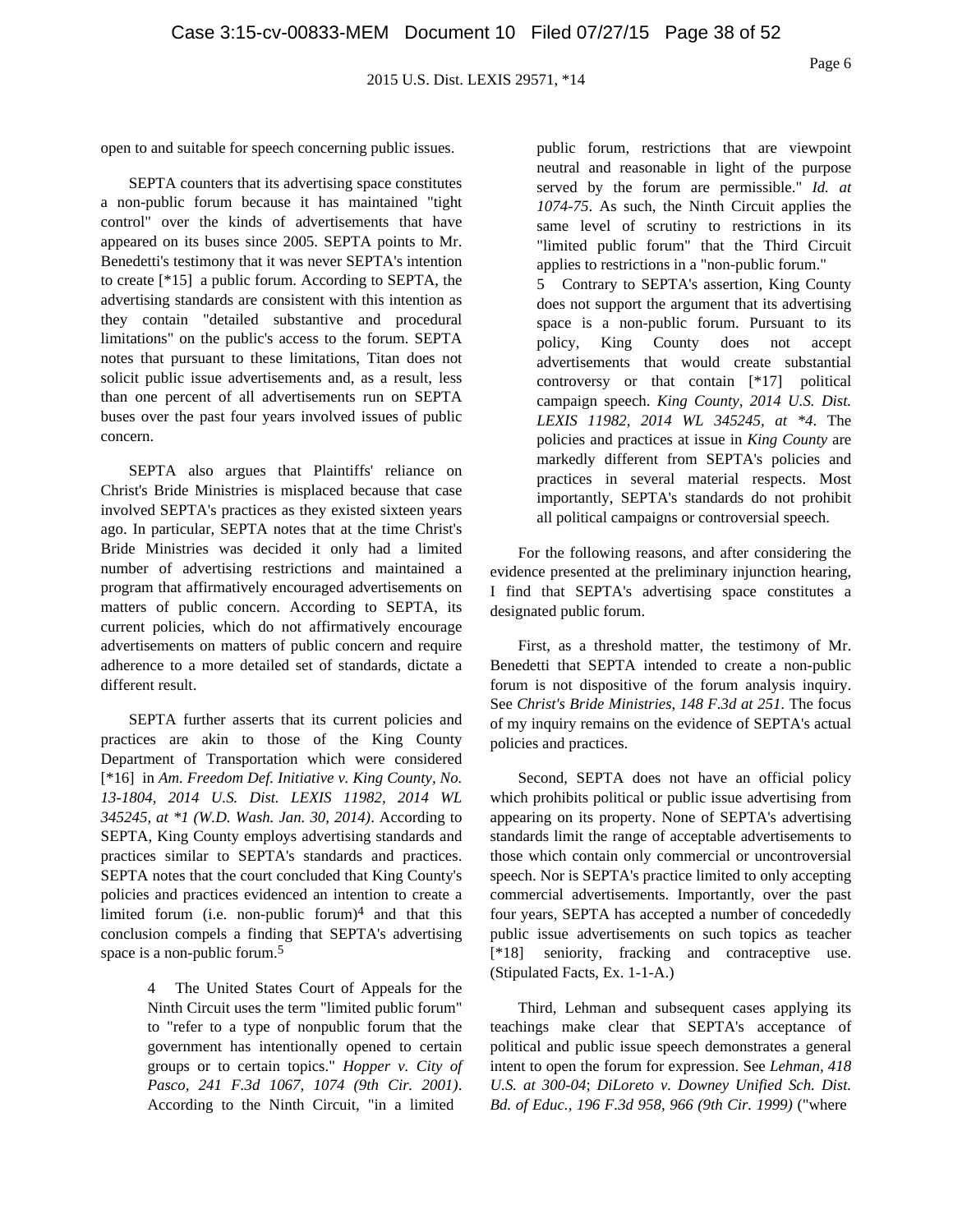Page 7

the government historically has accepted a wide variety of advertising on commercial and non-commercial subjects, courts have found that advertising programs on public property were public fora"); *Lebron v. Washington Metropolitan Area Transit Auth. ("WMATA"), 749 F.2d 893, 896, 242 U.S. App. D.C. 215 (D.C. Cir. 1984)* ("There is no doubt . . . that WMATA has converted its subway stations into public fora by accepting . . . political advertising"); *Planned Parenthood Ass'n v. Chicago Transit Auth., 767 F.2d 1225, 1232 (7th Cir. 1985)* (finding transit authority advertising space to be a public forum because the space had been "used for a wide variety of commercial, public-service, public-issue, and political ads"); *New York Magazine v. Metro. Transp. Auth., 136 F.3d 123, 130 (2d Cir. 1998)* ("The district court thus correctly found that the advertising space on the outside of MTA buses is a designated public forum, because the MTA accepts both political and commercial advertising.") Unlike the blanket political speech prohibition in *Lehman*, SEPTA's policies and practices indicate that the forum is open to and suitable for [\*19] public issue speech.

Finally, my conclusion that SEPTA's current practices and policies evidence an intention to open the forum to expressive activity is also consistent with Christ's Bride Ministries. At the time that Christ's Bride Ministries was decided, SEPTA's policies 1) prohibited libelous and obscene advertising, 2) expressed a preference that the agency which managed its advertising space, TDI, "concentrate" on advertising unrelated to tobacco and alcohol products and 3) retained for SEPTA the sole discretion to reject any advertisement that it deemed objectionable. *Christ's Bride Ministries, 148 F.3d at 249-51*. Under the prior contract before the court in Christ's Bride Ministries, SEPTA also participated in a program called "TDI Cares" in which SEPTA could elect to donate unused advertising space to an "issue of public concern" selected jointly by SEPTA and TDI. Id.6

> 6 The Third Circuit noted that "[t]here is no evidence on the record of which ads actually ran [pursuant to the TDI Cares program] or of how much advertising space SEPTA and/or TDI actually donated to those campaigns. Considered with the other evidence in the record, the brochure demonstrates, however, that the forum in question is suitable for speech concerning social [\*20] problems and issues." *Christ's Bride Ministries, 148 F.3d at 249 n.4*.

SEPTA accurately notes that its current policies and practices are different than those at issue in Christ's Bride Ministries. SEPTA no longer participates in a program to donate unused advertising space to an "issue of public concern." SEPTA's current policies also prohibit additional categories of advertising that were not prohibited under its previous contract. Despite these differences, neither set of policies prohibits political, public issue or controversial advertisements. Thus, although the standards are more numerous than they were at the time *Christ's Bride Ministries* was decided, SEPTA's current policies and practices demonstrate that the forum in question remains open to and suitable for speech concerning public issues.

## **iii. Constitutional Scrutiny**

Having determined that SEPTA's advertising space constitutes a designated public forum, I now turn to whether the anti-disparagement standard survives the applicable level of scrutiny. To determine whether speech restrictions in a designated public forum are constitutional, courts apply "the time, place, and manner doctrine." See *Brown v. City of Pittsburgh, 586 F.3d 263, 271 (3d Cir. 2009)*. Under that doctrine, a time, place and manner restriction "is constitutionally [\*21] permissible if it is narrowly tailored to serve the government's legitimate, content-neutral interests and leaves open ample alternative channels for communication." Id. (citations omitted). However, if restrictions are content-based, the test is "whether they were necessary to serve a compelling government interest, were narrowly drawn to achieve that interest, and were the least restrictive means of achieving that interest." *United States v. Marcavage, 609 F.3d 264, 279 (3d Cir. 2010)*.

Thus, the first issue is whether SEPTA's anti-disparagement standard is content-based. To determine whether a restriction is content-based, courts look at whether it "restrict(s) expression because of its message, its ideas, its subject matter, or its content." *Consol. Edison Co. of N.Y. v. Pub. Serv. Comm. of N.Y., 447 U.S. 530, 537, 100 S. Ct. 2326, 65 L. Ed. 2d 319 (1980)*. In *R.A.V. v. City of St. Paul, 505 U.S. 377, 112 S. Ct. 2538, 120 L. Ed. 2d 305 (1992)*, the Supreme Court considered whether the following municipal ordinance was content-based:

> Whoever places on public or private property a symbol, object, appellation,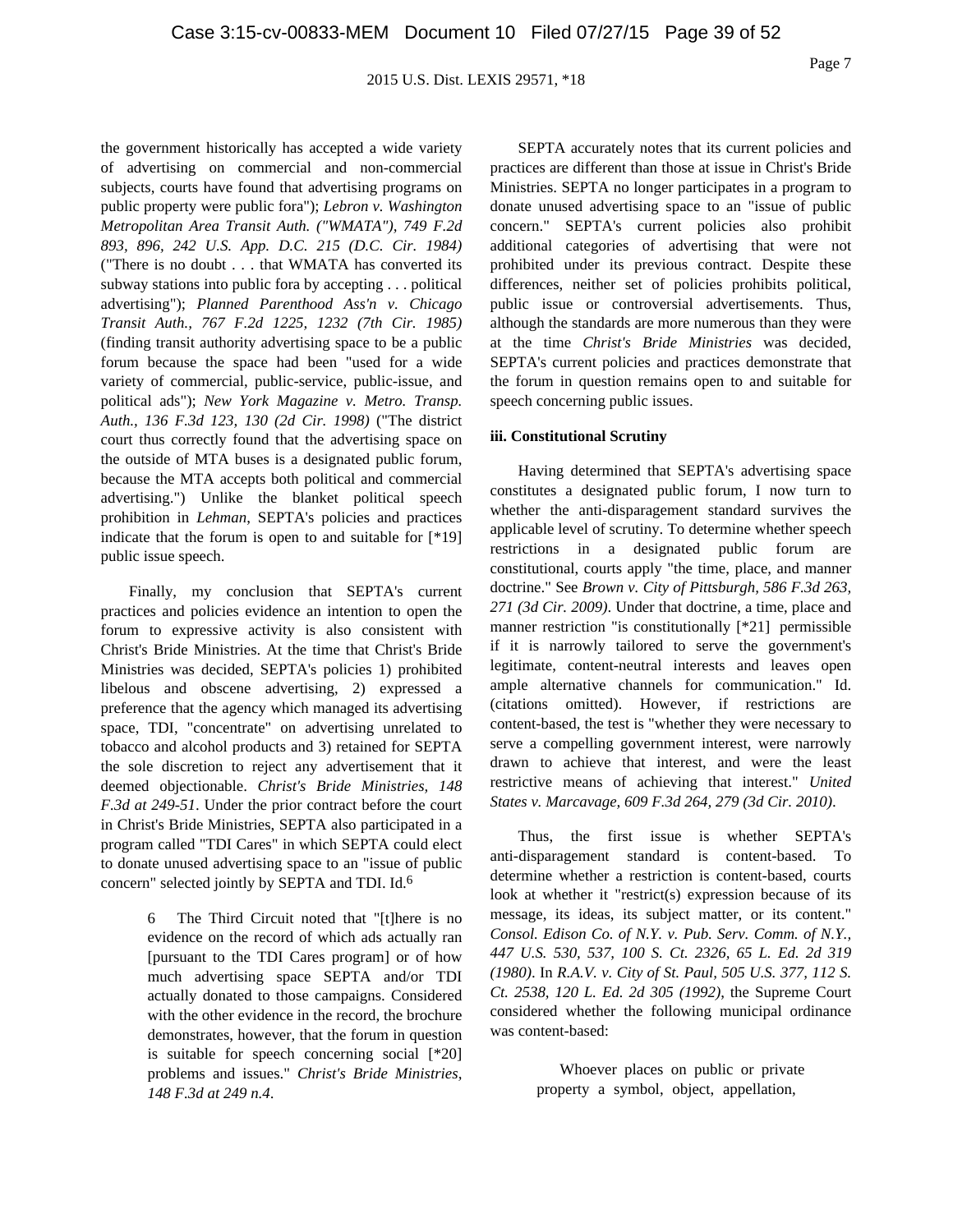Page 8

characterization or graffiti, including, but not limited to, a burning cross or Nazi swastika, which one knows or has reasonable grounds to know arouses anger, alarm or resentment in others on the basis of race, color, creed, religion or gender commits disorderly conduct and shall be guilty of a misdemeanor.

#### *Id. at 380*.

Minnesota state courts [\*22] interpreting this ordinance had narrowly construed the ordinance to apply only to fighting words. *Id. at 381*. Although fighting words are generally excluded from the scope of *First Amendment* protection, the Supreme Court, nonetheless, held that the ordinance ran afoul of the *First Amendment* as a content-based restriction. *Id. at 387, 391*. The Court reasoned that:

> Displays containing abusive invective, no matter how vicious or severe, are permissible unless they are addressed to one of the specified disfavored topics. Those who wish to use 'fighting words' in connection with other ideas--to express hostility, for example, on the basis of political affiliation, union membership, or homosexuality--are not covered.

*Id. at 391*. The Court concluded that the ordinance was an unconstitutional content-based restriction because "[t]he *First Amendment* does not permit St. Paul to impose special prohibitions on those speakers who express views on disfavored subjects." Id.

In light of the Supreme Court's holding in *R.A.V.*, I find that SEPTA's anti-disparagement standard is a content-based restriction. Like the ordinance in R.A.V., the anti-disparagement standard permits disparaging advertisements so long as they are not addressed to one of the disfavored topics which are specifically [\*23] enumerated. In fact, outside of these specified topics, SEPTA's standards could permit advertisements which disparage, for example, political affiliation or union membership. Thus, in selectively prohibiting speech based upon the subject addressed, SEPTA's anti-disparagement standard constitutes a content-based restriction.

Such content-based regulations are presumptively invalid in traditional and designated public forums. *Id. at 382*. As such, in these forums, content-based restrictions only survive constitutional scrutiny if they are actually necessary to serve a compelling state interest. *Marcavage, 609 F.3d at 279*.

SEPTA has not argued that the anti-disparagement standard survives strict scrutiny. However, even if SEPTA had claimed a compelling state interest in shielding the specifically identified groups from abuse, the restriction would still likely fail as not actually necessary to achieve that interest. This conclusion finds support in R.A.V., where the Supreme Court concluded the "fighting words" ordinance was not necessary to achieve the government's stated interest in "ensuring the basic human rights of members of groups that have historically been subjected to discrimination." *505 U.S. at 395*. The Court reasoned that " [\*24] [a]n ordinance not limited to the favored topics, for example, would have precisely the same beneficial effect. In fact the only interest distinctively served by the content limitation is that of displaying the city council's special hostility towards the particular biases thus singled out. That is precisely what the *First Amendment* forbids." *Id. at 396*.

Like the fighting words ordinance in R.A.V., SEPTA's anti-disparagement standard would have the same "beneficial effect" even if its prohibition was not limited to the specific enumerated groups. Therefore, the anti-disparagement standard's content-based restriction is not actually necessary to achieve whatever compelling state interest SEPTA may claim as justification. As such, the anti-disparagement standard does not survive strict scrutiny and Plaintiffs are likely to succeed on the merits of their *First Amendment* claim.

Plaintiffs are also correct in asserting that the anti-disparagement standard goes beyond content discrimination to actual viewpoint discrimination. Plaintiffs argue that this conclusion is compelled by R.A.V., which states:

> Displays containing some words--odious racial epithets, for example--would be prohibited to proponents of all views. But "fighting words" [\*25] that do not themselves invoke race, color, creed, religion, or gender--aspersions upon a person's mother, for example--would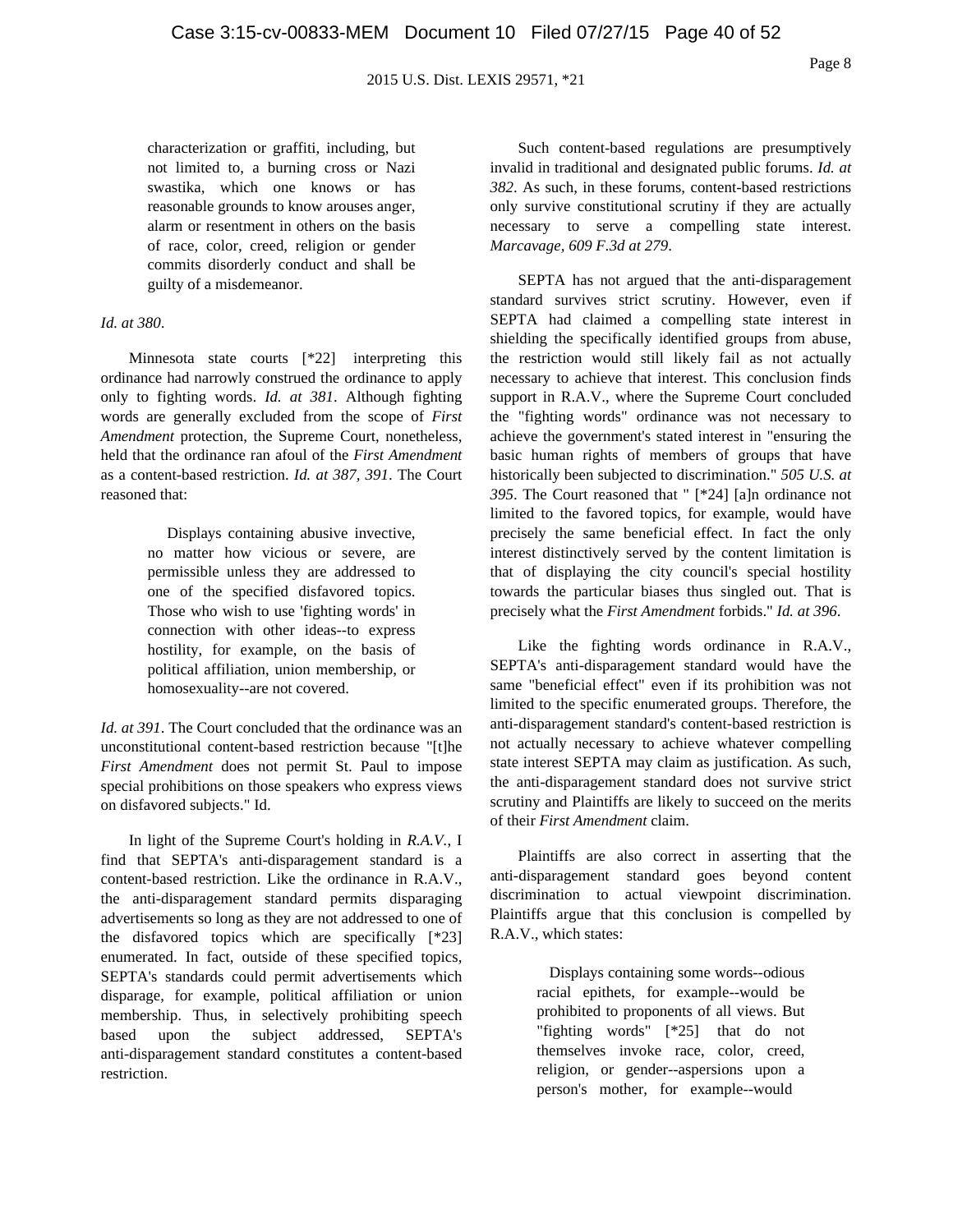seemingly be usable ad libitum in the placards of those arguing in favor of racial, color, etc., tolerance and equality, but could not be used by those speakers' opponents. One could hold up a sign saying, for example, that all "anti-Catholic bigots" are misbegotten; but not that all "papists" are, for that would insult and provoke violence "on the basis of religion." St. Paul has no such authority to license one side of a debate to fight freestyle, while requiring the other to follow Marquis of Queensberry rules.

*505 U.S. at 391-92*. Relying on this reasoning, Plaintiffs note that had their advertisement stated "Islamic love of Jews . . . It's in the Quran," it would not have been rejected for violating the anti-disparagement standard. Plaintiffs contend that the anti-disparagement standard, therefore, constitutes viewpoint discrimination.

SEPTA counters that the anti-disparagement standard "is viewpoint neutral inasmuch as it applies regardless of point of view." In support of their position, SEPTA contends that the standard does not suppress expression on one side of the debate [\*26] because "neither side could flaunt the standard."

In light of R.A.V., I agree with Plaintiffs that the anti-disparagement standard is viewpoint based and, therefore, impermissible regardless of the forum categorization. The plain language of the restriction only prohibits expression which disparages certain groups. Under the anti-disparagement standard, speech which praises those same groups is clearly permissible. Therefore, the restriction is viewpoint based and unconstitutional regardless of the nature of the forum. See *Pittsburgh League of Young Voters Educ. Fund, 653 F.3d at 296* ("Regardless of whether the advertising space is a public or nonpublic forum, the coalition is entitled to relief because it has established viewpoint discrimination.")

### **B. Irreparable Harm to Plaintiffs**

The second prong of the preliminary injunction standard requires that I next consider the extent to which Plaintiffs will suffer irreparable harm absent the requested relief. See *Clean Ocean Action v. York, 57 F.3d 328, 331 (3d Cir. 1995)*. Plaintiffs assert that it is well established that "[t]he loss of *First Amendment* freedoms,

for even minimal periods of time, unquestionably constitutes irreparable injury." *Elrod v. Burns, 427 U.S. 347, 373, 96 S. Ct. 2673, 49 L. Ed. 2d 547 (1976)*.

SEPTA counters that the Third Circuit has "retreated from the automatic presumption of irreparable harm" established in Elrod. In support [\*27] of this position, SEPTA relies on the non-precedential opinion in *Conchatta, Inc. v. Evanko, 83 F. App'x 437 (3d Cir. 2003)*, which states, "[w]hile other circuits relax the irreparable harm requirement in *First Amendment* cases, our Court requires a *First Amendment* plaintiff seeking a preliminary injunction to prove irreparable harm." *Id. at 442 n.3*. SEPTA further notes that the Third Circuit indicated that "[t]he statement in Elrod that 'the loss of *First Amendment* freedoms, for even minimal periods of time, unquestionably constitutes irreparable injury' addresses the requisite *duration* of a deprivation of *First Amendment* rights, but does not suggest that a real or threatened deprivation need not occur." Id. (emphasis in original).

SEPTA correctly notes that Conchatta held that the plaintiffs in that case had not demonstrated irreparable harm. However, Conchatta involved a pre-enforcement facial challenge to a statute prohibiting "lewd, immoral, or improper entertainment" in facilities holding liquor licenses. *Id. at 438-39, 442-43*. The Third Circuit agreed with the district court that the plaintiffs had not met their burden of demonstrating irreparable harm because "[s]o far as the record discloses, the plaintiffs have never been cited for violating the statute or regulations, and there is no imminent threat of such action." *Id. at 443*. This fact specific [\*28] holding does not mark a retreat from the automatic presumption principle enounced in Elrod and the Third Circuit has since reaffirmed the principle's continued validity. See *B.H. ex rel. Hawk v. Easton Area Sch. Dist., 725 F.3d 293, 323 (3d Cir. 2013)* (holding that pursuant to Elrod a restriction which prevents the exercise of the right to freedom of speech "unquestionably constitutes irreparable injury.")

Plaintiffs have alleged a real and actual deprivation of their *First Amendment* rights. Therefore, I find that Plaintiffs have adequately demonstrated irreparable harm because "[t]he loss of *First Amendment* freedoms, for even minimal periods of time, unquestionably constitutes irreparable injury." *Elrod, 427 U.S. at 373*.

#### **C. Irreparable Harm to Defendants**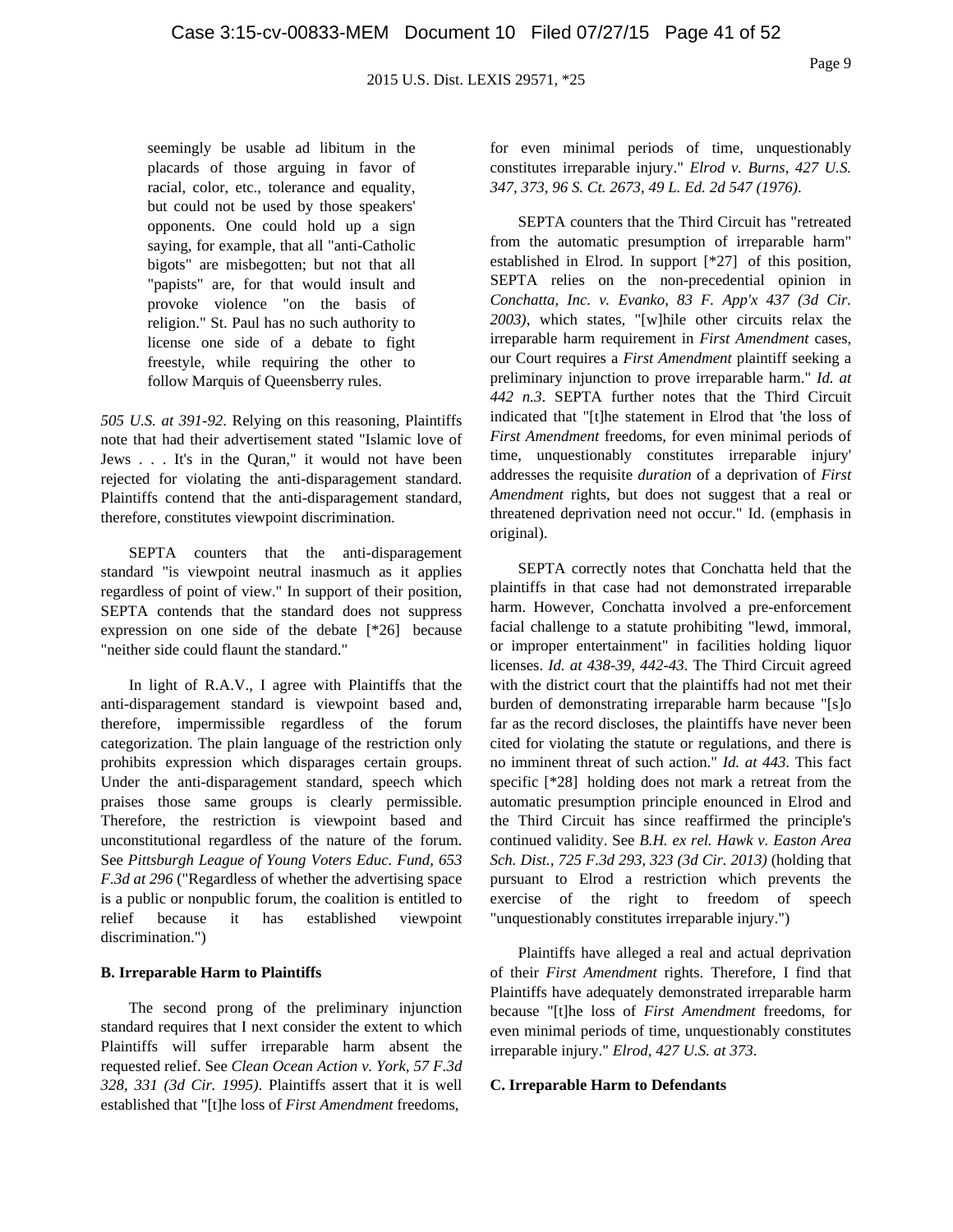The third prong of the preliminary injunction standard requires me to consider "whether granting preliminary relief will result in even greater harm to the nonmoving party." *Allegheny Inc. v. DQE, Inc., 171 F.3d 153, 158 (3d Cir. 1999)*.

Plaintiffs assert that no legitimate interest claimed by SEPTA can be harmed by the exercise of their constitutionally protected rights. Plaintiffs also note that the advertisement in question has run on transit authority advertising space in other major cities without incident. SEPTA counters they will suffer irreparable harm if the preliminary injunction is granted because running the advertisement [\*29] will result in decreased ridership and adversely affect SEPTA's relationship with its Muslim employees.

Although SEPTA's concerns are not immaterial, it cannot properly claim a legitimate interest in enforcing an unconstitutional law. See *ACLU v. Ashcroft, 322 F.3d 240, 251 n.11 (3d Cir. 2003)* ("Neither the Government nor the public generally can claim an interest in the enforcement of an unconstitutional law.") Therefore, I find that the interest in vindicating *First Amendment* freedoms outweighs any harm that may befall SEPTA in granting the preliminary injunction.

#### **D. Public Interest**

The fourth prong requires me to assess whether granting injunctive relief is in the public interest. *Winback & Conserve Program, 42 F.3d at 1427 n.8*. The Third Circuit has recognized that "[a]s a practical matter, if a plaintiff demonstrates both a likelihood of success on the merits and irreparable injury, it almost always will be the case that the public interest will favor the plaintiff." Id.

Additionally, many courts have held that there is a significant public interest in upholding *First Amendment* principles. See *Ramsey v. City of Pittsburgh, 764 F. Supp. 2d 728, 735 (W.D. Pa. 2011)* (citing *Homans v. Albuquerque, 264 F.3d 1240, 1244 (10th Cir. 2001)* ("We believe that the public interest is better served by following binding Supreme Court precedent and protecting the core *First Amendment* right of political expression"); *Iowa Right to Life Comm'e, Inc. v. Williams, 187 F.3d 963, 970 (8th Cir. 1999)* ("the potential harm to independent expression and certainty [\*30] in public discussion of issues is great and the public interest favors protecting core *First Amendment*

freedoms"); *Elam Constr., Inc. v. Regional Transp. Dist., 129 F.3d 1343, 1347 (10th Cir. 1997)* ("the public interest [ ] favors plaintiffs' assertion of their *First Amendment* rights"); *G & V Lounge, Inc. v. Mich. Liquor Control Com'n, 23 F.3d 1071, 1079 (6th Cir. 1994)* ("it is always in the public interest to prevent the violation of a party's constitutional rights"); *Cate v. Oldham, 707 F.2d 1176, 1190 (11th Cir. 1983)* (noting the "strong public interest in protecting *First Amendment* values"). As such, I find that granting the requested injunctive relief is in the public interest.

#### **IV. BOND REQUIREMENT**

*Federal Rule of Civil Procedure 65(c)* states that "[n]o restraining order or preliminary injunction shall issue except upon the giving of security by the applicant, for the payment of such costs and damages as may be incurred or suffered by any party who is found to have been wrongfully enjoined or restrained." *Fed. R. Civ. P. 65(c)*.

Although "the amount of the bond is left to the discretion of the court, the posting requirement is much less discretionary." *Frank's GMC Truck Ctr., Inc. v. Gen. Motors Corp., 847 F.2d 100, 103 (3d Cir. 1988)* ("While there are exceptions, the instances in which a bond may not be required are so rare that the requirement is almost mandatory.") In other words, *Rule 65(c)* "mandates that a court when issuing an injunction must require the successful applicant to post adequate security." Id.

Neither party has addressed the bond requirement. However, Plaintiffs seek injunctive [\*31] relief to protect their *First Amendment* rights. SEPTA did not offer any evidence that they will suffer a financial loss as a result of the injunction. Therefore, I will require Plaintiffs to post a nominal bond of \$100 before the preliminary injunction will issue.

#### **V. CONCLUSION**

I conclude that SEPTA's anti-disparagement standard violates the *First Amendment*. I reach this conclusion because I am compelled to do so under established *First Amendment* precedent. That said, based on the evidence presented at the preliminary injunction hearing, it is clear that the anti-disparagement standard promulgated by SEPTA was a principled attempt to limit hurtful, disparaging advertisements. While certainly laudable, such aspirations do not, unfortunately, cure *First*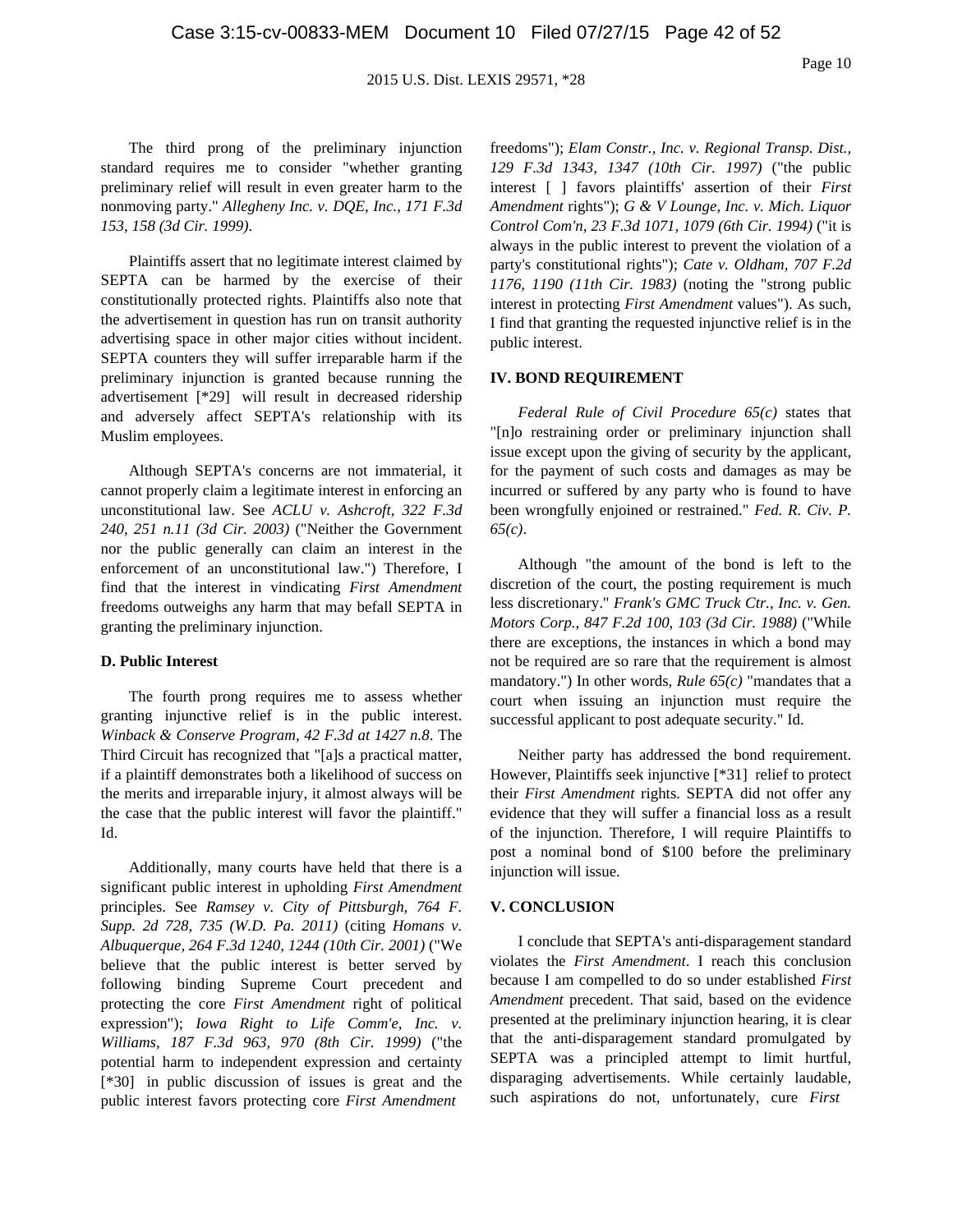## *Amendment* violations.

For the reasons expressed herein, Plaintiffs' motion for a preliminary injunction is granted. An appropriate Order follows.

## **ORDER**

**AND NOW**, this 11th day of March, 2015, upon consideration of "Plaintiffs' Motion for Preliminary Injunction" (Doc. No. 11), "Defendants' Opposition to Plaintiffs' Motion for Preliminary Injunction" (Doc. No. 18), "Defendants' Post-Hearing Brief on Plaintiffs' Motion for Preliminary Injunction" (Doc. No. 36), "Plaintiffs' Post-Hearing Brief in Support [\*32] of Motion for Preliminary Injunction" (Doc. No. 37), and in accordance with the accompanying Memorandum Opinion, it is hereby **ORDERED** that:

- "Plaintiffs' Motion for Preliminary Injunction" (Doc. No. 11) is **GRANTED**.

- Defendants are **ENJOINED** from restricting Plaintiffs' speech and are thus **ORDERED** to permit the display of Plaintiffs' advertisement on SEPTA's advertising space.

- The preliminary injunction shall not issue until Plaintiffs post a bond in the amount of \$100.

## **BY THE COURT**:

**/s/ Mitchell S. Goldberg**

**MITCHELL S. GOLDBERG, J**.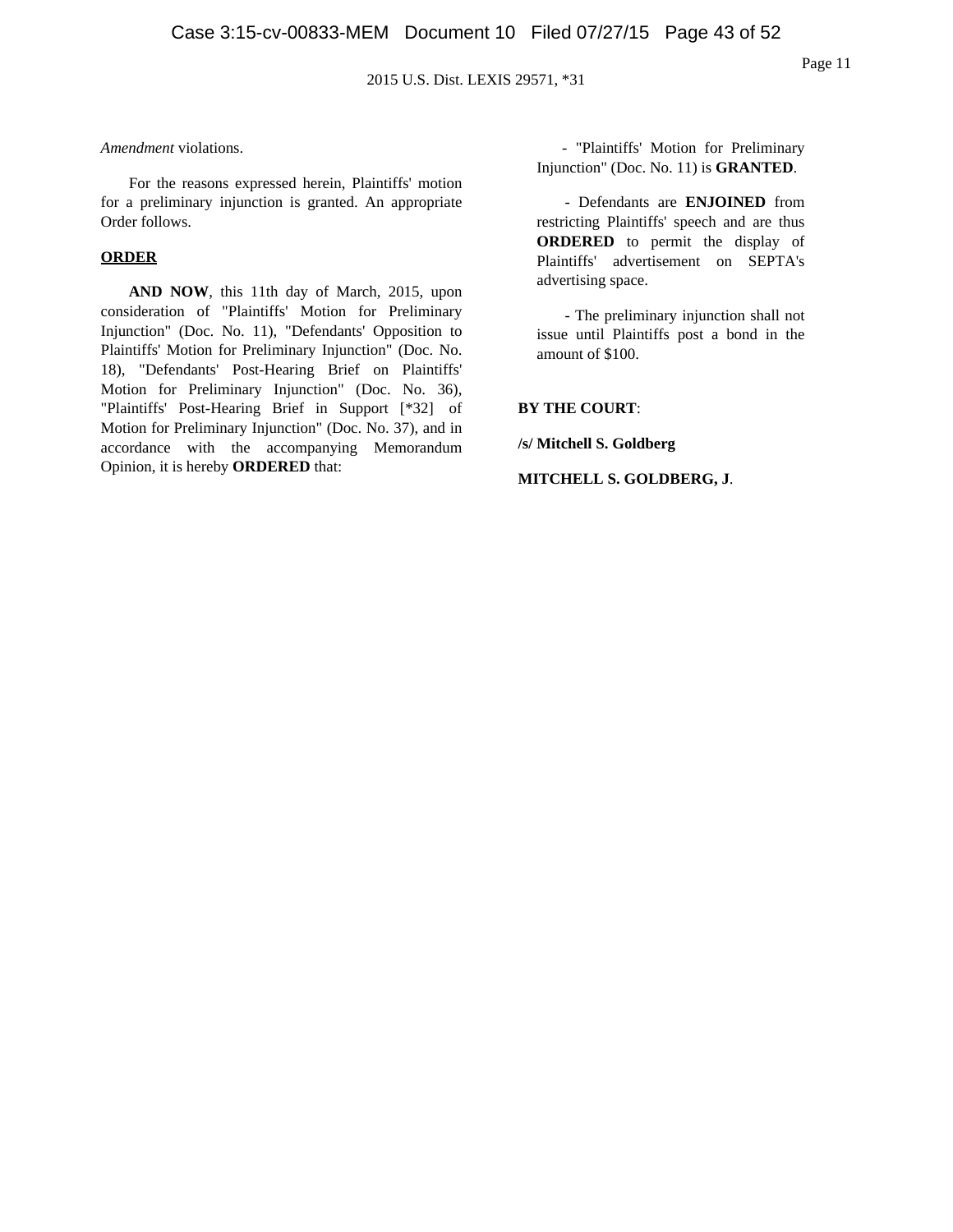# **EXHIBIT B**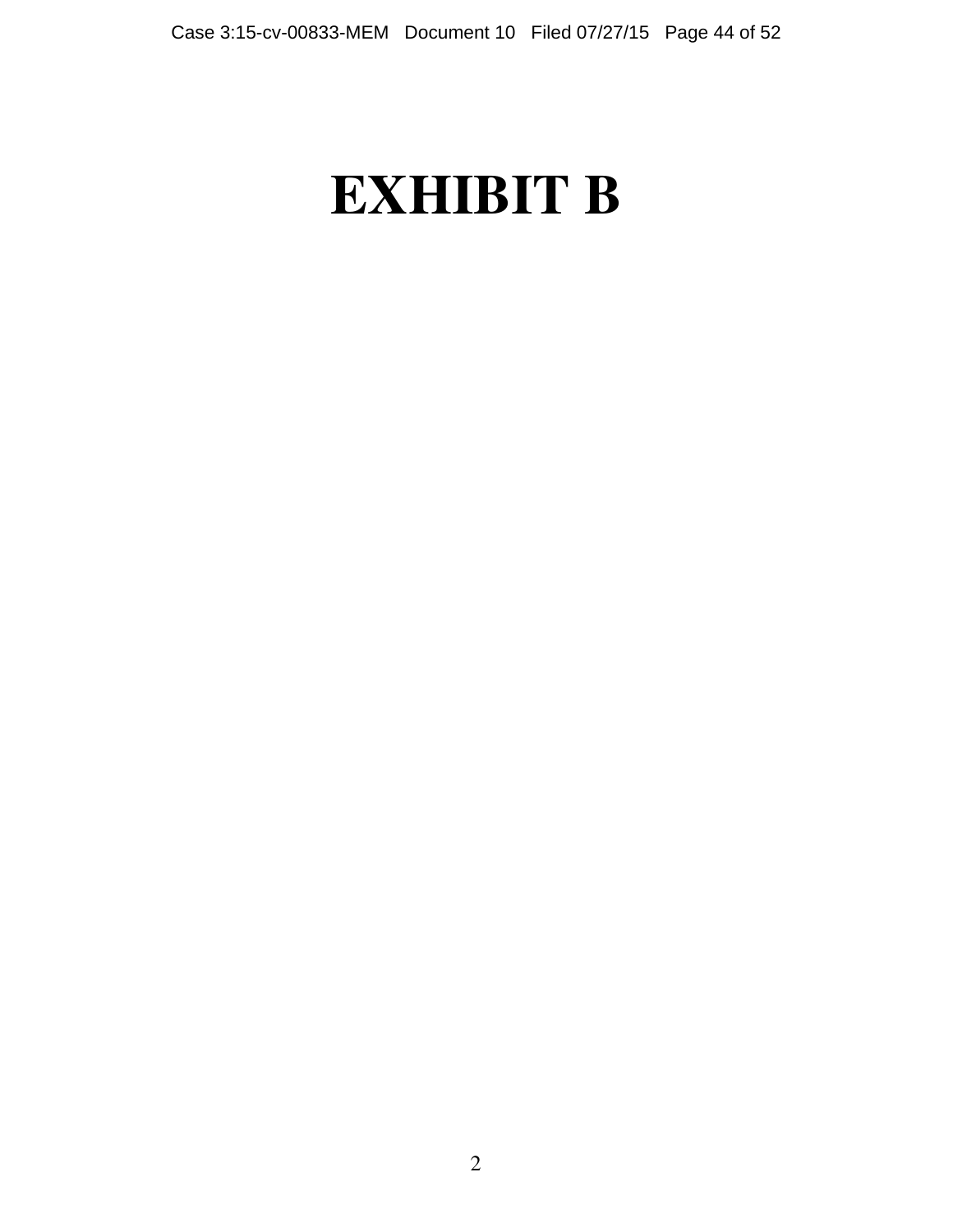

## **NATIONAL ASSOCIATION FOR THE ADVANCEMENT OF COLORED PEOPLE, Plaintiff, v. CITY OF PHILADELPHIA, Defendant.**

## **CIVIL ACTION NO. 11-6533**

## **UNITED STATES DISTRICT COURT FOR THE EASTERN DISTRICT OF PENNSYLVANIA**

## *2013 U.S. Dist. LEXIS 71332*

## **May 20, 2013, Decided May 20, 2013, Filed**

**SUBSEQUENT HISTORY:** Summary judgment granted by, Summary judgment denied by, Motion denied by *NAACP v. City of Philadelphia, 2014 U.S. Dist. LEXIS 105239 (E.D. Pa., Aug. 1, 2014)*

Judgment entered by, Injunction granted at *NAACP v. City of Philadelphia, 2014 U.S. Dist. LEXIS 175965 (E.D. Pa., Dec. 19, 2014)*

**COUNSEL:** [\*1] For NATIONAL ASSOCIATION FOR THE ADVANCEMENT OF COLORED PEOPLE, Plaintiff: ALEXANDER BILUS, CATHERINE VERA WIGGLESWORTH, DECHERT LLP, PHILADELPHIA, PA; FRED T. MAGAZINER, DECHERT, PRICE & RHOADS, PHILA, PA; MARY CATHERINE ROPER, ACLU OF PA, PHILADELPHIA, PA.

For CITY OF PHILADELPHIA, Defendant: AMANDA C SHOFFEL, CRAIG M. STRAW, LEAD ATTORNEYS, ELISE BRUHL, CITY OF PHILADELPHIA LAW DEPARTMENT, PHILDELPHIA, PA.

**JUDGES:** CYNTHIA M. RUFE, J.

**OPINION BY:** CYNTHIA M. RUFE

**OPINION**

#### **MEMORANDUM OPINION**

#### **RUFE, J.**

Plaintiff, the National Association for the Advancement of Colored People ("NAACP"), brings this action against Defendant the City of Philadelphia, alleging that the City's policy regarding advertising at the Philadelphia International Airport is an unconstitutional infringement on freedom of speech under the *First* and *Fourteenth Amendments to the United States Constitution* and *Article I, Section 7 of the Pennsylvania Constitution*. The City has moved to dismiss the Amended Complaint. Following the April 26, 2013 oral argument on the Motion, the matter is now ripe for disposition.

## **I. BACKGROUND**1

1 The facts alleged in the Amended Complaint (Doc. No. 34) are accepted as true, and all reasonable inferences are drawn in favor [\*2] of Plaintiff. *ALA, Inc. v. CCAIR, Inc., 29 F.3d 855, 859 (3d Cir. 1994)*; *Fay v. Muhlenberg Coll., No. 07-4516, 2008 U.S. Dist. LEXIS 5063, 2008 WL 205227, at \*2 (E.D. Pa. Jan. 24, 2008)*.

On April 7, 2011, the NAACP released a report, titled "Misplaced Priorities," which takes the position that the United States overspends on incarceration at the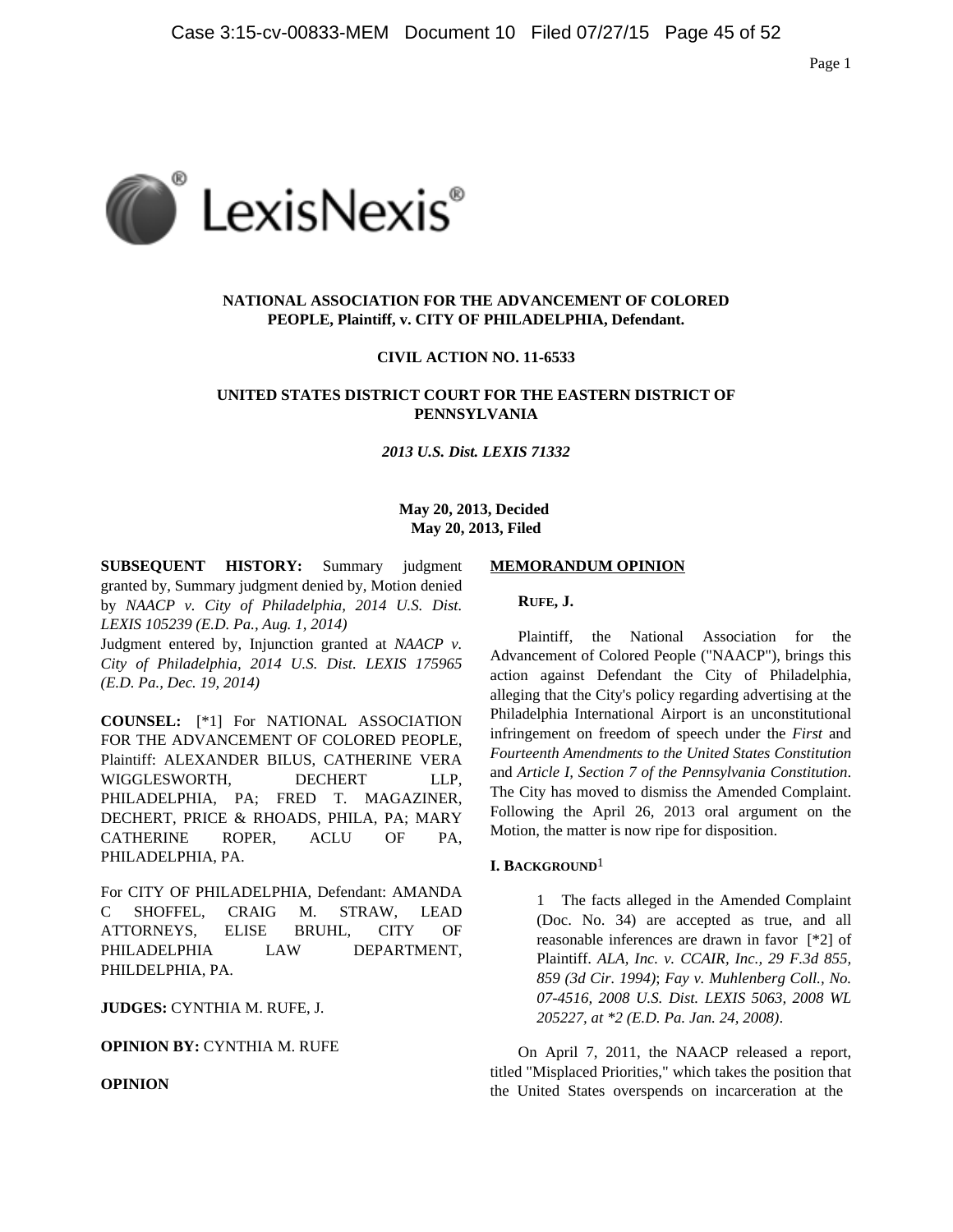expense of education. The report outlines specific reforms that, if implemented, could reverse this trend. The NAACP planned a public awareness campaign to accompany the release of this report and as part of that campaign, prepared a series of advertisements to display at airports across the country. The NAACP selected Philadelphia International Airport as an airport where it sought to display one of these advertisements. In January 2011, the NAACP submitted the following advertisement to Defendant, the City of Philadelphia's Division of Aviation for approval for placement at the Airport:

> Welcome to America, home to 5% of the world's people & 25% of the world's prisoners

Let's build a better America together. NAACP.org/smartandsafe

The City rejected the advertisement. The NAACP alleges that the City rejected the advertisement because of its content or viewpoint in violation [\*3] of the *First* and *Fourteenth Amendments to the United States Constitution* and *Section 7, Article 1 of the Pennsylvania Constitution*. After the initial complaint was filed in this matter, the City, pursuant to the parties' stipulation, agreed to post the advertisement at the Airport for a limited time. 2

> 2 See Doc. No. 31. The initial complaint also named Clear Channel Holdings (which serves as the advertising agent for the Airport) as a defendant. Clear Channel was dismissed by stipulation of the parties and is not named as a defendant in the Amended Complaint.

Despite the City's agreement to allow the advertisement to be posted for a limited time, in March 2012, the City adopted a written policy regarding advertising at the Airport, under which the NAACP's advertisement would not be allowed. The Policy provides in relevant part:

## **ADVERTISEMENTS**

1. No person shall post, distribute, or display any Advertisement at the Airport without the express written consent of the

CEO and in such manner as may be prescribed by the CEO.

2. The CEO will not accept or approve any of the following Advertisements:

> a) Advertisements that **do not** propose a commercial transaction;

b) Advertisements relating to the [\*4] sale or use of alcohol or tobacco products;

c) Advertisements that contain sexually explicit representations and/or relate to sexually oriented businesses or products; and/or

d) Advertisements relating to political campaigns.

3. The City shall have the right to post or cause to be posted its own advertising promoting:

a) Air Service;

b) The use of Airport related services;

c) The greater Philadelphia area and economy;

d) Philadelphia tourism initiatives; and

e) Other City initiatives or purposes. 3

3 Philadelphia International Airport Rules and Regulations Manual at 2-4 (Ex. B to Def.'s Mot.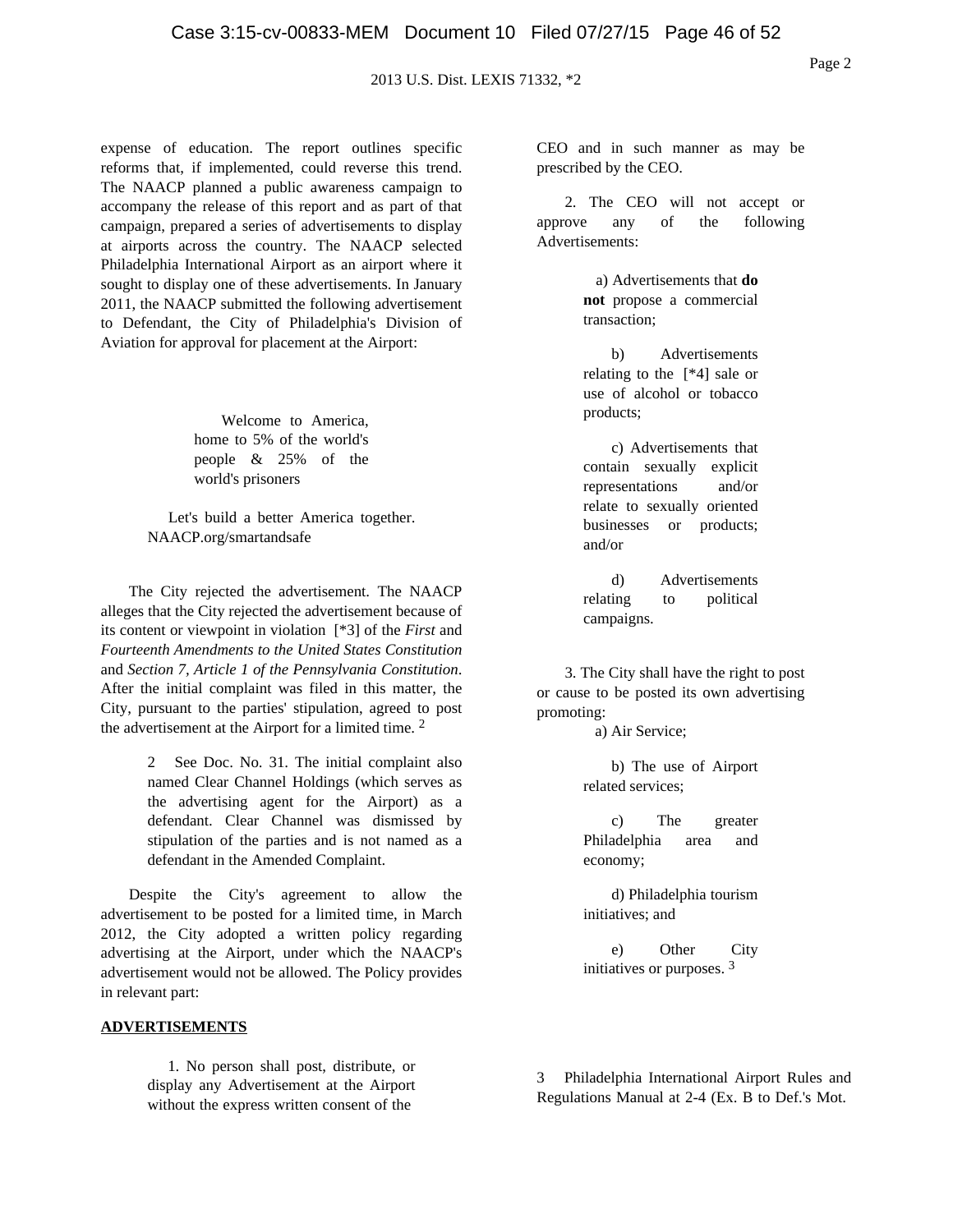## to Dismiss).

Pursuant to the parties' stipulation, the NAACP filed an Amended Complaint challenging this policy as an unconstitutional infringement of speech. The NAACP alleges that before March 2012, the City did not have a written policy regarding Airport advertising and it, in fact, accepted a wide variety of advertising, including non-commercial advertisements that could be considered controversial. For example, according to the NAACP, advertisements on display at the Airport shortly after the NAACP's advertisement was refused included the following:

> (a) an advertisement for the World Wildlife Federation [\*5] ("WWF"), captioned "Protecting the Future of Nature," and stating that the WWF "works around the world developing responsible fishing practices";

> (b) a similar WWF advertisement with a picture of two overheated polar bears, stating how "WWF is developing global solutions to reduce carbon emissions and helping vulnerable communities, species and habitats adapt to a changing climate";

> (c) another WWF advertisement discussion the organization's efforts to preserve habitats for panda bears in China and the need for doing so;

(d) an advertisement by the Foundation For A Better Life with a picture of Bishop Desmond Tutu, stating, "His moral compass points to equality. PEACE. Pass It On."

(e) a similar advertisement about racial equality from the Foundation for a Better Life, stating "Here's to you, Mr. Robinson," featuring a picture of Jackie Robinson, . . . ;

(f) an advertisement by the National PTA, captioned, "The School's Janitor Knows Where Your Kid's Desk Is. Do You?" and advocating for parents to "know about your kid's school" and to "know about your kid";

(g) an advertisement by the National Center for Missing & Exploited Children focusing on places where sexual predators can be found, [\*6] and discussing the

dangers posed by the Internet for children; and

(h) an advertisement by the USO saying "Support \*Our\* Troops."

The NAACP alleges that none of these non-commercial advertisements caused harm to the City, Airport, or Airport patrons, and that based on the City's own statements that it previously allowed non-commercial advertisements to ensure that all advertising spaces were filled, permitting the display of non-commercial advertisements would not cause the City to lose revenue. Additionally, the NAACP alleges that the City has permitted the display of noncommercial advertisements honoring the Red Cross and other non-profit groups under the new policy.

The City in moving to dismiss argues, *inter alia*, that the NAACP's claims fail because Airport advertising policy is a viewpoint neutral, reasonable regulation of private advertising in a nonpublic forum. In response, the NAACP argues that to determine whether the policy is unconstitutional, the Court must first determine whether airport advertising space is a "private forum" or a "designated public forum." Because this determination requires a developed factual record, which this Court does not have before it at this stage [\*7] of the proceedings, the NAACP asserts that the City's argument is premature.

#### **II. STANDARD OF REVIEW**

Pursuant to *Federal Rule of Civil Procedure 12(b)(6)*, dismissal of a complaint for failure to state a claim upon which relief can be granted is appropriate where a plaintiff's "plain statement" lacks enough substance to show that he is entitled to relief. <sup>4</sup> In determining whether a motion to dismiss should be granted, the court must consider only those facts alleged in the complaint, accepting the allegations as true and drawing all logical inferences in favor of the non-moving party. 5 Courts are not, however, bound to accept as true legal conclusions couched as factual allegations. 6 Something more than a mere *possibility* of a claim must be alleged; rather plaintiff must allege "enough facts to state a claim to relief that is plausible on its face." 7 The complaint must set forth "direct or inferential allegations respecting all the material elements necessary to sustain recovery under *some* viable legal theory." 8 The court has no duty to "conjure up unpleaded facts that might turn a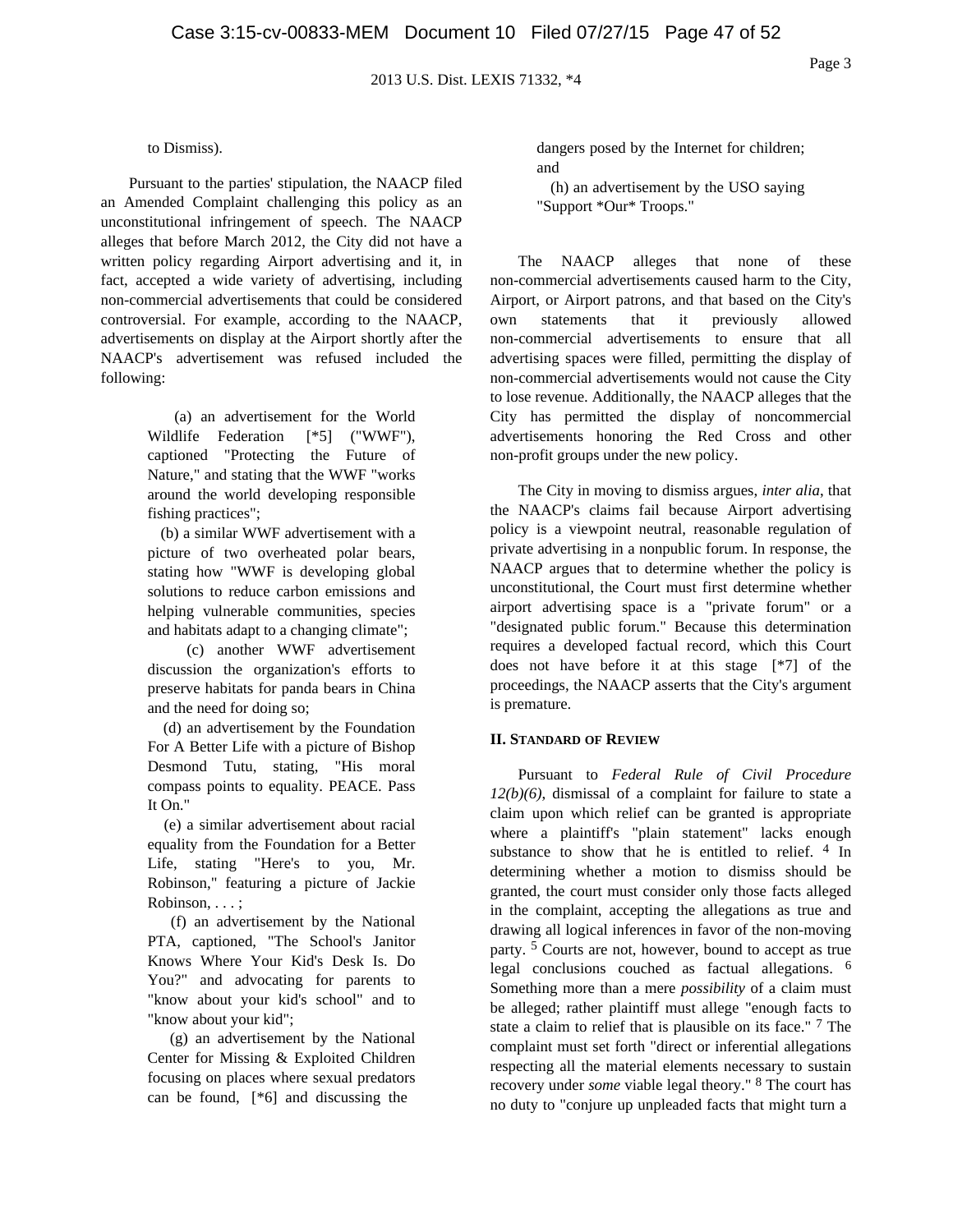frivolous  $\ldots$  action into a substantial one." <sup>9</sup> Legal questions that depend upon a developed factual [\*8] record are not properly the subject of a motion to dismiss. 10

> 4 *Bell Atl. Corp. v. Twombly, 550 U.S. 544, 557, 127 S. Ct. 1955, 167 L. Ed. 2d 929 (2007)*.

> 5 *ALA, Inc. v. CCAIR, Inc., 29 F.3d 855, 859 (3d Cir. 1994)*; *Fay v. Muhlenberg Coll., No. 07-4516, 2008 U.S. Dist. LEXIS 5063, 2008 WL 205227, at \*2 (E.D. Pa. Jan. 24, 2008)*.

6 *Twombly, 550 U.S. at 555, 564*.

7 *Id. at 570*.

8 *Id. at 562* (quoting *Car Carriers, Inc. v. Ford Motor Co., 745 F.2d 1101, 1106 (7th Cir. 1984))* (internal quotation marks omitted).

9 *Id*. (quoting *McGregor v. Industrial Excess Landfill, Inc., 856 F.2d 39, 42-43 (6th Cir. 1988))*.

10 See, e.g., *TriState HVAC Equip., LLP v. Big Belly Solar, Inc., 836 F. Supp. 2d 274 (E.D. Pa. 2011)*.

#### **III. DISCUSSION**

It is well established that, as a general rule, the government may "limit speech that takes place on its own property without running afoul of the *First Amendment*." 11 Where a government forum has not been opened to the type of expression at issue in a given case, government restrictions on speech need only be reasonable and viewpoint neutral, with reasonableness judged by the purpose served by the relevant forum.  $12$  "Where, however, the property in question is either a traditional public forum or a forum designated as public by the government, the [\*9] government's ability to limit speech is impinged upon by the *First Amendment*." 13 Where the government-owned property is a "public" forum, strict scrutiny applies and speech restrictions are constitutional only if they are narrowly tailored to achieve a compelling government interest. 14 Thus, whether a government's limitation on speech is constitutional depends on the proper classification of the forum at issue.

> 11 *Christ's Bride Ministries, Inc. v. Se. Pa. Transp. Auth., 148 F.3d 242, 247 (3d Cir. 1998)* (considering an appeal by Christ's Bride Ministries, an antiabortion group that sought to have its advertisement stating that women who choose abortion suffer more and deadlier breast cancer displayed in Southwestern Pennsylvania

Transportation Authority's (SEPTA) subway and commuter rail stations. Following a bench trial, the district court entered judgment in favor of SEPTA. The Third Circuit reversed on appeal, addressing, among other things, the forum classification issue).

13 *Id.*

14 *Pittsburgh League of Young Voters Educ. Fund v. Port Auth. of Allegheny Cnty., 653 F.3d 290, 295-96 (3d Cir. 2011)* (affirming the district court's decision to enter judgment, after a bench trial, in [\*10] favor of Plaintiffs, public interest organizations who sought to have their advertisements [stating that ex-prisoners had a right to vote and encouraging them to do so] posted on Port Authority buses).

To determine the proper classification of the forum at issue, the Court must first define the forum itself. 15 A forum is defined "in terms of the access sought by the plaintiff." 16 Here, it is undisputed that the forum at issue is Airport advertising space. 17

> 15 *Christ's Bride Ministries, 148 F.3d at 247-48*. 16 *Id. at 248*.

17 See id. ("[Plaintiff] did not seek to leaflet, demonstrate, or solicit in the rail and subway stations as a whole. Instead, it sought access only to the advertising space leased out by [defendant] SEPTA, through [defendant] TDI. . . . We conclude, therefore, that the forum at issue is SEPTA's advertising space.").

While the parties agree on the *definition* of the forum at issue, they disagree about the proper *classification* of that forum. There are three classifications of fora. 18 The first, "traditional public fora," are areas which "'have immemorially been held in trust for the use of the public, and, time out of mind, have been used for purposes of assembly, communicating [\*11] thoughts between citizens, and discussing public questions.'" 19 "[A]rchetypal examples [of these fora] include streets and parks." 20 Here it is clear, and the parties do not argue otherwise, that Airport advertising space is not a traditional public forum.

> 18 *Pittsburgh League of Young Voters Educ. Fund, 653 F.3d at 295*.

> 19 Id. (quoting *Perry Educ. Ass'n v. Perry Local Educators' Ass'n, 460 U.S. 37, 45, 103 S. Ct. 948,*

<sup>12</sup> *Id.*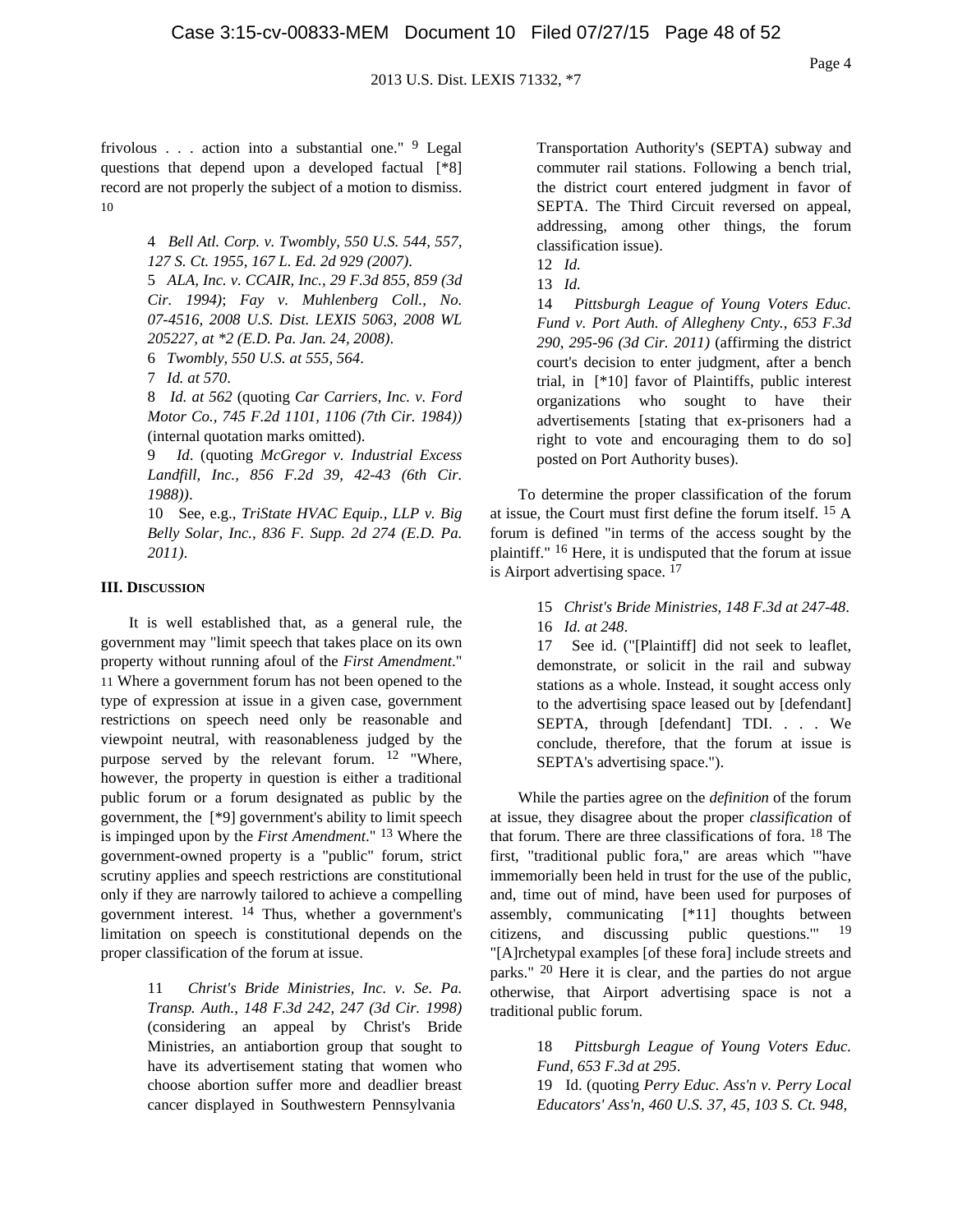*74 L. Ed. 2d 794 (1983))*. 20 *Christ's Bride Ministries, 148 F.3d at 248*.

On the other end of the spectrum from traditional public fora are nonpublic fora.  $21$  "[P]ublic property that 'is not by tradition or designation a forum for public communication' constitutes a nonpublic forum. Access to [such a] forum can be restricted so long as the restrictions are reasonable and viewpoint neutral."  $22$  The City asserts that Airport Advertising space should be classified as a nonpublic forum.

> 21 *Pittsburgh League of Young Voters Educ. Fund, 653 F.3d at 296*. 22 *Id*. (quoting *Perry, 460 U.S. at 46*).

Finally, "public property 'that has not traditionally been regarded as a public forum' but that the government has intentionally opened up for use by the public as a place for expressive activity," is a "designated public forum."  $23$  [\*12] As with a traditional public forum, speech restrictions in a designated public forum are subject to strict scrutiny. 24 The NAACP argues that Airport advertising space should be classified as a designated public forum.

> 23 *Id. at 295* (quoting *Pleasant Grove City v. Summum, 555 U.S. 460, 129 S. Ct. 1125, 172 L. Ed. 2d 853 (2009))*. 24 Id.

To determine whether Airport advertising space is a designated public forum, the Court must engage in a fact-specific analysis of the forum itself, 25 as the Third Circuit has described the analysis:

> A designated public forum is created because the government so intends. . . . We accordingly look to the authority's intent with regard to the forum in question and ask whether [the defendant] clearly and deliberately opened its advertising space to the public. To gauge [a defendant's] intent, we examine its policies and practices in using the space and also the nature of the property and its compatibility with expressive activity. Restrictions on the use of the forum, however, do not necessarily mean that [defendant] has not created a public forum. They may demonstrate instead that

[defendant] intended to create a limited public forum, open only to certain kinds of expression. 26

To discern intent, [\*13] a court must look at the purpose for which the defendant uses the space in question as well as defendant's policy and past practice in using the space.

> 25 See generally *Christ's Bride Ministries, 148 F.3d at 248-52*. 26 *Christ's Bride Ministries, 148 F.3d at 248-49* (internal citations omitted).

Given the nature of this inquiry and the lack of a developed factual record, the Court finds that it is premature to classify the forum at this time. In the absence of a forum classification, the Court is unable to determine whether the policy is constitutional. The City does not argue in the motion that their policy is narrowly-tailored to achieve a compelling government interest as would be necessary to render a policy implemented in a designated public forum constitutional. Therefore, the Motion to Dismiss will be denied with respect to the NAACP's claim that Section 2 of the Airport advertising policy is unconstitutional. 27

> 27 The City cites *Christ's Bride Ministries, Inc. v. Southeastern Pennsylvania Transportation Authority* and *Pittsburgh League of Young Voters Educational Fund v. Port Authority of Allegheny County*, for the proposition that the City's past practice regarding Airport advertising [\*14] is not alone sufficient to establish that Airport advertising space is a designated public forum and also for the proposition that even if the forum was a designated public forum prior to adopting the new Policy, the City is permitted to close such a forum, as it did in adopting this new policy. Although the City is correct as to both propositions and while these decisions are instructive as to the use of evidence of the City's past practices in this case, these principles do not alter the Court's decision on the Motion. *Christ's Bride Ministries* and *Port Authority* stand not only for the above-cited propositions, but also for the proposition that to determine the proper forum classification, the Court must engage in a fact-specific analysis of the forum itself. See *Christ's Bride Ministries, 148 F.3d at 248-52*. In both *Christ's Bride Ministries* and *Port Authority*,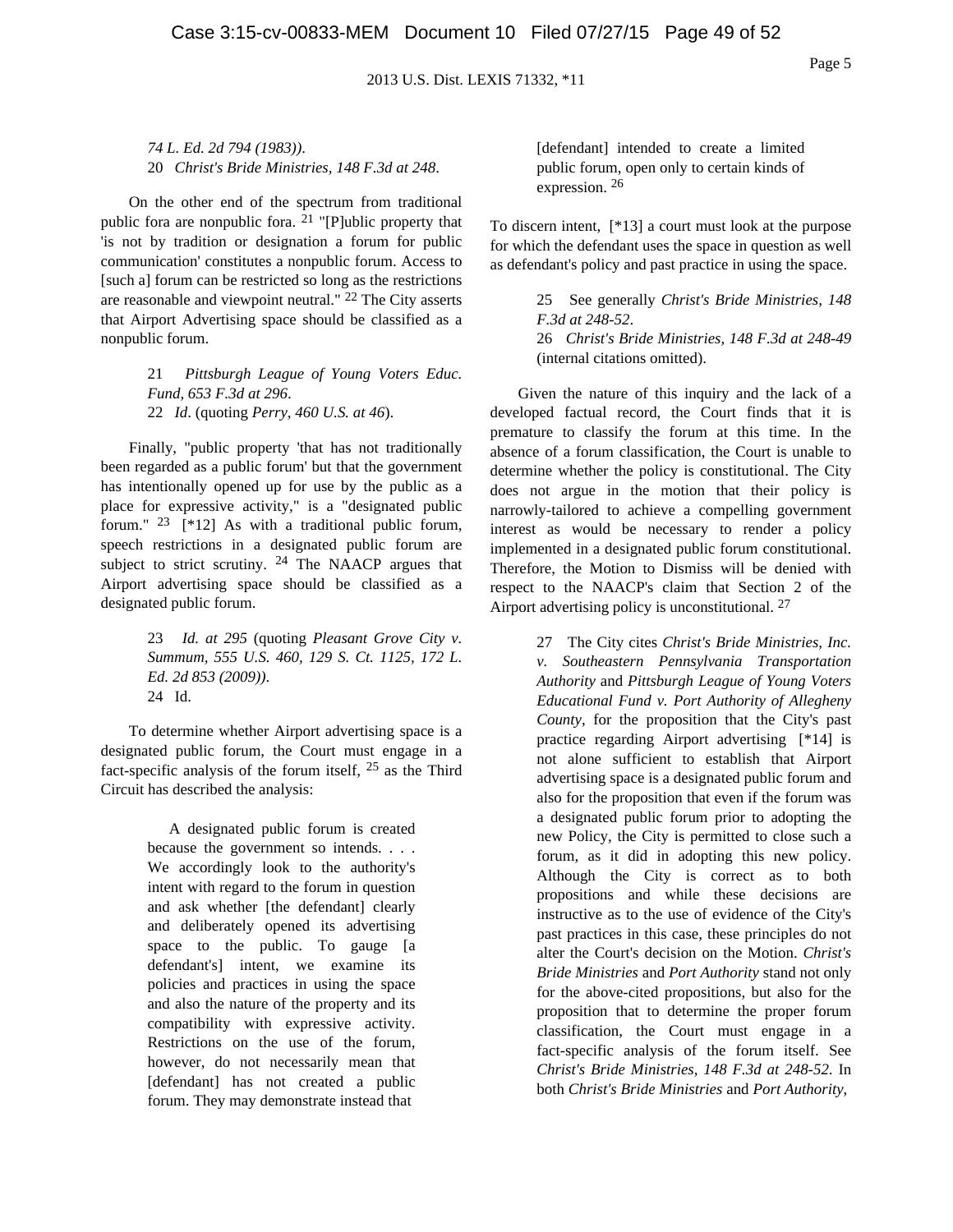the court considered the issue based on a full record developed during a bench trial. See footnotes 11 and 14 *supra.* At oral argument the City conceded that the Court must determine the proper classification of the forum at issue to find that the Policy is constitutional as a matter of law and was unable to point to a single [\*15] case where a court has determined the issue on a motion to dismiss. *Christ's Bride Ministries* and *Port Authority* support the Court's decision not to reach the forum classification issue at this time.

The City also argues that the Court should dismiss the NAACP's claim that the policy violates *Article I, § 7 of the Pennsylvania Constitution* because "[a]ny such claim fails for the same reasons that Plaintiff's *First Amendment* claim fail[s]." 28 Because the Motion is denied as to the *First Amendment* claim, it will also be denied as to the Pennsylvania Constitutional claim. 29

28 Doc. No. 41 at 15.

29 The City also argues that the Court should dismiss the NAACP's claim that the Airport advertising policy is unconstitutionally vague because the Supreme Court has held that the test for identifying commercial speech is whether an advertisement "proposes a commercial transaction," and Airport advertising policy restricts speech to advertisements that "propose a commercial transaction." Doc. No. 41 at 13 (citing *Board of Trustees State Univ. of N.Y. v. Fox, 492 U.S. 469, 473-74, 109 S. Ct. 3028, 106 L. Ed. 2d 388 (1989))*. However, simply because the Supreme Court has defined commercial speech as speech that "proposed a commercial [\*16] transaction," does not necessarily mean that this phrase, when used in the content of the City's Airport advertising policy, is not vague as a matter of law. But see *Children of the Rosary v. City of Phoenix, 154 F.3d 972, 983 (9th Cir. 1998)*; *Major Media of the Se., Inc. v. City of Raleigh, 792 F.2d 1269, 1272 (4th Cir.1986)*. Accordingly, the City's argument alone does not provide a basis for dismissal.

Additionally, while the City is correct that a facial challenge to Section 3 of the Airport advertising policy would necessarily fail because Section 3 applies to City advertisements which are government speech "exempt from *First*

*Amendment* Scrutiny," [Doc. No. 41 at 15 (quoting *Pleasant Grove City v. Summum, 555 U.S. 460, 468, 129 S. Ct. 1125, 172 L. Ed. 2d 853 (2008))* (internal quotation marks omitted)], the Court does not read the Complaint as asserting a facial challenge to Section 3 of the Policy and the NAACP has stated that this was not its intent in including the language of Section 3 in the Amended Complaint. Thus, this argument does not provide a basis for dismissal.

Finally, in response to the Court's questioning at oral argument, the City suggested that the June 21, 2012 stipulation, by which the City agreed [\*17] to post the NAACP's advertisement for a limited period of time, prohibits the NAACP from raising claims regarding the City's initial rejection of the NAACP's advertisement. See Doc. No. 31. The City, however, did not provide a complete response to this question, which had not been fully addressed in briefing, instead stating simply that the parties settled those claims and that past practice alone does not establish the nature of the forum.

The stipulation, which is the only record of the parties' agreement before the Court, provides:

> It is hereby stipulated and agreed by and between Defendant City of Philadelphia and Plaintiff National Association For The Advancement of Colored People ("NAACP"):

1. During the months of August, September and October, Defendant City will provide NAACP with two advertising spaces free of charge at the Philadelphia International Airport, one in the International Arrivals terminal and one in wither terminal B or C, for the display of the advertisement previously submitted by the NAACP which reads "Welcome to America, home to 5% of the world's people & 25% of the world's prisoners."

2. After July 15, 2012, Defendant City of Philadelphia will pay counsel for [\*18] NAACP the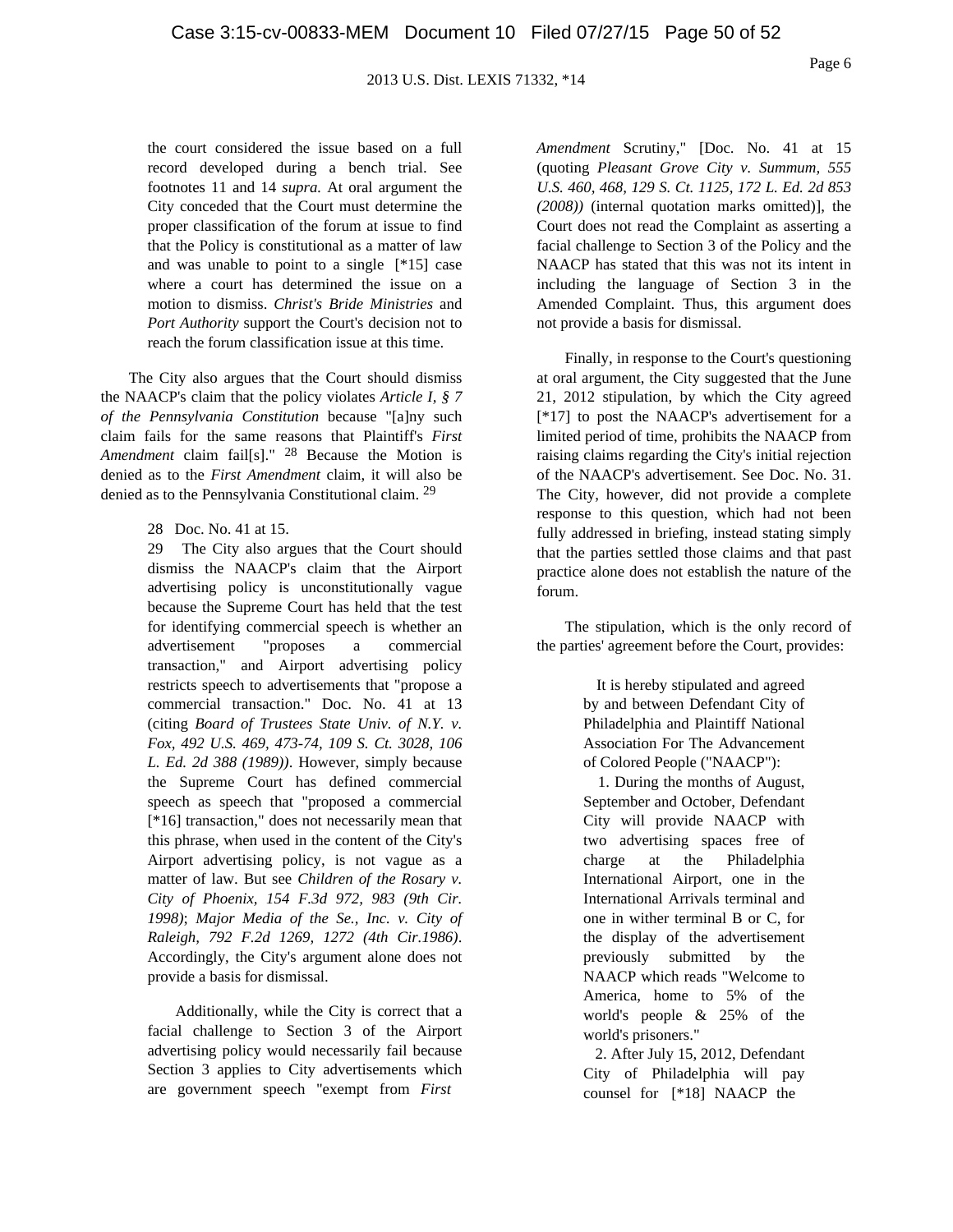Page 7

amount of \$8800.00 in attorney fees.

3. No later than June 15, 2012, Plaintiff will file an amended complaint to challenge the current advertising policy at the Philadelphia International Airport. 4. The parties will stipulate to the dismissal of Defendant Clear Channel Holdings, Inc. d/b/a Clear Channel Airports.

The stipulation does not explicitly limit the assertion of claims in the Amended Complaint and it is not clear whether the agreement operates as a release of claims regarding the initial denial of the NAACP's request to advertise. Without additional information, the Court cannot deduce whether and what claims are barred by operation of the stipulation.

## **IV. CONCLUSION**

For the foregoing reasons, the City's Motion to Dismiss will be denied. An appropriate Order follows.

#### **ORDER**

**AND NOW**, this 20th day of May 2013, upon consideration of Defendant's Motion to Dismiss (Doc. No. 41), Plaintiff's response in opposition thereto, and Defendant's reply, and after the April 26, 2013 oral argument on the Motion, and for the reasons stated in the Opinion filed this day, it is hereby **ORDERED** that the Motion is **DENIED.** Defendant shall file an answer to the Amended Complaint **within 14** days [\*19] of the date of this Order.

It is further **ORDERED** that the stay on discovery imposed by the Court's April 26, 2013 Order (Doc. No. 66) is hereby lifted. Discovery shall be completed **by July 22, 2013.** Dispositive motions shall be filed on or before **August 22, 2013.**

It is so **ORDERED.**

**BY THE COURT:**

**/s/ Cynthia M. Rufe**

**CYNTHIA M. RUFE, J.**